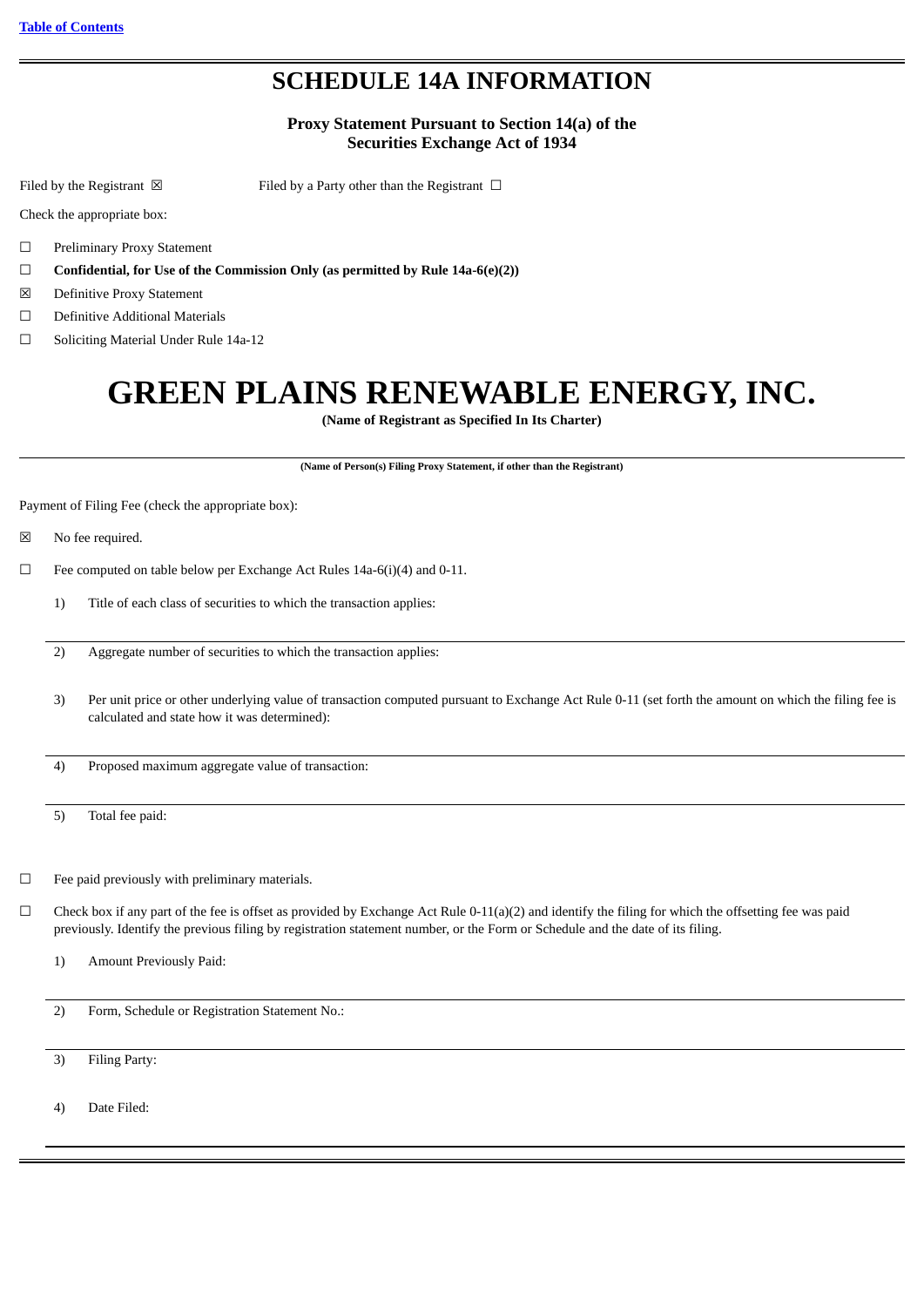

March 25, 2011

Dear Shareholder,

You are cordially invited to attend the 2011 Annual Meeting of Shareholders of Green Plains Renewable Energy, Inc. to be held at 10:00 a.m., Central Time, on Wednesday, May 4, 2011 at the Doubletree Hotel & Executive Meeting Center located at 1616 Dodge Street, Omaha, Nebraska.

A Notice of Annual Meeting of Shareholders, Proxy Statement containing information about matters to be acted upon, Proxy Card and 2010 Annual Report are enclosed.

Please use this opportunity to take part in the affairs of your company. Whether or not you plan to attend the Annual Meeting of Shareholders, please complete, date, sign and return the accompanying Proxy Card in the enclosed postage-paid envelope, or vote via the Internet or telephone. Please refer to the enclosed Proxy Card for instructions on voting via the Internet or telephone or, if your shares are registered in the name of a broker or bank, please refer to the information forwarded by the broker or bank to determine if Internet or telephone voting is available to you. If you attend the Annual Meeting of Shareholders, you may revoke the proxy and vote in person.

On behalf of the Board of Directors, we appreciate your continued interest in your company.

Sincerely,

Wry

Wayne B. Hoovestol *Chairman of the Board of Directors*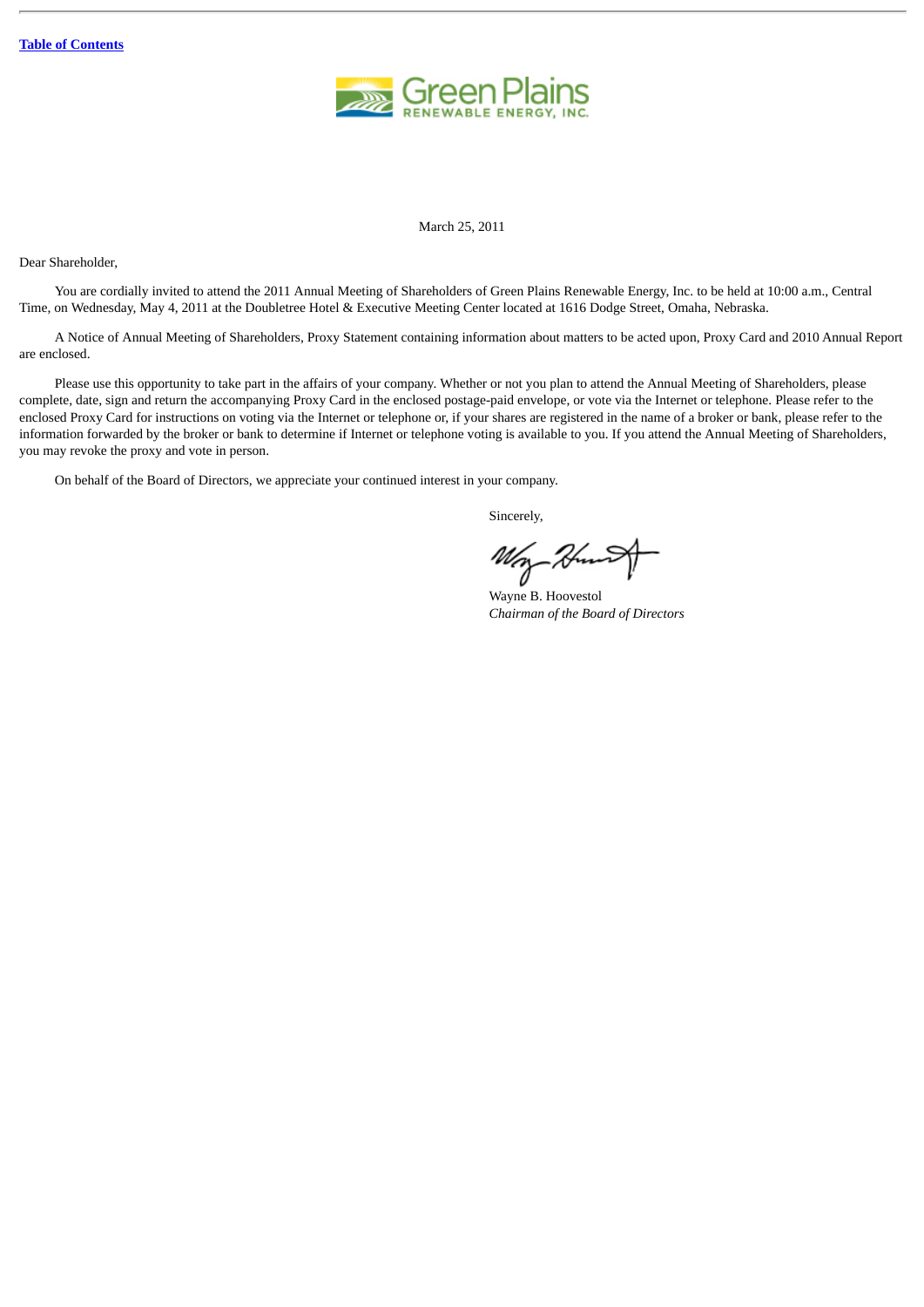### **GREEN PLAINS RENEWABLE ENERGY, INC.**

### **NOTICE OF ANNUAL MEETING OF SHAREHOLDERS to be held on May 4, 2011**

The 2011 Annual Meeting of Shareholders (the "Annual Meeting") of Green Plains Renewable Energy, Inc. (the "Company") will be held at 10:00 a.m., Central Time, on Wednesday, May 4, 2011 at the Doubletree Hotel & Executive Meeting Center located at 1616 Dodge Street, Omaha, Nebraska, for the following purposes:

- 1. To elect three directors to serve three-year terms that expire at the 2014 annual meeting;
- 2. To approve an amendment to the Company's 2009 Equity Incentive Plan increasing the aggregate number of shares that may be issued as stock-based awards;
- 3. To approve an amendment to the Company's Articles of Incorporation increasing the number of shares authorized for issuance;
- 4. To cast an advisory vote on the Company's executive compensation;
- 5. To cast an advisory vote on the frequency of holding an advisory vote on executive compensation; and
- 6. To transact such other business as may properly come before the Annual Meeting or any adjournment or postponement thereof.
- The Board of Directors recommends a vote "For" all nominees in Proposal 1, and "For" Proposals 2, 3 and 4, and that you select "three years" on Proposal 5.

The foregoing items are more fully described in the accompanying Proxy Statement. The Company has fixed the close of business on March 15, 2011 as the record date for the determination of shareholders entitled to notice of and to vote at the Annual Meeting and any adjournment thereof. Each share of the Company's Common Stock is entitled to one vote on all matters presented at the Annual Meeting.

**Important Notice Regarding the Availability of Proxy Materials for Shareholder Meeting to be held on May 4, 2011.** Pursuant to rules promulgated by the Securities and Exchange Commission, we have elected to provide access to our proxy materials by notifying you of the availability of our proxy materials on the Internet. Instead of mailing paper copies of our proxy materials, we sent shareholders the Important Notice Regarding the Availability of Proxy Materials for the Shareholder Meeting to be held on May 4, 2011 with instructions for accessing the proxy materials and voting via the Internet (the "Notice"). The Notice was mailed on or about March 25, 201l. The Notice also provides information on how shareholders may obtain paper copies of our proxy materials if they so choose. **This Notice and Proxy Statement and our 2010 Annual Report may be accessed at** *www.edocumentview.com/GPRE.*

### **WHETHER OR NOT YOU EXPECT TO ATTEND THE ANNUAL MEETING, WE URGE YOU TO VOTE YOUR SHARES VIA THE TOLL-FREE TELEPHONE NUMBER OR OVER THE INTERNET, AS PROVIDED IN THE ENCLOSED MATERIALS. IF YOU REQUESTED A PROXY CARD BY MAIL, YOU MAY SIGN, DATE AND MAIL THE PROXY CARD IN THE ENVELOPE PROVIDED.**

By Order of the Board of Directors,

Michelle Arapes

Michelle S. Mapes *Corporate Secretary*

Omaha, Nebraska March 25, 2011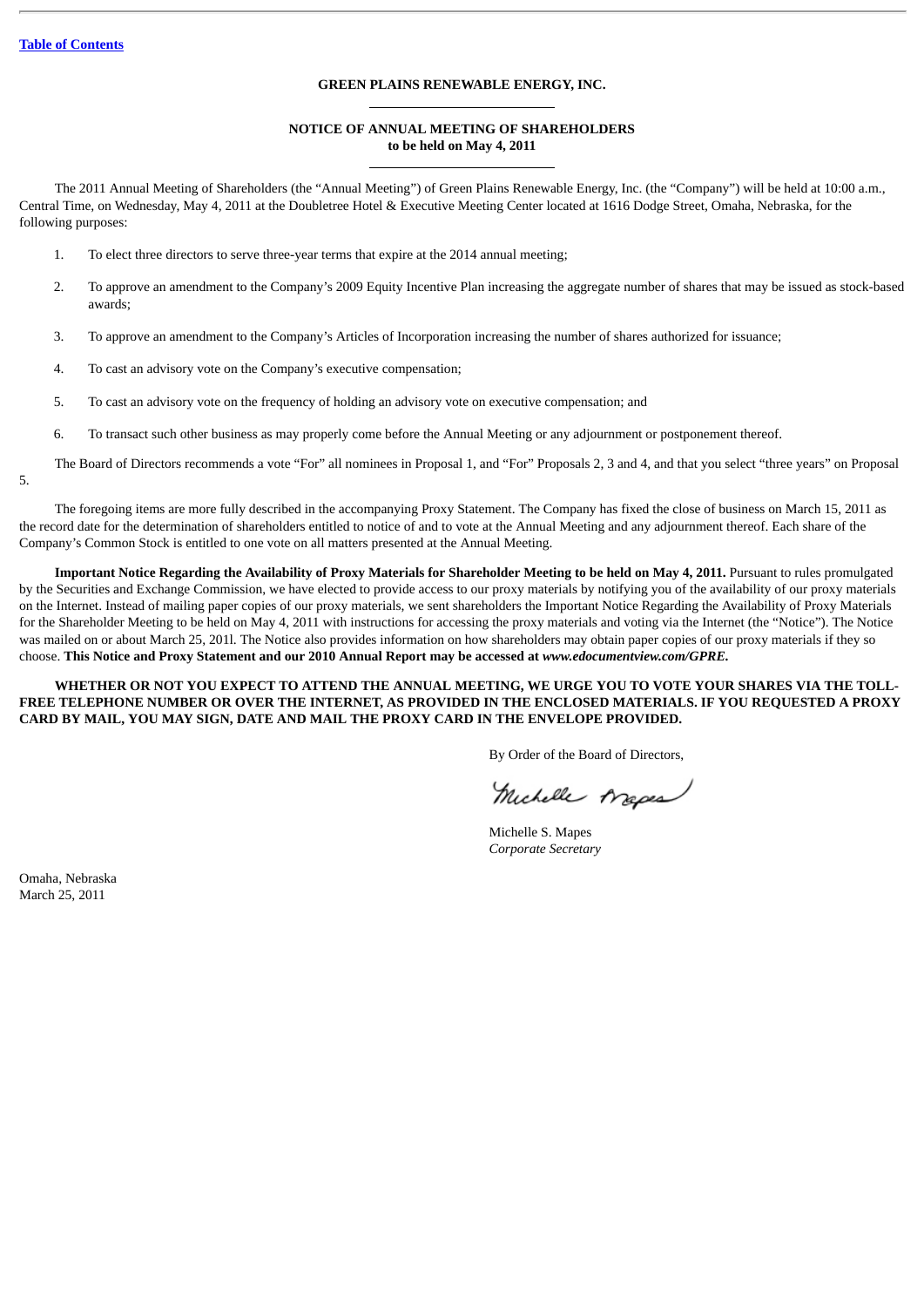J.

### **TABLE OF CONTENTS**

<span id="page-3-0"></span>

|                                                                                                       | Page           |
|-------------------------------------------------------------------------------------------------------|----------------|
| <b>INFORMATION ABOUT THIS PROXY STATEMENT AND THE ANNUAL MEETING</b>                                  |                |
| <b>Introduction</b>                                                                                   | 1              |
| <b>Notice Regarding Internet Availability of Proxy Materials</b>                                      | $\mathbf{1}$   |
| <b>Electronic Access</b>                                                                              | $\mathbf{1}$   |
| <b>Record Date, Outstanding Shares and Quorum</b>                                                     | $\mathbf{1}$   |
| <b>Proxy Voting and Revocability of Proxies</b>                                                       | $\overline{c}$ |
| <b>Broker Non-Votes</b>                                                                               | 3              |
| <b>Expenses and Methods of Solicitation</b>                                                           | 3              |
| <b>Vote Required</b>                                                                                  | 3              |
| INFORMATION ABOUT THE BOARD OF DIRECTORS AND CORPORATE GOVERNANCE                                     | 3              |
| <b>Board of Directors</b>                                                                             | 3              |
| <b>Director Independence</b>                                                                          | 4              |
| <b>Board Meetings, Directors' Attendance and Shareholder Communications</b>                           | 4              |
| <b>Board Committees</b>                                                                               | 4              |
| <b>Board Diversity</b>                                                                                | 5              |
| <b>Director Qualifications</b>                                                                        | 6              |
| <b>Code of Ethics</b>                                                                                 | 6              |
| Role in Risk Oversight                                                                                | 7              |
| <b>Board Leadership Structure</b>                                                                     | 7              |
| PROPOSAL 1-ELECTION OF DIRECTORS                                                                      | 7              |
| <b>Election of Directors</b>                                                                          | 7              |
| Nominees for Election at the 2011 Annual Meeting                                                      | 8              |
| <b>Continuing Directors with Terms Expiring in 2012</b>                                               | 8              |
| <b>Continuing Directors with Terms Expiring in 2013</b>                                               | 9              |
| <b>DIRECTOR COMPENSATION</b>                                                                          | 10             |
| <b>EXECUTIVE OFFICERS</b>                                                                             | 11             |
| <b>EXECUTIVE COMPENSATION</b>                                                                         | 13             |
| <b>Compensation Discussion and Analysis</b>                                                           | 13             |
| <b>Summary Compensation Table</b>                                                                     | 17             |
| <b>Grants of Plan-Based Awards</b>                                                                    | 19             |
| <b>Outstanding Equity Awards at Year-End</b>                                                          | 20             |
| <b>Option Exercises and Stock Vested</b>                                                              | 20             |
| Potential Payments upon Termination or Change in Control                                              | 20             |
| <b>Compensation Committee Report</b>                                                                  | 24             |
| <b>Compensation Committee Interlocks and Insider Participation</b>                                    | 25             |
| <b>Compensation Risk Assessment</b>                                                                   | 25             |
| PRINCIPAL SHAREHOLDERS                                                                                | 25             |
| <b>Holdings of Management and Principal Shareholders</b>                                              | 25             |
| <b>CERTAIN RELATIONSHIPS AND RELATED PARTY TRANSACTIONS</b>                                           | 27             |
| Policies and Procedures Regarding Related Party Transactions                                          | 27             |
| <b>Related Party Transactions</b>                                                                     | 27             |
| PROPOSAL 2-APPROVAL OF THE AMENDMENT TO THE GREEN PLAINS RENEWABLE ENERGY, INC. 2009 EQUITY INCENTIVE |                |
| <b>PLAN</b>                                                                                           | 28             |
| <b>General Information</b>                                                                            | 28             |
| Summary of the 2009 Equity Incentive Plan                                                             | 28             |
| <b>Board Voting Recommendation</b>                                                                    | 33             |
| PROPOSAL 3-APPROVAL OF THE AMENDMENT TO THE GREEN PLAINS RENEWABLE ENERGY, INC. ARTICLES OF           |                |
| <b>INCORPORATION</b>                                                                                  | 33             |
| PROPOSAL 4-ADVISORY VOTE ON EXECUTIVE COMPENSATION                                                    | 34             |
| PROPOSAL 5-ADVISORY VOTE ON FREQUENCY OF HOLDING AN ADVISORY VOTE ON EXECUTIVE COMPENSATION           | 35             |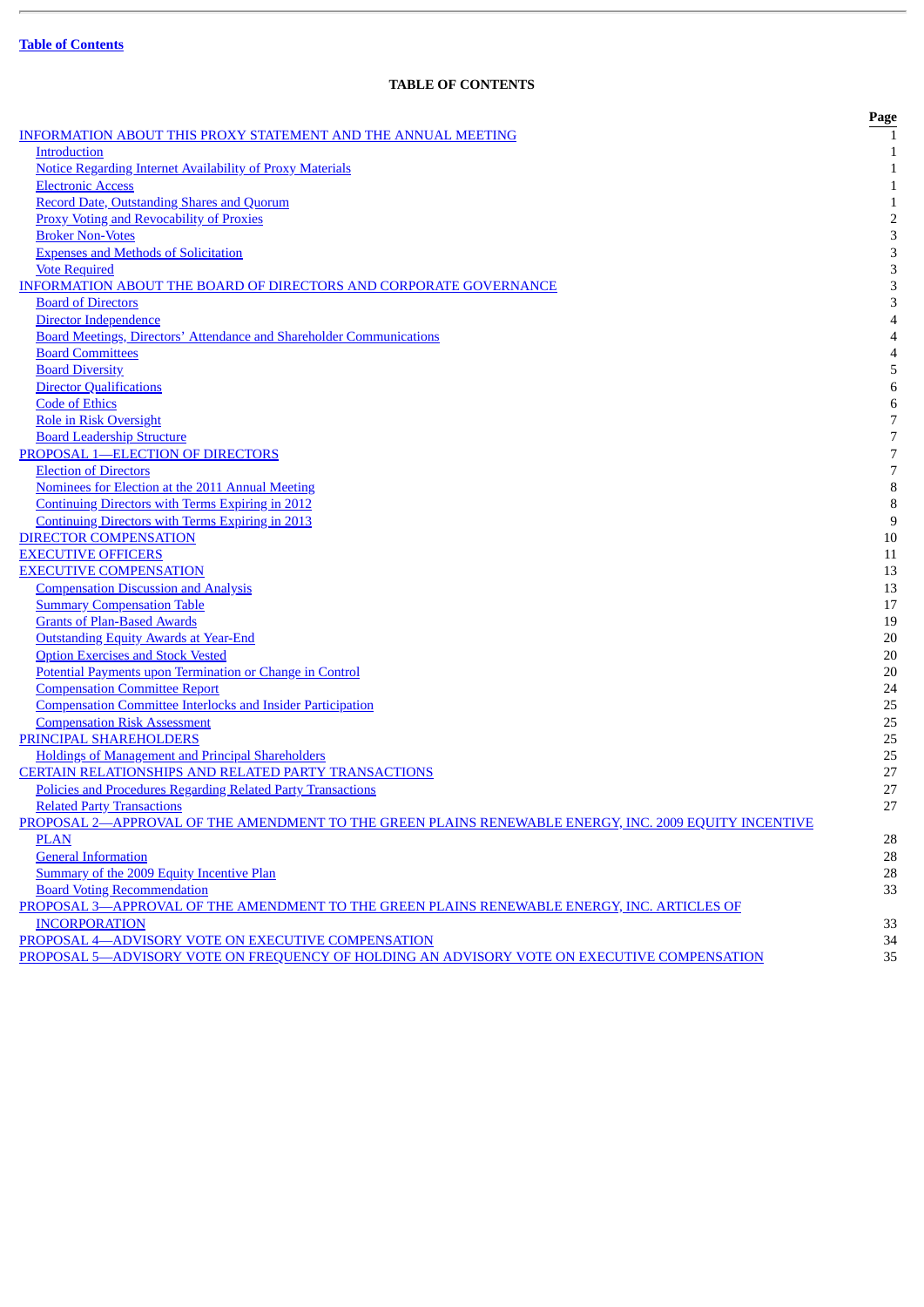J.

|                                                                                                  | Page  |
|--------------------------------------------------------------------------------------------------|-------|
| <b>INDEPENDENT PUBLIC ACCOUNTANTS</b>                                                            | 35    |
| <b>Change in Accountants</b>                                                                     | 35    |
| <b>Fees</b>                                                                                      | 36    |
| Pre-Approval of Audit and Non-Audit Services                                                     | 37    |
| <b>Availability of Accountants</b>                                                               | 37    |
| <b>AUDIT COMMITTEE REPORT</b>                                                                    | 37    |
| <b>SECTION 16(a) BENEFICIAL OWNERSHIP REPORTING COMPLIANCE</b>                                   | 38    |
| <b>OTHER MATTERS</b>                                                                             | 38    |
| <b>Annual Report</b>                                                                             | 38    |
| <b>Shareholder Proposals</b>                                                                     | 38    |
| <b>Discretionary Authority</b>                                                                   | 39    |
| APPENDIX A—Amendment No. 1 to the Green Plains Renewable Energy, Inc. 2009 Equity Incentive Plan | $A-1$ |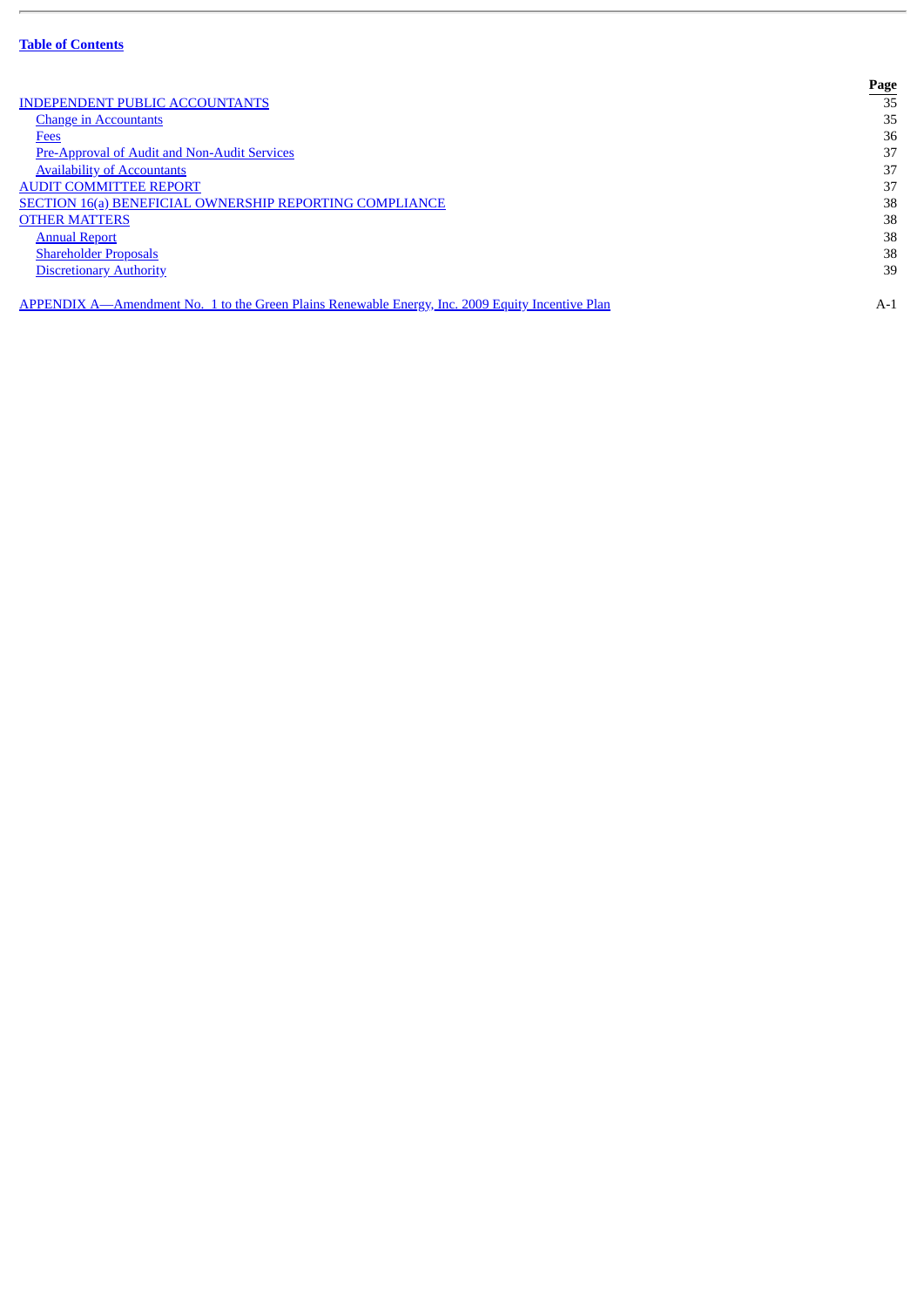#### **GREEN PLAINS RENEWABLE ENERGY, INC.**

#### **PROXY STATEMENT**

### **ANNUAL MEETING OF SHAREHOLDERS to be held on May 4, 2011**

### **INFORMATION ABOUT THIS PROXY STATEMENT AND THE ANNUAL MEETING**

#### <span id="page-5-1"></span><span id="page-5-0"></span>**Introduction**

This Proxy Statement is being furnished to holders of Green Plains Renewable Energy, Inc. (the "Company") common stock, \$0.001 par value per share (the "Common Stock"), in connection with the solicitation by and on behalf of the Board of Directors (the "Board") of the Company of proxies to be used at the 2011 Annual Meeting of Shareholders of the Company (the "Annual Meeting") to be held at 10:00 a.m., Central Time, on Wednesday, May 4, 2011 at the Doubletree Hotel & Executive Meeting Center located at 1616 Dodge Street, Omaha, Nebraska, and any adjournment or postponement thereof. The purpose of the Annual Meeting is to elect three directors, ratify an amendment to the Company's 2009 Equity Incentive Plan increasing the number of shares authorized for issuance as stock-based awards, approve an amendment to the Articles of Incorporation increasing the number of authorized shares of the Company's Common Stock, to solicit advisory votes on the Company's executive compensation program and how frequently such votes should occur, and to transact such other business as may properly come before the meeting. This Proxy Statement, the Notice of Annual Meeting of Shareholders, the accompanying Proxy Card and our 2010 Annual Report are first being made available to shareholders entitled to vote at the Annual Meeting on or about March 25, 2011.

#### <span id="page-5-2"></span>**Notice Regarding Internet Availability of Proxy Materials**

Pursuant to rules adopted by the Securities and Exchange Commission ("SEC") in 2007, the Company is making this Proxy Statement and its 2010 Annual Report available to shareholders electronically via the Internet. On or before March 25, 2011, we mailed to our shareholders of record the "Important Notice Regarding the Availability of Proxy Materials for the Shareholder Meeting to be held on May 4, 2011" (the "Notice"). All shareholders will be able to access this Proxy Statement and our 2010 Annual Report on the website referred to in the Notice or request to receive printed copies of the proxy materials. Instructions on how to access the proxy materials on the Internet or to request a printed copy may be found in the Notice.

#### <span id="page-5-3"></span>**Electronic Access**

The Notice will provide you with instructions on how to view our proxy materials for the Annual Meeting on the Internet. The website on which you will be able to view our proxy materials will also allow you to choose to receive future proxy materials electronically by email, which will save us the cost of printing and mailing documents to you. If you choose to receive future proxy statements by email, you will receive an email next year with instructions containing a link to the proxy voting site. Your election to receive proxy materials by email will remain in effect until you terminate it.

### <span id="page-5-4"></span>**Record Date, Outstanding Shares and Quorum**

The Company has fixed the close of business on March 15, 2011 as the record date for the determination of shareholders entitled to notice of and to vote at the Annual Meeting and any adjournment or postponement thereof (the "Record Date"). There were 36,417,647 shares of Common Stock issued and outstanding at the close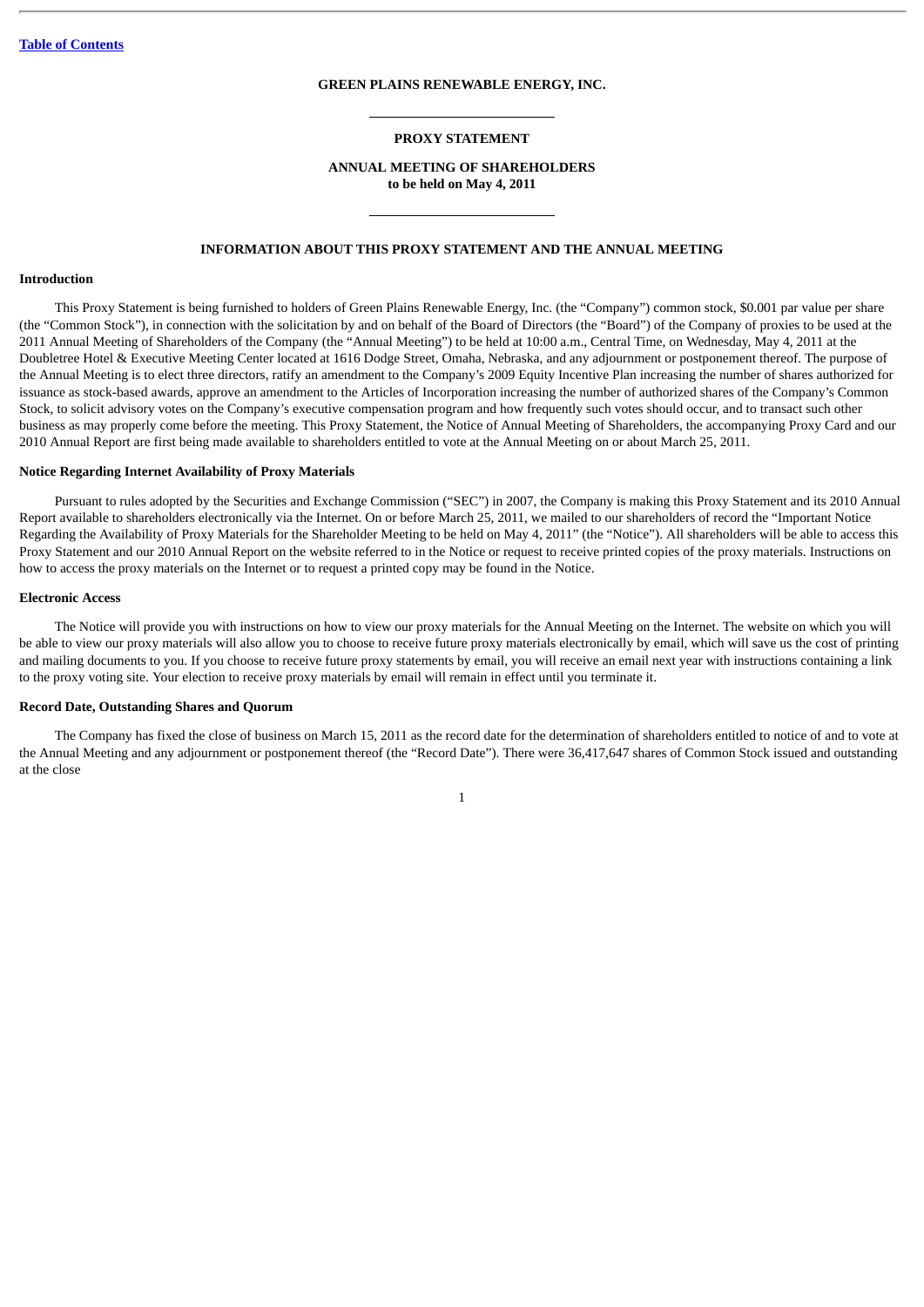of business on the Record Date. Holders of record of the Company's Common Stock on the Record Date are entitled to cast one vote per share, exercisable in person or by properly executed proxy, with respect to each matter to be considered by them at the Annual Meeting.

The presence, in person or by properly executed proxy, at the Annual Meeting of the holders of a majority of the issued and outstanding shares of Common Stock entitled to vote shall constitute a quorum. Proxies that are marked to "withhold authority" with respect to the election of directors and proxies for which no instructions are given will be counted for purposes of determining the presence of a quorum.

#### <span id="page-6-0"></span>**Proxy Voting and Revocability of Proxies**

Common Stock, represented by the proxies received pursuant to this solicitation and not timely revoked, will be voted at the Annual Meeting in accordance with the instructions indicated in properly submitted proxies. If no instructions are indicated, such shares will be voted as recommended by the Board. If any other matters are properly presented to the Annual Meeting for action, the person(s) named in the enclosed form(s) of proxy and acting thereunder will have discretion to vote on such matters in accordance with their best judgment. Broker non-votes and abstentions are not treated as votes cast for purposes of any of the matters to be voted on at the meeting.

A holder of Common Stock who has given a proxy may revoke it prior to its exercise by providing written notice of revocation or a later-dated proxy to the Secretary of the Company at any time before the closing of the polls at the meeting, or by voting in person at the meeting. Any written notice revoking a proxy should be sent to: Green Plains Renewable Energy, Inc., Attention: Michelle S. Mapes, Corporate Secretary, 9420 Underwood Avenue, Suite 100, Omaha, Nebraska 68114. Attendance in person at the Annual Meeting does not itself revoke a proxy; however, any shareholder who attends the Annual Meeting may revoke a previously submitted proxy by voting in person.

Computershare Trust Company, N.A. is the transfer agent and registrar for our common stock. If your shares are registered directly in your name with the Company's transfer agent, with respect to those shares, you are considered the "shareholder of record" or a "registered shareholder" and these materials were sent to you directly by the Company. If you are a shareholder of record, you may vote in person at the Annual Meeting.

If your shares are held in a stock brokerage account or by a bank or other nominee, you are considered the "beneficial owner" of shares held in street name, and that organization should have forwarded these materials to you. As the beneficial owner, you have the right to direct your broker, bank or nominee holding your shares how to vote and are also invited to attend the Annual Meeting. Please refer to the information forwarded by your broker or bank for instructions on how to direct their vote. However, since you are not a shareholder of record, you may not vote these shares in person at the Annual Meeting unless you bring with you a legal proxy from the shareholder of record.

If you are a registered shareholder, there are four ways to vote:

- By going to the Internet website indicated on your proxy card or voting instruction card and following the instructions provided (you will need the control number that is included in the Notice of Internet Availability of Proxy Materials);
- By calling the toll-free telephone number indicated on your proxy card or voting instruction card (you will need the control number that is included in the Notice of Internet Availability of Proxy Materials);
- By signing, dating and returning the Proxy Card if you request to receive your proxy materials by mail; or
- By written ballot in person at the Annual Meeting.

Your shares will be voted as you indicate. If you do not indicate your voting preferences, the appointed proxies will vote your shares "For" all nominees in Proposal 1, and "For" Proposals 2, 3 and 4, and will select "three years" on Proposal 5.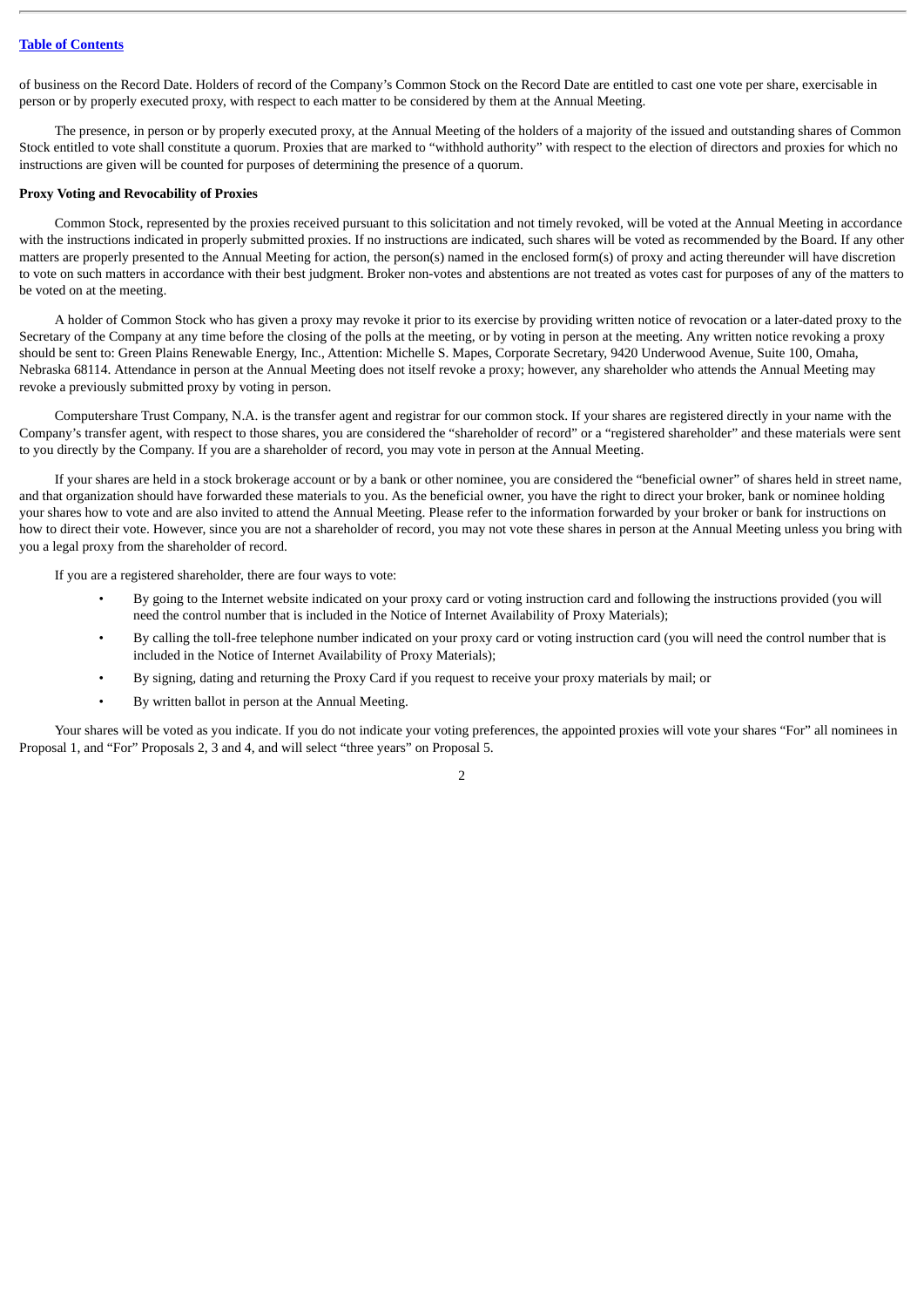#### <span id="page-7-0"></span>**Broker Non-Votes**

Broker non-votes occur when nominees, such as brokers and banks holding shares on behalf of the beneficial owners, are prohibited from exercising discretionary voting authority for beneficial owners who have not provided voting instructions at least ten days before the Annual Meeting date. If no instructions are given within that time frame, the nominees may vote those shares on matters deemed "routine" by the New York Stock Exchange. On non-routine matters, nominees cannot vote without instructions from the beneficial owner, resulting in so-called "broker non-votes." Broker non-votes are not counted for the purposes of determining the number of shares present in person or represented by proxy on any voting matter. All proposals are considered non-routine.

#### <span id="page-7-1"></span>**Expenses and Methods of Solicitation**

The Company will bear the expense of soliciting proxies. In addition to the use of the mail and Internet, proxies may be solicited personally, or by telephone or other means of communications, by directors, officers and employees of the Company and its subsidiaries who will not receive additional compensation therefor. The Company will reimburse banks, brokerage firms and nominees for their reasonable expenses in forwarding proxy solicitation materials to beneficial owners of shares held of record by such banks, brokerage firms and nominees.

#### <span id="page-7-2"></span>**Vote Required**

The affirmative vote of a plurality of the votes cast at the Annual Meeting by the holders of the Common Stock, assuming a quorum is present, is required to elect each director. The three persons receiving the greatest number of votes at the Annual Meeting shall be elected as directors. Since only affirmative votes count for this purpose, broker non-votes or votes withheld will not affect the outcome of the voting on Proposal 1. The affirmative vote of a majority of the votes cast at the annual meeting by the holders of the common stock, assuming a quorum is present is required to approve Proposals 2, 3 and 4. Since only votes cast count for this purpose, broker non-votes and abstentions will not affect the outcome of the voting on Proposals 2, 3 and 4. With respect to Proposal 5, the alternative receiving the greatest number of votes will be the frequency that shareholders approve.

### **INFORMATION ABOUT THE BOARD OF DIRECTORS AND CORPORATE GOVERNANCE**

### <span id="page-7-4"></span><span id="page-7-3"></span>**Board of Directors**

Prior to and immediately following the October 15, 2008 merger with VBV LLC and its subsidiaries (the "VBV merger transaction"), the Company was governed by a nine-member Board of Directors. Pursuant to a shareholders' agreement entered into in connection with the VBV merger transaction (the "Shareholders' Agreement"), two wholly-owned subsidiaries of NTR plc had the right, as long as they collectively owned at least 33.5% of the Company's outstanding Common Stock, to designate four individuals (the "NTR nominees") to be nominated for election as directors. The initial NTR nominees were Jim Anderson, Jim Barry, James Crowley and Michael Walsh. Similarly, as long as Wilon Holdings, S.A. ("Wilon") owns at least 2.5% of the Company's outstanding Common Stock, it will have the right to designate one individual to be nominated for election as a director. Wilon's nominee was Alain Treuer. Directors Gordon Glade, Gary Parker, Brian Peterson and Wayne Hoovestol continued to serve on the Board after the merger. The Shareholders' Agreement also provides that each committee of the Board shall, subject to applicable director independence rules, include at least two NTR nominees or one NTR nominee and one Wilon nominee. The NTR subsidiaries' ownership recently has dropped below the level contractually required to designate four individuals to our Board and to the Board committees. However, NTR continues to hold a significant percentage of our stock and is the Company's largest shareholder. Except for the Wilon nominee, the directors will be nominated for election by the Board of Directors or the shareholders in accordance with the Company's bylaws and Nominating Committee procedures, as outlined below. The Company has agreed to cause the Wilon nominee to be nominated for election as a director of the Company and has agreed to solicit proxies for the election of such nominee and recommend that shareholders vote in favor of such nominee.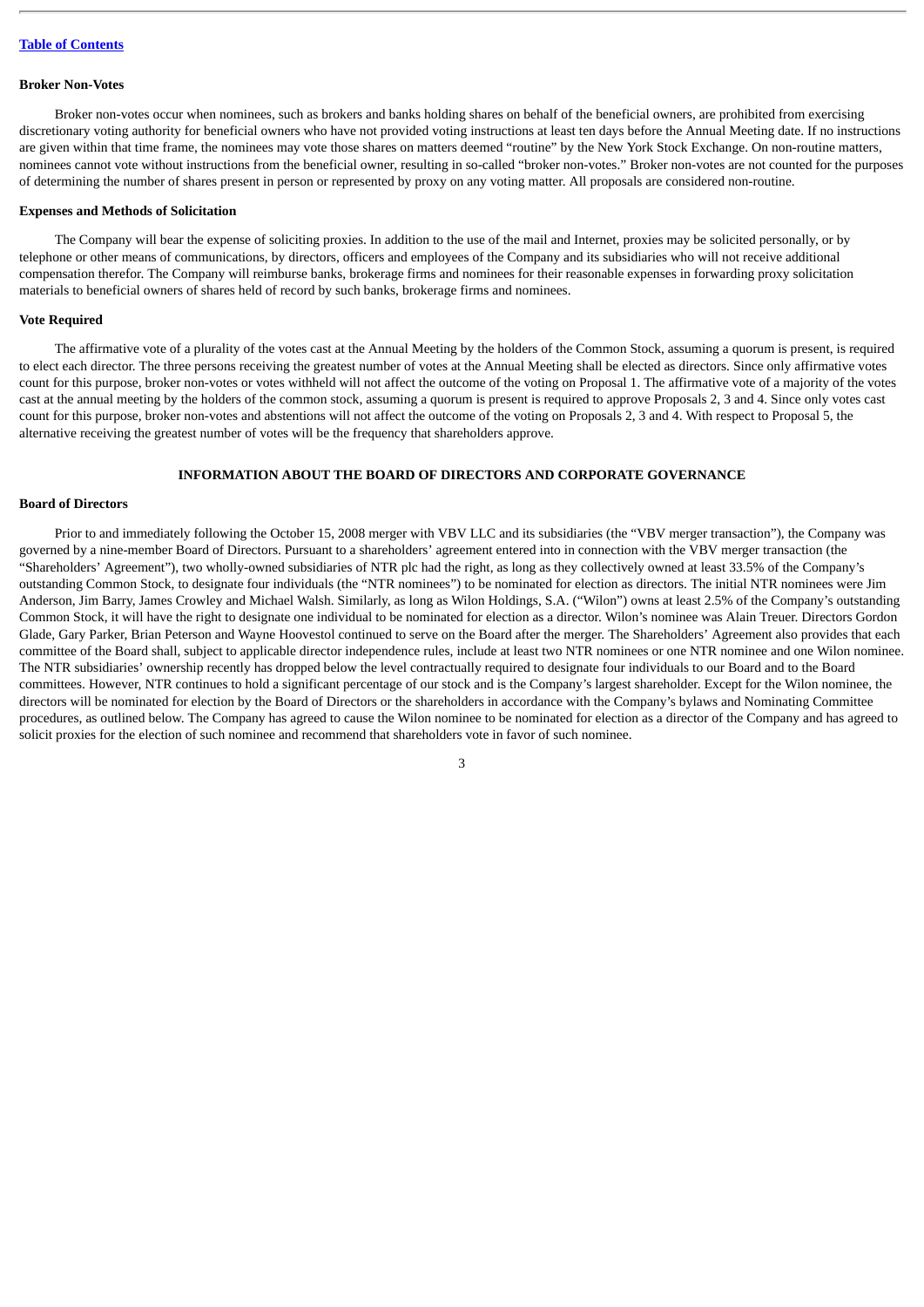The Board currently consists of ten members, divided into three groups. One group of directors is elected at each annual meeting of shareholders for a three-year term. Each year a different group of directors is elected on a rotating basis. Jim Anderson, Wayne Hoovestol and Michael Walsh are up for re-election at the 2011 Annual Meeting (to serve until the 2014 annual meeting or until their respective successors shall be elected and qualified). However, Michael Walsh has chosen not to stand for re-election to the Board due to a change in his role at NTR. The Nominating Committee recommended and the Board nominated for re-election Jim Anderson and Wayne Hoovestol along with new Board candidate Michael McNicholas, Deputy Chief Executive Officer of NTR, in place of the position currently held by Michael Walsh. The terms of Jim Barry, Todd Becker, Brian Peterson and Alain Treuer (the Wilon nominee) expire at the 2012 annual meeting. The terms of James Crowley, Gordon Glade and Gary Parker expire at the 2013 annual meeting.

#### <span id="page-8-0"></span>**Director Independence**

A director is independent if, in the opinion of the Board, he or she has no relationship which would interfere with the exercise of independent judgment in carrying out the responsibilities of a director and otherwise satisfies the independence requirements of applicable Nasdaq Stock Market ("NASDAQ") and Securities and Exchange Commission rules. The Board has reviewed the independence of its current directors and nominees and found that, except for Mr. Becker and Mr. Hoovestol due to their current or prior positions with the Company, each of them is independent.

#### <span id="page-8-1"></span>**Board Meetings, Directors' Attendance and Shareholder Communications**

The Board held eight meetings during 2010. Meetings were conducted via teleconference or in person. No incumbent director attended fewer than seventyfive percent (75%) of the aggregate of Board meetings and committee meetings held on which an incumbent director served during this period. The Company's policy is to encourage, but not require, Board members to attend annual shareholder meetings. All Board members, except Mr. Anderson, attended the 2010 annual meeting.

Shareholders who would like to send written communications to the Board may do so by submitting such communications to: Green Plains Renewable Energy, Inc., Attention: Michelle S. Mapes, Corporate Secretary, 9420 Underwood Avenue, Suite 100, Omaha, Nebraska 68114. The Board suggests, but does not require, that such submissions include the name and contact information of the shareholder making the submission and a description of the matter that is the subject of the communication. Ms. Mapes will then furnish such information to the Board or appropriate committee of the Board for review.

#### <span id="page-8-2"></span>**Board Committees**

The Board has standing Audit, Compensation and Nominating Committees.

### *Audit Committee*

The Company has a separately designated standing Audit Committee established in accordance with section 3(a)(58)(A) of the Securities Exchange Act of 1934 (the "Exchange Act"). The Audit Committee is comprised of four directors, all of whom meet the independence standards of NASDAQ and the SEC. Audit Committee members are Jim Anderson, James Crowley, Gordon Glade and Brian Peterson, with Mr. Crowley serving as Chairman. Mr. Crowley has been determined to be an audit committee financial expert as defined in Rule 407(d)(5) of Regulation S-K. During 2010, the Audit Committee held six meetings via teleconference or in person. The Audit Committee Charter, which is reviewed, revised and updated on an annual basis, is posted on the Company's website at *www.gpreinc.com*.

The function of the Audit Committee, as detailed in the Audit Committee Charter, is to provide assistance to the Board in fulfilling its responsibility to the shareholders, potential shareholders, and investment community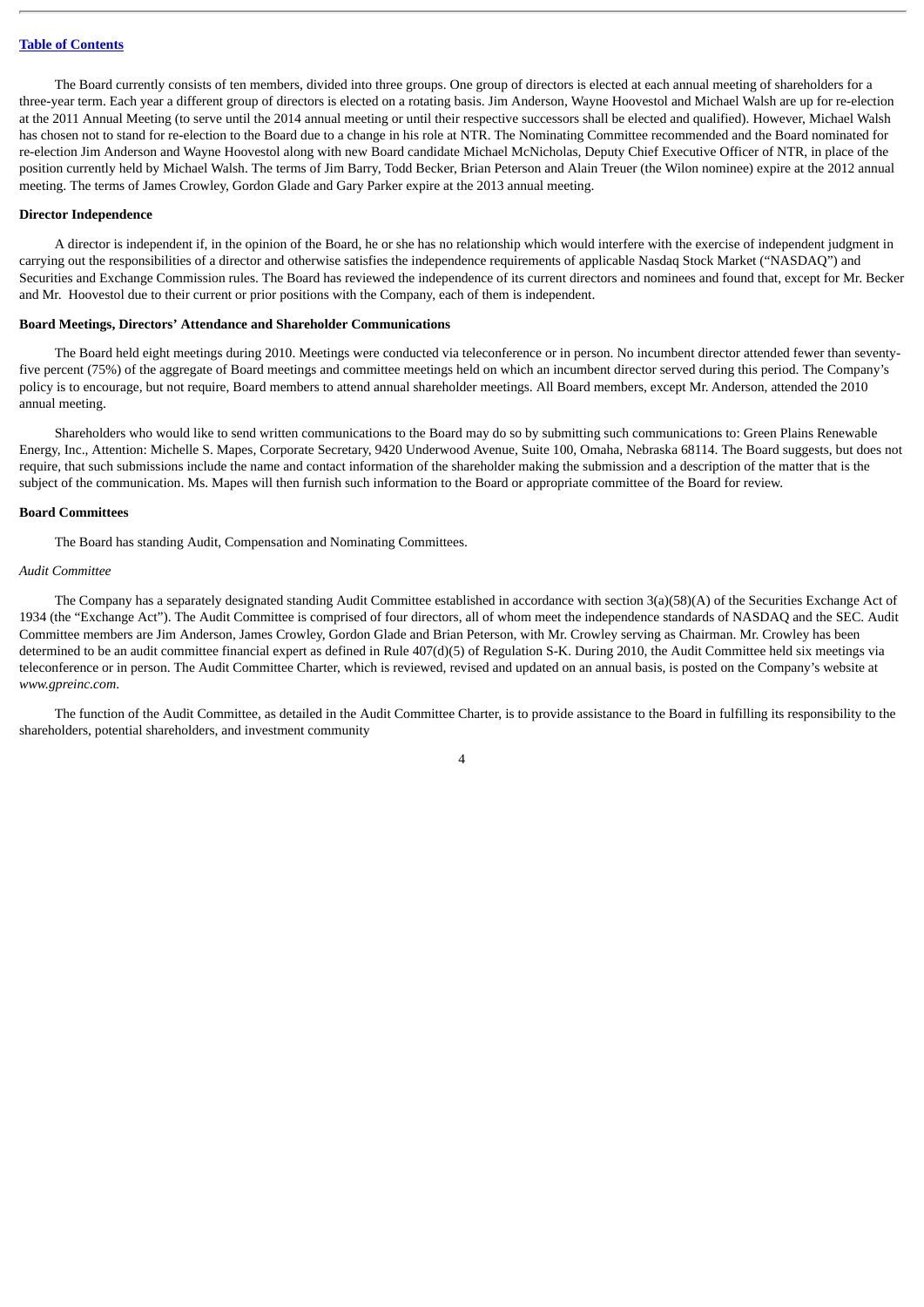relating to corporate accounting, reporting practices, and the quality and integrity of the financial reports of the Company. In so doing, it is the responsibility of the Audit Committee to maintain free and open means of communication between the directors, the independent auditors and Company management.

#### *Compensation Committee*

The Compensation Committee is comprised of four directors, all of whom meet the independence standards of NASDAQ and the SEC. Compensation Committee members are Jim Anderson, Gary Parker, Alain Treuer and Michael Walsh through August 2010, who was replaced by Jim Barry thereafter, with Mr. Treuer serving as Chairman. During 2010, the Compensation Committee met four times via teleconference or in person. The Compensation Committee Charter is posted on the Company's website at *www.gpreinc.com*.

The Compensation Committee establishes the Company's general compensation policy and, except as prohibited by law, may take any and all actions that the Board could take relating to compensation of directors, executive officers, employees and other parties. The Compensation Committee's role is to (i) evaluate the performance of the Company's executive officers, (ii) set compensation for directors and executive officers, (iii) make recommendations to the Board on adoption of compensation plans, and (iv) administer Company compensation plans. When evaluating potential compensation adjustments, the Compensation Committee solicits and considers input provided by the Chief Executive Officer relating to the individual performance and contribution to the Company's overall performance by executive officers and other key employees.

Pursuant to its charter, the Compensation Committee is empowered to hire outside advisors as it deems appropriate to assist it in the performance of its duties. The Compensation Committee has sole authority to retain or terminate any compensation consultants or advisors and to approve their fees. For additional information on the Compensation Committee's role, its use of outside advisors and their roles, as well as the Committee's processes and procedures for the consideration and determination of executive compensation, see "Executive Compensation—Compensation Discussion and Analysis."

#### *Nominating Committee*

The Nominating Committee is comprised of three directors, all of whom meet the independence standards of NASDAQ and the SEC. Nominating Committee members are Jim Barry, Gordon Glade and Gary Parker, with Mr. Barry serving as Chairman. During 2010, the Nominating Committee met two times. The Nominating Committee Charter is posted on the Company's website at *www.gpreinc.com*.

The function of the Nominating Committee, as detailed in the Nominating Committee Charter, is to recommend to the Board the slate of director nominees for election to the Board and to identify and recommend candidates to fill vacancies occurring between annual shareholder meetings. The Nominating Committee has established certain broad qualifications in order to consider a proposed candidate for election to the Board. The Nominating Committee has a strong preference for candidates with prior board experience with public companies. The Nominating Committee will also consider such other factors as it deems appropriate to assist in developing a board and committees that are diverse in nature and comprised of experienced and seasoned advisors. These factors include judgment, skill, diversity (including factors such as race, gender or experience), integrity, experience with businesses and other organizations of comparable size, the interplay of the candidate's experience with the experience of other Board members, and the extent to which the candidate would be a desirable addition to the Board and any committees of the Board.

#### <span id="page-9-0"></span>**Board Diversity**

In considering whether to recommend any candidate for inclusion in the Board's slate of recommended director nominees, including candidates recommended by shareholders, the Nominating Committee considers criteria that include the candidate's integrity, business acumen, age, experience, commitment, diligence, conflicts of interest and ability to act in the interests of all shareholders. Moreover, the Nominating Committee considers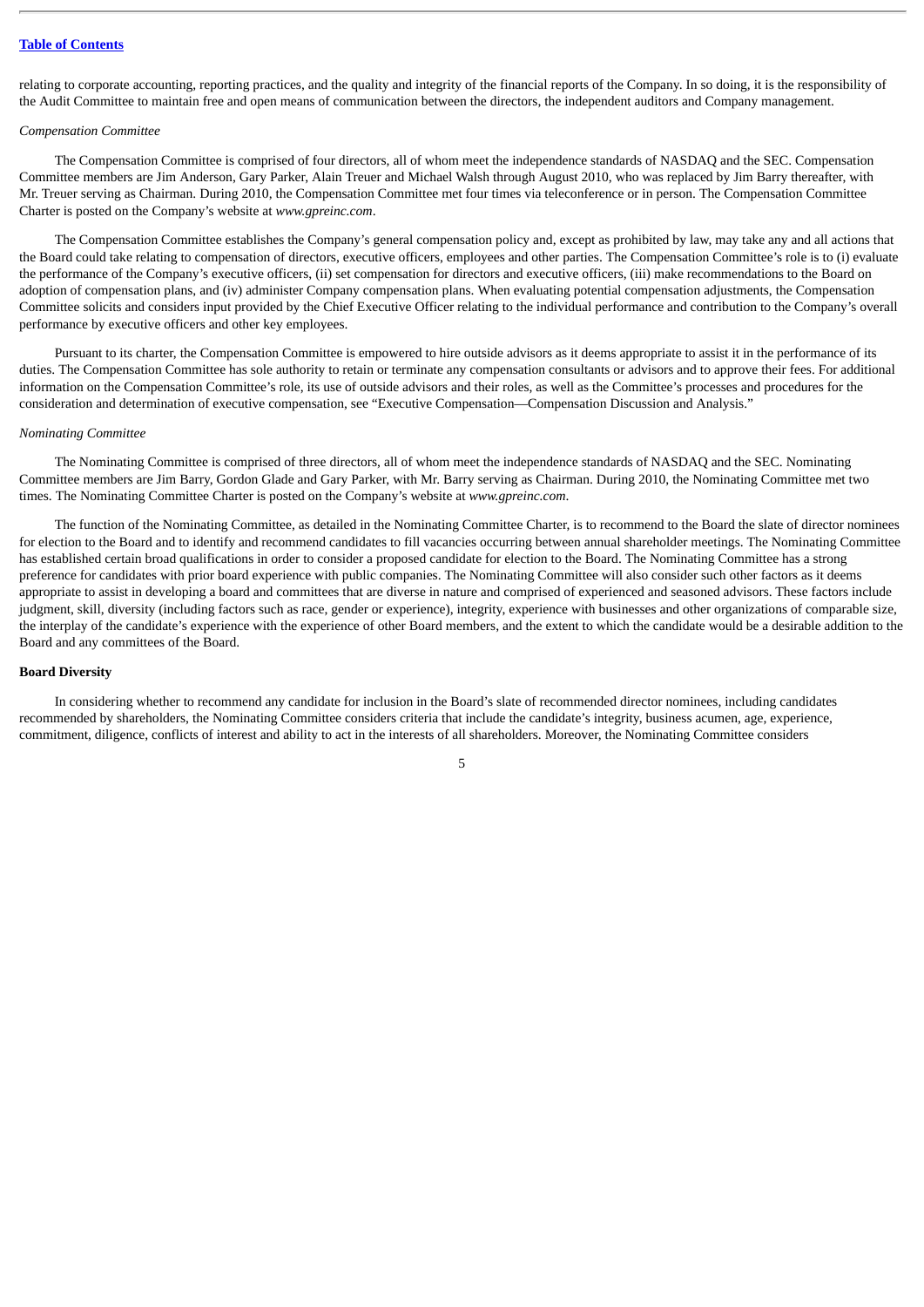the value of diversity of experience on the Board, taking into account the current Board membership, in the director identification and nomination process. The Nominating Committee seeks nominees with a broad diversity of experience, professions, skills, geographic representation and backgrounds. The Nominating Committee does not assign specific weights to particular criteria and no particular criterion is necessarily applicable to all prospective nominees. The Company believes that the backgrounds and qualifications of the directors, considered as a group, should provide a significant composite mix of experience, knowledge and abilities that will allow the Board to fulfill its responsibilities.

#### <span id="page-10-0"></span>**Director Qualifications**

Presented below are biographies of each director nominee and continuing director containing information regarding the person's service as a director, business experience, director positions held currently or at any time during the last five years, information regarding involvement in certain legal or administrative proceedings, if applicable, and the experiences, qualifications, attributes or skills that caused the Nominating Committee and the Board to determine that the person should serve as a director for the Company.

It is the policy of the Nominating Committee to consider candidates recommended by security holders, directors, executive officers and other sources, including, but not limited to, third-party search firms. Security holders of the Company may submit recommendations for candidates for the Board. All recommendations shall be submitted in writing to: Green Plains Renewable Energy, Inc., Attention: Michelle S. Mapes, Corporate Secretary, 9420 Underwood Avenue, Suite 100, Omaha, Nebraska 68114. Such submissions should include the name, contact information, a brief description of the candidate's business experience and such other information as the person submitting the recommendation believes is relevant to the evaluation of the candidate. The Nominating Committee will review all such recommendations. For candidates to be considered for election at the next annual shareholder meeting, the recommendation must be made in accordance with the Company's bylaws.

The Nominating Committee will evaluate whether an incumbent director should be nominated for re-election to the Board or any committee of the Board upon expiration of such director's term using the same factors as described above for other Board candidates. The Nominating Committee will also take into account the incumbent director's performance as a Board member. Failure of any incumbent director to attend at least seventy-five percent (75%) of the Board meetings held in any year of service as a Board member will be viewed negatively by the Nominating Committee in evaluating the performance of such director. The Nominating Committee recommended that the two of the three incumbent directors whose terms of office expire at the 2011 Annual Meeting be included on the ballot for re-election as directors for a three-year term expiring at the 2014 annual meeting. This recommendation was based on a review and evaluation of meeting attendance, knowledge of the industries in which the Company operates and overall contributions to the Board. The third incumbent director whose term of office expires at the 2011 Annual Meeting, Michael Walsh, has chosen not to stand for re-election to the Board due to a change in his role at NTR. The Nominating Committee recommended and the Board nominated Michael McNicholas, Deputy Chief Executive Officer of NTR, in place of the position currently held by Michael Walsh. See the discussion above under Board of Directors regarding the designation of a nominee by Wilon.

#### <span id="page-10-1"></span>**Code of Ethics**

The Board has adopted a Code of Ethics that applies to its Chief Executive Officer and all senior financial officers, including the Chief Financial Officer, principal accounting officer, other senior financial officers and persons performing similar functions. The full text of the Code of Ethics is published on the Company's website in the "Investors – Corporate Governance" section. We intend to disclose future amendments to, or waivers from, certain provisions of the Code of Ethics on the Company's website within five business days following the adoption of such amendment or waiver.

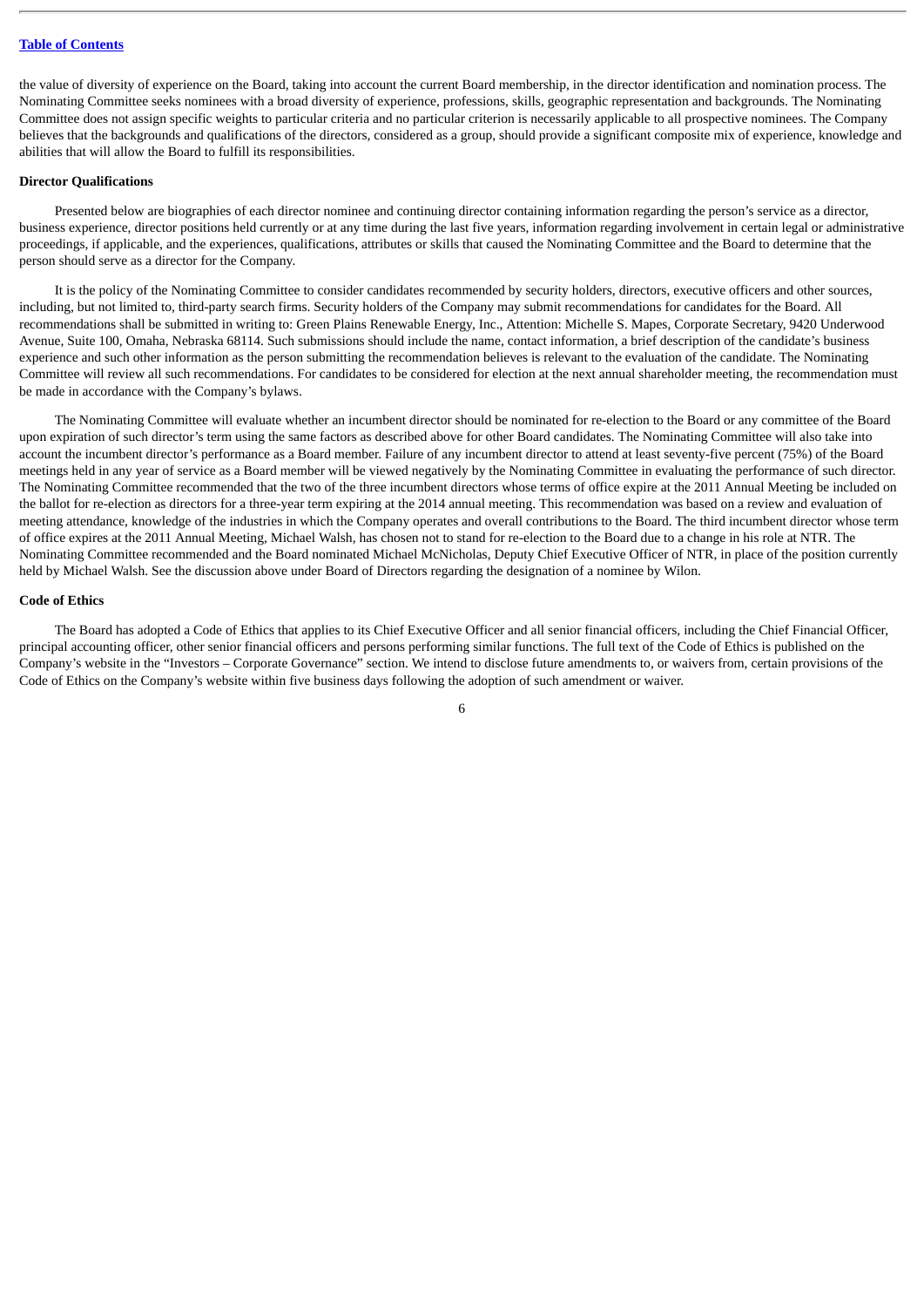#### <span id="page-11-0"></span>**Role in Risk Oversight**

The Board's role in the Company's risk oversight process includes receiving regular reports from members of senior management on areas of material risk to the Company, including operational, financial, legal and regulatory, and strategic and reputational risks. The full Board (or the appropriate committee in the case of risks that are under the purview of a particular committee) receives these reports from the appropriate "risk owner" within the organization to enable it to understand the Company's risk identification, risk management and risk mitigation strategies. Additionally, the Board has approved and periodically reviews the Company's risk management policy, which specifically sets parameters of risk with respect to commodity and hedging positions. When a committee receives a report, the Chairman of the relevant committee reports the discussion to the full Board during the committee reports portion of the next Board meeting. This enables the Board and its committees to coordinate the risk oversight role, particularly with respect to risk interrelationships. The risk oversight structure has no effect on the Board's leadership structure.

### <span id="page-11-1"></span>**Board Leadership Structure**

The Board does not have a policy on whether the same person should serve as both the chief executive officer and chairman of the board or, if the roles are separate, whether the chairman should be selected from the non-employee directors or should be an employee. The Board believes that it should have the flexibility to make these determinations at any given point in time in the way that it believes best provides appropriate leadership for the Company at that time. Over the last several years, the Company has had each of the following leadership structures, reflecting its circumstances at the time: separate non-employee Chairman and Chief Executive Officer (January 2009 to February 2009 and November 2009 to present); separate Chairman and Chief Executive Officer, with the Chairman being a member of the Company's management (March 2009 to November 2009); combined Chairman and Chief Executive Officer (October 2008 to December 2008); and separate non-employee Chairman and Chief Executive Officer (prior to October 2008). The Board believes that its current leadership structure, with Mr. Hoovestol, a non-employee serving as the Board Chairman, and Mr. Becker serving as the Chief Executive Officer, is appropriate given the experience of each individual. Both individuals are currently deemed not to be independent. The independent members of the Board meet regularly in executive session. The Board, with guidance from the Nominating Committee, will periodically continue to review its leadership structure.

#### **PROPOSAL 1**

### **ELECTION OF DIRECTORS**

### <span id="page-11-3"></span><span id="page-11-2"></span>**Election of Directors**

The Board is divided into three classes, with the members of each class serving three-year terms of office. This results in one class standing for election at each annual meeting of shareholders. The Nominating Committee recommended and the Board nominated for re-election Jim Anderson and Wayne Hoovestol along with new Board candidate Michael McNicholas, each to serve a term that expires at the 2014 annual meeting. Michael Walsh has chosen not to stand for reelection to the Board. All of the nominees have consented to being named in this Proxy Statement and have agreed to serve if elected.

Your Proxy Card will be used to vote for the election of the nominees unless you withhold the authority to do so when you submit your proxy. If no instructions are given, your shares will be voted for the three nominees. As explained above, the Company's directors are elected by the affirmative vote of the plurality of the shares present and entitled to vote. The three persons receiving the greatest number of votes at the Annual Meeting shall be elected as directors.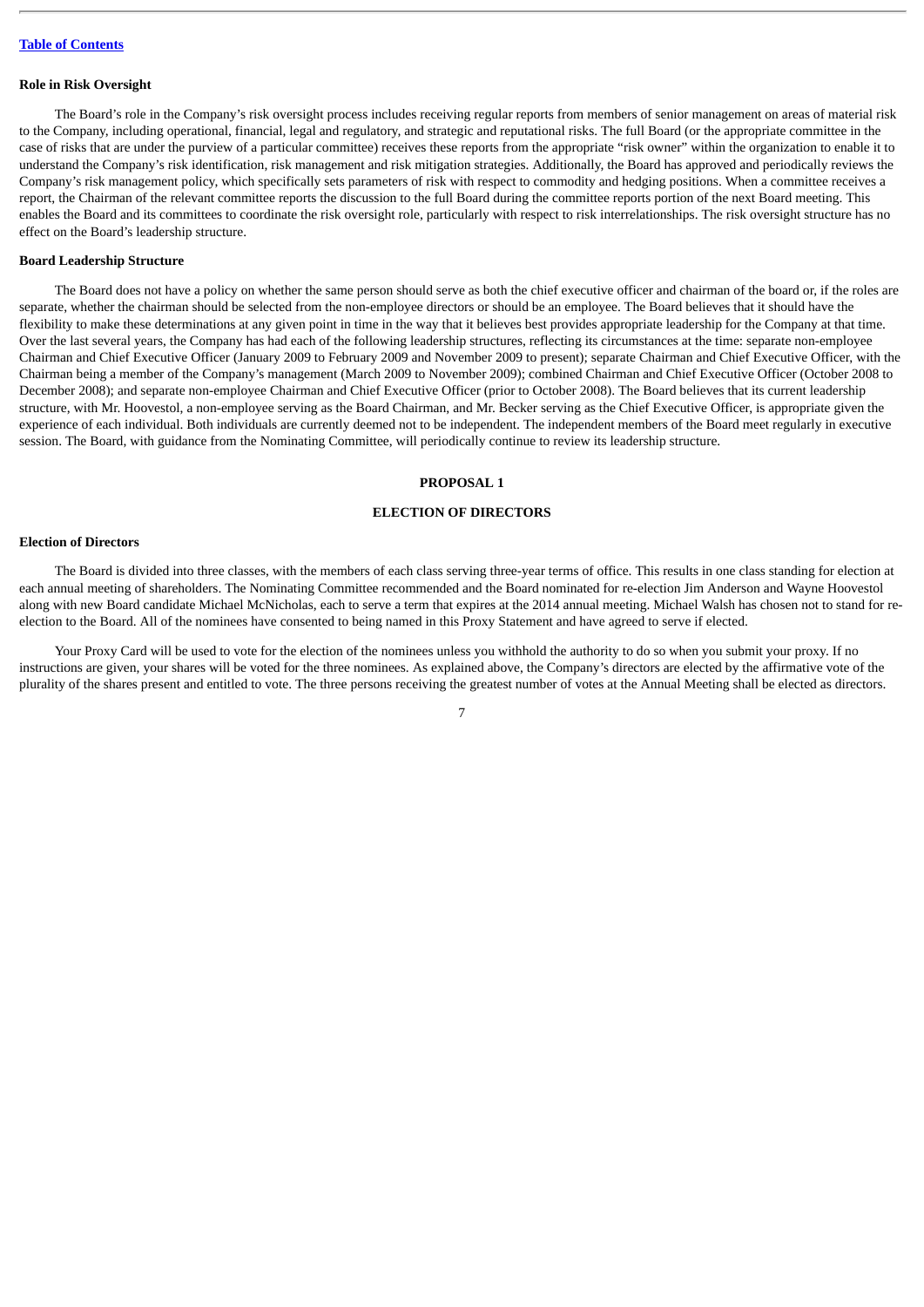### **THE BOARD OF DIRECTORS RECOMMENDS A VOTE "FOR" ALL NOMINEES NAMED AS PART OF PROPOSAL 1.**

The following paragraphs set forth information about the nominees and the Company's continuing directors. All director biography information is as of March 25, 2011.

### <span id="page-12-0"></span>**Nominees for Election at the 2011 Annual Meeting**

JIM ANDERSON, 53, who has served as a director since October 2008, also serves on the Board's Audit and Compensation Committees. Mr. Anderson joined The Gavilon Group, LLC in March 2010 as Chief Operating Officer, Fertilizer. Prior to that, he served United Malt Holdings ("UMH"), a producer of malt for use in the brewing and distilling industries, as Chief Executive Officer and member of the board of directors from September 2006 to February 2010. Prior to that, beginning in April 2003, Mr. Anderson served as Chief Operating Officer / Executive Vice President of CT Malt, a joint venture between ConAgra Foods and Tiger Brands of South Africa. Mr. Anderson's experience in the agricultural processing and trading business includes serving as Senior Vice President and then President of ConAgra Grain Companies. His career also includes association with the firm Ferruzzi USA and as an Operations Manager for Pillsbury Company. Mr. Anderson has a Bachelor of Arts degree with a Finance emphasis from the University of Wisconsin - Platteville. The Board concluded that Mr. Anderson should serve as a director because of his commodity experience and agribusiness knowledge, which provides the Board with a relevant depth of understanding of the Company's operations.

WAYNE HOOVESTOL, 52, has served as a director since March 2006 and as Chairman of the Board since October 2008. Mr. Hoovestol served as the Company's Chief Operating Officer from January 2007 to February 2007, Chief Executive Officer from February 2007 to December 2008, and Chief Strategy Officer from March 2009 to November 2009. Mr. Hoovestol no longer is an employee of the Company. Mr. Hoovestol began operating Hoovestol Inc., a trucking company, in 1978. He is also President of Lone Mountain Truck Leasing, which he founded in 2005. Mr. Hoovestol became involved with the ethanol industry as an investor in 1995, and has served on the boards of two other ethanol companies. Mr. Hoovestol also served on the board of CapSource Financial, Inc., a truck trailer sales and leasing company, from May 2005 to March 2007. The Board concluded that Mr. Hoovestol should serve as a director because of his former leadership as chief executive officer, as well as the business perspective he brings to the Board through his ownership of other entities and investments in other ethanol companies.

MICHAEL McNICHOLAS, 50, was appointed as Deputy Chief Executive Officer of NTR plc, a leading international environmental and renewable energy company, in February 2011 after serving as NTR's Chief Operating Officer since April 2010. Prior to joining NTR, Mr. McNicholas was Executive Director of ESB Energy International, the international investment arm of the Irish energy company, where he served as an employee from August 1982 to March 2010. He has over 25 years of experience in the Irish and international energy industries where he has held senior positions with responsibility for general management, delivery of major capital projects, funding, international energy project investment, managing regulatory environments and competing in open energy markets. Mr. McNicholas serves as a director of NTR and a NTR subsidiary. Mr. McNicholas has a Degree in Engineering from University College Galway. The Board concluded that Mr. McNicholas should serve as a director because his diverse leadership experience in energy industries would be an asset to the Board.

#### <span id="page-12-1"></span>**Continuing Directors with Terms Expiring in 2012**

JIM BARRY, 44, who has served as a director since October 2008, also serves as Chairman of the Board's Nominating Committee. Mr. Barry was named as Chief Investment Officer of the renewable power investment team within BlackRock, Inc. in February 2011. Prior to that, he served as Chief Executive Officer of NTR plc from June 2000 to February 2011 after serving as Assistant Chief Executive and General Manager, Development.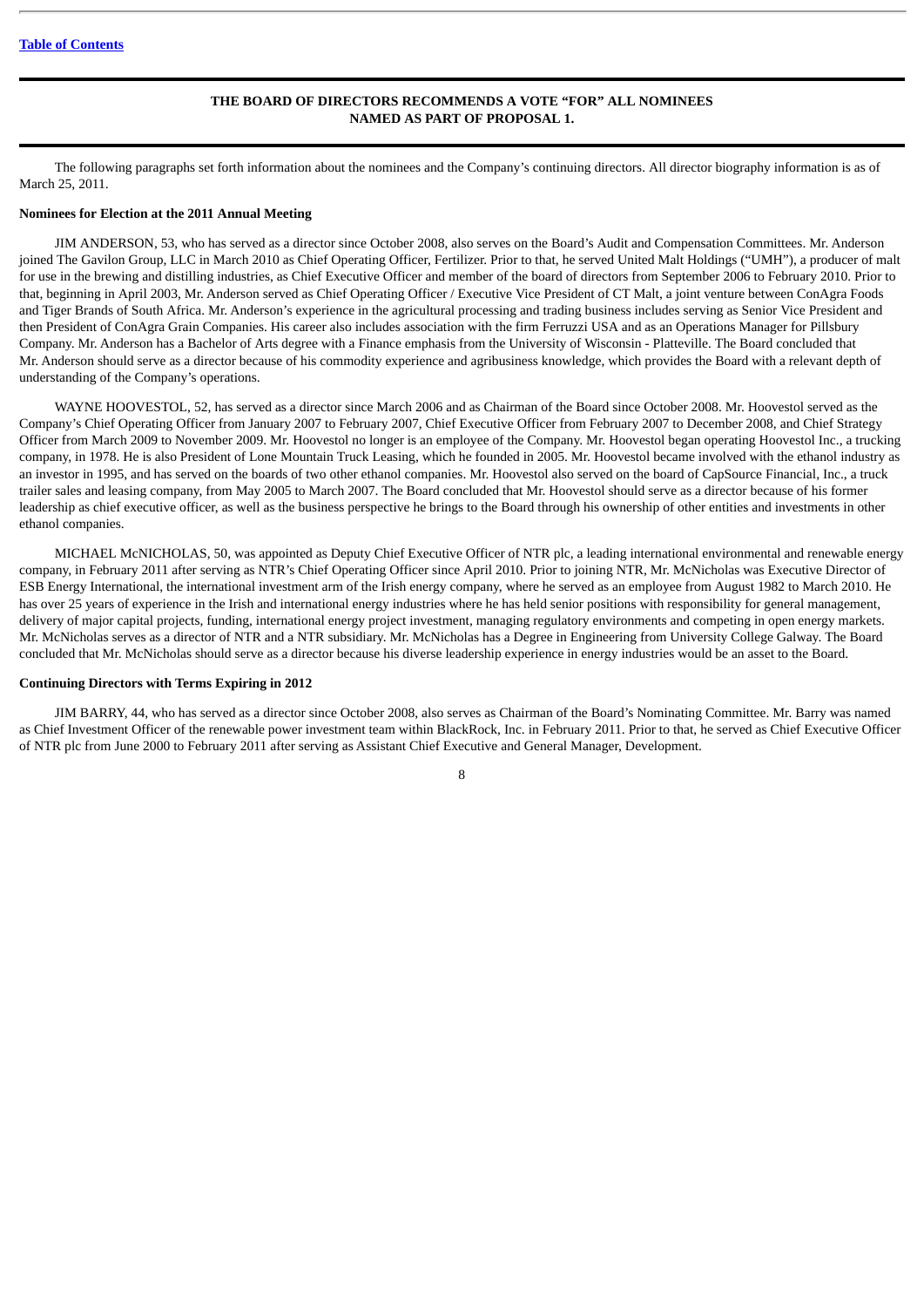Prior to joining NTR, he worked with Bain and Company, a global consulting firm, and in the investment banking division of Morgan Stanley International. Mr. Barry is on the Council of Patrons of Special Olympics Ireland and is a board member of The Ireland Funds. He also sits on a number of Advisory Boards related to activities at Harvard Business School and University College Cork. Mr. Barry has a Masters degree in Business Administration from the Harvard Business School and a Bachelor of Commerce degree from University College Cork. The Board concluded that Mr. Barry should serve as a director because of the proven leadership skills, energy industry expertise and international experience that he brings to the Board.

TODD BECKER, 45, who has served as President and Chief Executive Officer of the Company since January 2009, was appointed as a director in March 2009. Mr. Becker served as the Company's President and Chief Operating Officer from October 2008 to December 2008. He served as Chief Executive Officer of VBV LLC from May 2007 to October 2008. Mr. Becker was Executive Vice President of Sales and Trading at Global Ethanol from May 2006 to May 2007. Prior to that, he worked for ten years with ConAgra Foods in various management positions including Vice President of International Marketing for ConAgra Trade Group and President of ConAgra Grain Canada. Mr. Becker has over 20 years of related experience in various commodity processing businesses, risk management and supply chain management, along with extensive international trading experience in agricultural markets. Mr. Becker has a Masters degree in Finance from the Kelley School of Business at Indiana University and a Bachelor of Science degree in Business Administration with a Finance emphasis from the University of Kansas. The Board concluded that Mr. Becker should serve as a director because he provides an insider's perspective about the business and the strategic direction of the Company to Board discussions. His extensive commodity experience and leadership traits make him an essential member of the Board.

BRIAN PETERSON, 47, who has served as a director since 2005, was named to the Board's Audit Committee in March 2009. Mr. Peterson also served as Executive Vice President in charge of site development from 2005 to October 2008. Mr. Peterson was the sole founder and owner of Superior Ethanol LLC, which was acquired by the Company in 2006. For the last twenty-three years, he has owned and operated grain farming entities which now include acreages in Iowa, Arkansas and South Dakota. Additionally, he built, owns and operates a beef feedlot in northwest Iowa. Mr. Peterson has a Bachelor of Science degree in Agricultural Business from Dordt College. The Board concluded that Mr. Peterson should serve as a director because of his ethanol and grain industry experience, which serves as an important resource to the Board.

ALAIN TREUER, 38, who has served as a director since October 2008, also serves as Chairman of the Board's Compensation Committee. Mr. Treuer is Chairman and Chief Executive Officer of Tellac Reuert Partners (TRP) SA, a global Investment and Financial Consulting firm. He was appointed Chief Executive in 2004 and became Chairman in 2005. Mr. Treuer has also controlled Wilon Holdings, S.A. since 2006. Prior to joining TRP SA, he was Chairman of TIGC, a global telecommunications company that he founded in 1992 and sold in 2001. Mr. Treuer has a Masters degree in Business Administration from the Graduate School of Business at Columbia University in New York and a Bachelor of Economics degree from the University of St. Gallen in Switzerland. The Board concluded that Mr. Treuer should serve as a director because his business experiences, combined with his education and global acumen, allow him to provide unique operational insights to the Board.

### <span id="page-13-0"></span>**Continuing Directors with Terms Expiring in 2013**

JAMES CROWLEY, 64, who has served as a director since October 2008, also serves as Chairman of the Board's Audit Committee. Mr. Crowley has been the Chairman and Managing Partner of Old Strategic, LLC since July 2006. His previous experience includes service as Chairman and Managing Partner of Strategic Research Institute, President of Global Investment and Merchant Banking at Prudential Securities, and investment banking at Smith Barney Harris Upham & Co. He currently serves on the board and is audit committee chair of Core Molding Technologies and has served on a number of educational and notfor-profit boards. Mr. Crowley has a Masters degree in Business Administration from the Wharton Graduate School of Business at the University of Pennsylvania and a Bachelor of Science degree in Business Administration from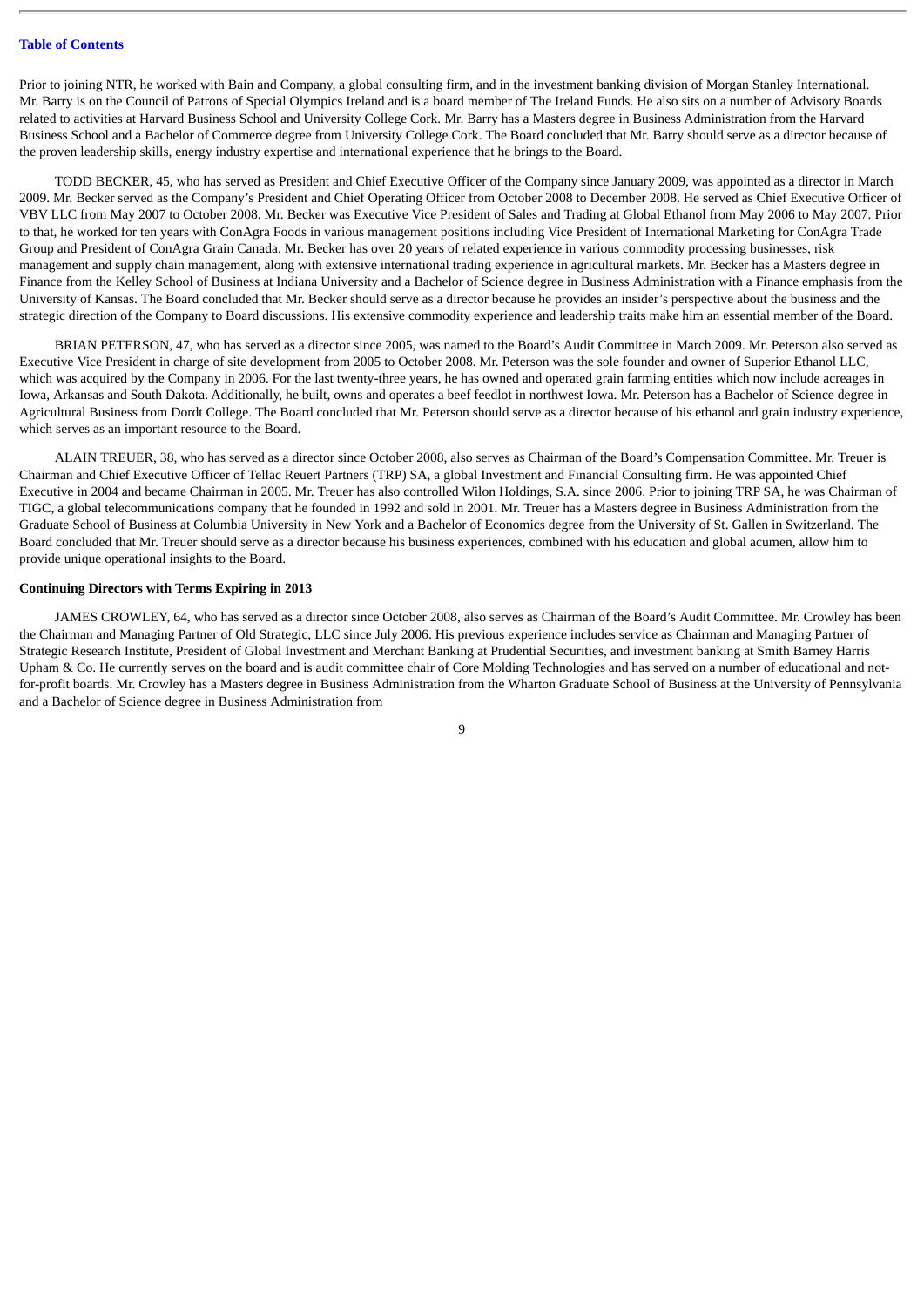Villanova University. The Board concluded that Mr. Crowley should serve as a director because he qualifies as an audit committee financial expert, possessing the requisite education and business acumen, along with having served on other boards and as an audit committee chair of another company.

GORDON GLADE, 40, who has served as a director since December 2007, also serves on the Board's Audit and Nominating Committees. For more than the past five years, Mr. Glade has served as President and Chief Executive Officer of AXIS Capital, Inc., a commercial equipment leasing company. In addition, he is a current investor in several other ethanol companies. Mr. Glade also serves as Vice President and a director of the Edgar Reynolds Foundation and as a director of the Brunswick State Bank. Mr. Glade has a Bachelor of Science degree in both Accounting and Finance from Texas Christian University. The Board concluded that Mr. Glade should serve as a director because his business experience, including his experience as an investor in other ethanol companies, provides the Board with valuable perspective.

GARY PARKER, 61, who has served as a director since November 2007, also serves on the Board's Compensation and Nominating Committees. Mr. Parker is the President, Chief Executive Officer and owner of GP&W Inc., d/b/a Center Oil Company, of St. Louis, Missouri, which he founded in 1986 to market gasoline and other petroleum products. Mr. Parker is also the founder of Center Ethanol Company LLC, which owns a 54 million gallon ethanol plant with rail and barge access on the Mississippi River, located in Sauget, Illinois. He also serves on the board of Reliance Bancshares Inc., a publicly-traded bank holding company. Mr. Parker has a Bachelor of Science degree in Business Administration from Wichita State University. The Board concluded that Mr. Parker should serve as a director because his energy background, including that within the ethanol industry, along with other board experience, is beneficial to the Company.

#### **DIRECTOR COMPENSATION**

<span id="page-14-0"></span>The Company, upon the recommendation of the Compensation Committee, compensates its directors through a retainer structure for preparation and attendance at Board meetings and committee meetings, and for serving as a committee chairman. During 2010, each non-employee director was paid \$30,000 per year for serving on the Board, including serving on Board committees. In addition, the Audit Committee chairman received \$15,000 annually, the Compensation Committee chairman received \$7,500 annually and the Nominating Committee chairman received \$1,250 annually. In addition, Board members are reimbursed for travel and other business-related expenses.

As an employee, Mr. Becker did not receive compensation as a director. See the Summary Compensation Table for information on his compensation. Mr. Hoovestol was an employee until November 2009 and did not receive 2009 director compensation prior to that date.

On May 26, 2010, the Company's non-employee directors, except Messrs. Barry and Walsh (who declined the grant), each received a grant of 4,374 deferred stock units (DSUs) pursuant to the 2009 Equity Incentive Plan. The award vests after one year. However, until shares are issued pursuant to the DSU agreement, which does not occur until the third anniversary of the grant date, the directors have no voting, dividend or other rights or privileges with respect to the shares. Annual individual DSU grants will be awarded equal to the lesser of \$50,000 in value, as measured on the date of grant, or 10,000 DSUs.

The foregoing compensation program was approved in June 2009. The Compensation Committee retained the Hay Group as a consultant during 2010 to evaluate the Company's non-employee director compensation program and provide recommendations for changes to ensure the Company's program is marketcompetitive and consistent with recognized corporate governance "best practices." Based on their recommendations, the following compensation structure for non-employee directors was adopted effective January 1, 2011. Each non-employee director is to be paid \$65,000 per year for serving on the Board, including serving on Board committees. In addition, the Audit Committee chairman is to receive \$20,000 annually, the Compensation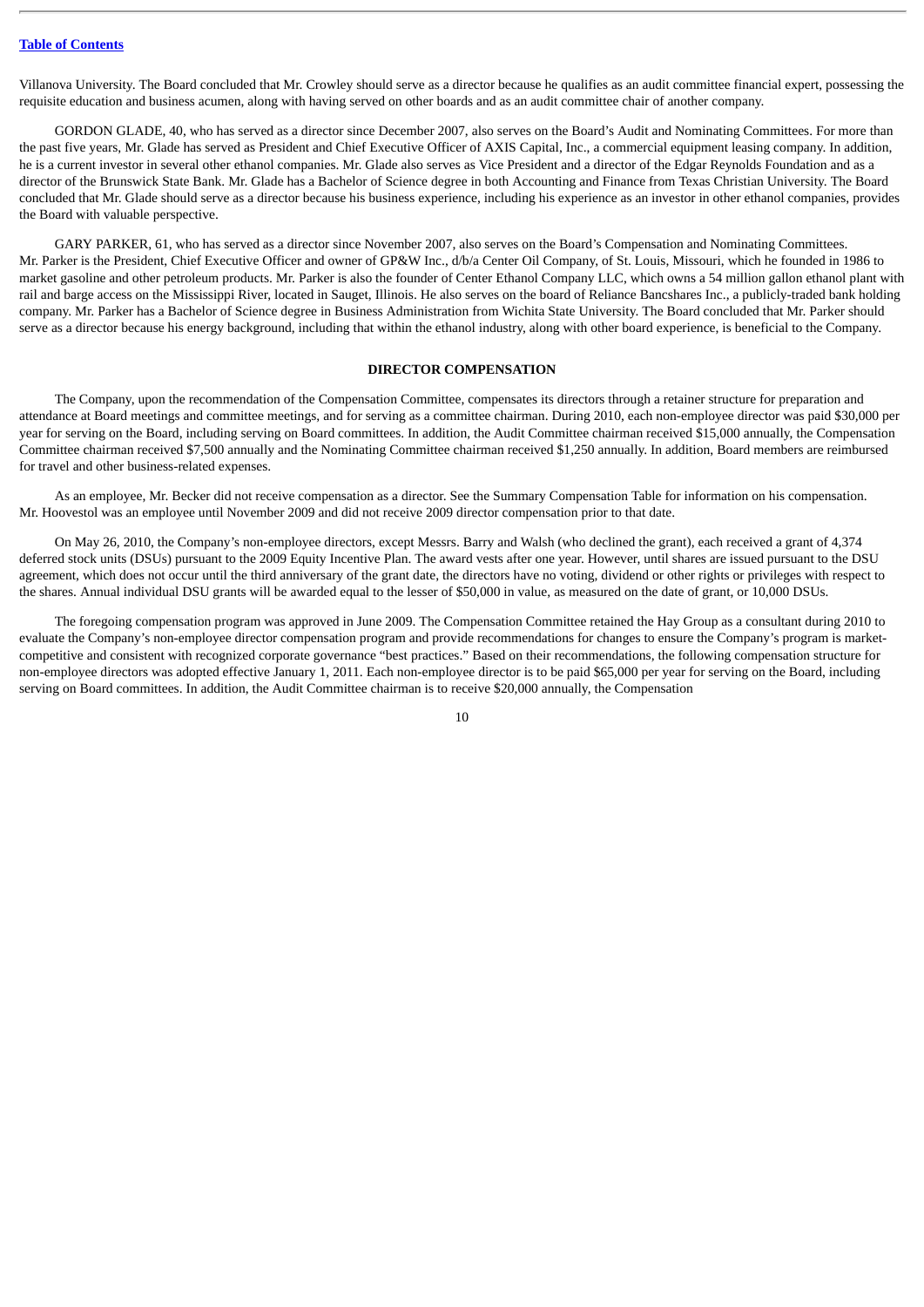Committee chairman is to receive \$10,000 annually and the Nominating Committee chairman is to receive \$2,000 annually. Additionally, annual individual DSU grants will be awarded equal to \$65,000 in value, as measured on the date of grant. Board members are also reimbursed for travel and other business-related expenses.

The following table sets forth 2010 compensation for non-employee directors.

| Name                      | <b>Fees earned</b><br>or paid in<br>cash<br>$($ \$ | <b>Stock</b><br>awards<br>(3)(1) | Option<br>awards<br>$($ \$ $)(1)$ | All other<br>comp.<br>$($ \$) | <b>Total</b><br>$($ \$ |
|---------------------------|----------------------------------------------------|----------------------------------|-----------------------------------|-------------------------------|------------------------|
| Wayne Hoovestol, Chairman | 27,500                                             | 49,995                           |                                   |                               | 77,495                 |
| Jim Anderson              | 30,000                                             | 49,995                           |                                   | $\overline{\phantom{0}}$      | 79,995                 |
| $\text{Jim Barry (2)}$    | 31,250                                             | $\overline{a}$                   |                                   | ٠                             | 31,250                 |
| James Crowley             | 45,000                                             | 49,995                           | $\overline{a}$                    | Ξ.                            | 94,995                 |
| Gordon Glade              | 30,000                                             | 49,995                           | $\overline{\phantom{a}}$          | ٠                             | 79,995                 |
| Gary Parker               | 30,000                                             | 49,995                           |                                   |                               | 79,995                 |
| <b>Brian Peterson</b>     | 30,000                                             | 49,995                           |                                   | ٠                             | 79,995                 |
| Alain Treuer              | 37,500                                             | 49,995                           |                                   | Ξ.                            | 87,495                 |
| Michael Walsh (2)         | 30,000                                             |                                  |                                   |                               | 30,000                 |

(1) Amounts for "Stock awards" consisting of annual DSU grants in 2010 reflect the aggregate grant date fair value of these awards computed in accordance with FASB ASC Topic 718.

<span id="page-15-0"></span>(2) Director compensation for Messrs. Barry and Walsh is paid to Bioverda US Holdings LLC pursuant to a Director Service Agreement.

### **EXECUTIVE OFFICERS**

The following table provides certain information regarding the Company's executive officers as of March 25, 2011.

| Name                  | Age | <b>Position</b>                                                    |
|-----------------------|-----|--------------------------------------------------------------------|
| Todd A. Becker        | 45  | President and Chief Executive Officer (and Director)               |
| Jeffrey S. Briggs     | 46  | <b>Chief Operating Officer</b>                                     |
| Jerry L. Peters       | 53  | Chief Financial Officer                                            |
| Carl S. (Steve) Bleyl | 52  | Executive Vice President – Ethanol Marketing                       |
| Ronald B. Gillis      | 61  | Executive Vice President – Finance and Treasurer                   |
| Michelle S. Mapes     | 44  | Executive Vice President – General Counsel and Corporate Secretary |
| Michael C. Orgas      | 52  | <b>Executive Vice President - Commercial Operations</b>            |
| Thomas F. Pauldine    | 52  | Executive Vice President – Human Resources                         |
| Edgar E. Seward Jr.   | 43  | <b>Executive Vice President – Plant Operations</b>                 |

Biographical information related to Todd Becker, who also serves as a director of the Company, is provided above in this Proxy Statement.

JEFF BRIGGS joined the Company as Chief Operating Officer in November 2009. Mr. Briggs served as a consultant to the Company from July 2009 to November 2009. Prior to his consulting role, he was Founder and General Partner of Frigate Capital, LLC, a private investment partnership investing in small and mid-sized companies, from January 2004 through January 2009. Prior to Frigate, Mr. Briggs spent nearly seven years at Valmont Industries, Inc. as President of the Coatings Division. Prior to Valmont, he acquired and managed an electronic manufacturing company; was Director of Mergers and Acquisitions for Peter Kiewit and Sons; worked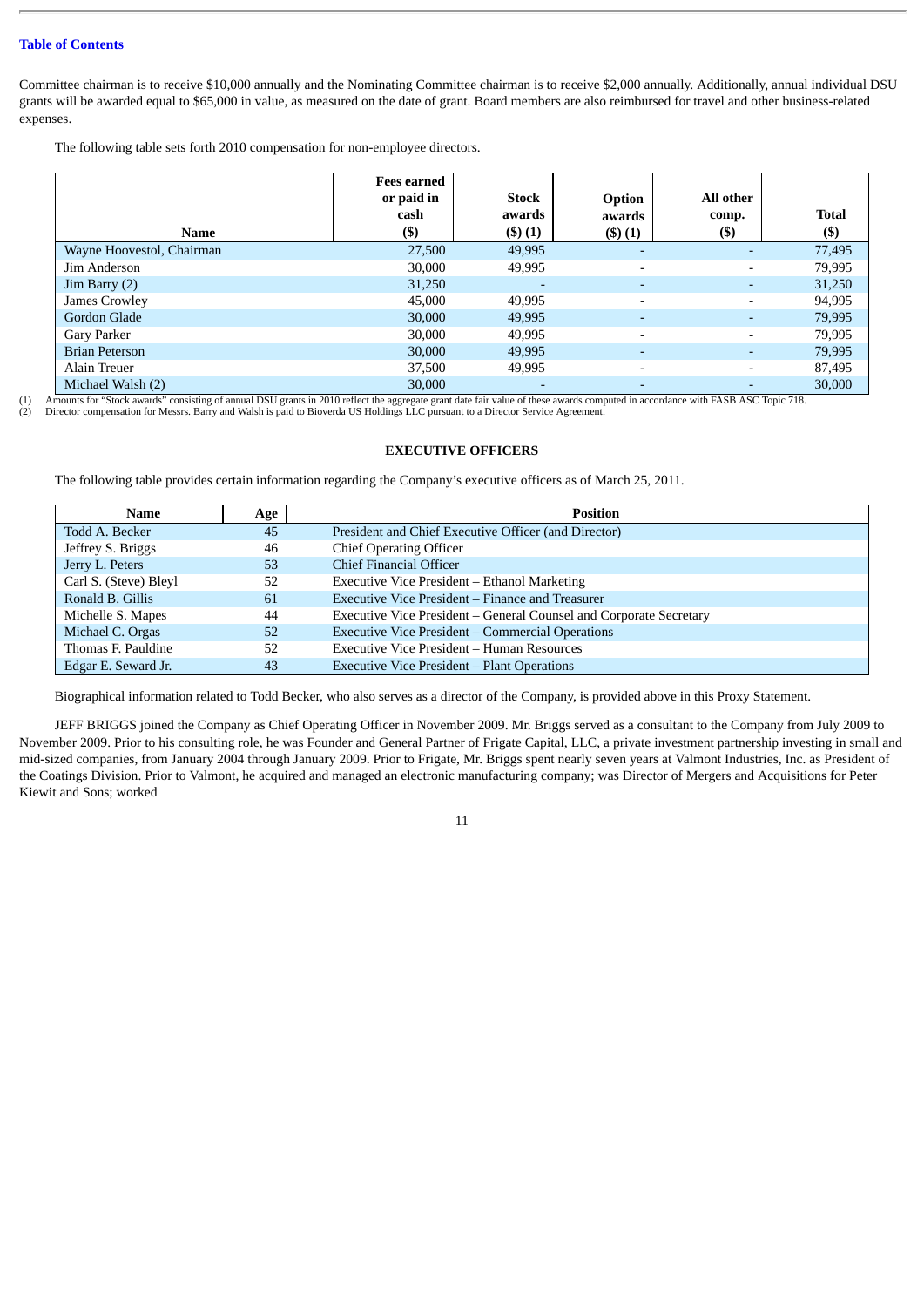for Goldman Sachs in their Equities Division; and served five years as an Officer in the U.S. Navy on a nuclear submarine. Mr. Briggs has a Masters degree in Business Administration from the Harvard Business School and a Bachelor of Science degree in Mechanical Engineering, Thermal and Power Systems from UCLA.

JERRY PETERS joined the Company as Chief Financial Officer in June 2007. Mr. Peters served as Senior Vice President – Chief Accounting Officer for ONEOK Partners, L.P. from May 2006 to April 2007, as its Chief Financial Officer from July 1994 to May 2006, and in various senior management roles prior to that. ONEOK Partners is a publicly-traded partnership engaged in gathering, processing, storage, and transportation of natural gas and natural gas liquids. Prior to joining ONEOK Partners in 1985, he was employed by KPMG LLP as a certified public accountant. Mr. Peters has a Masters degree in Business Administration from Creighton University with a Finance emphasis and a Bachelor of Science degree in Business Administration from the University of Nebraska – Lincoln.

STEVE BLEYL joined the Company as Executive Vice President – Ethanol Marketing in October 2008. Mr. Bleyl served as Executive Vice President – Ethanol Marketing for VBV LLC from October 2007 to October 2008. From June 2003 until September 2007, he served as Chief Executive Officer of Renewable Products Marketing Group LLC, an ethanol marketing company, building it from a cooperative marketing group of five ethanol plants in one state to seventeen production facilities in seven states. Prior to that, Mr. Bleyl worked for over 20 years in various senior management and executive positions in the fuel industry. Mr. Bleyl has a Masters degree in Business Administration from the University of Oklahoma and a Bachelor of Science degree in Aerospace Engineering from the United States Military Academy.

RON GILLIS joined the Company as Executive Vice President – Finance and Treasurer in October 2008. Mr. Gillis served as Chief Financial Officer for VBV LLC from August 2007 to October 2008. From May 2005 until July 2007, he served as Chief Financial Officer of Renewable Products Marketing Group LLC, an ethanol marketing company. Prior to that, Mr. Gillis served for over 20 years in senior financial management, control and audit positions with ConAgra Foods Inc. in the commodity trading area, both domestic and international. Mr. Gillis is a certified management accountant and holds an Honors Commerce degree from the University of Manitoba.

MICHELLE MAPES was named Executive Vice President – General Counsel and Corporate Secretary in November 2009 after joining the Company in September 2009 as its General Counsel. Prior to joining Green Plains, Ms. Mapes was a Partner at Husch Blackwell Sanders, LLP, where for three years she focused her legal practice nearly exclusively in renewable energy. Prior to that, she was Chief Administrative Officer and General Counsel for HDM Corporation. Ms. Mapes served as Senior Vice President – Corporate Services and General Counsel to Farm Credit Services of America from April 2000 to June 2005. Ms. Mapes holds a Juris Doctorate, a Masters degree in Business Administration and a Bachelor of Science degree in Accounting and Finance, all from the University of Nebraska – Lincoln.

MIKE ORGAS joined the Company as Executive Vice President – Commercial Operations in November 2008. Mr. Orgas has extensive experience in supply chain management, logistics, risk management, and strategic planning. From May 2004 to October 2008, he served as the Director of Raw Materials Strategic Sourcing and Risk Management for the Malt-O-Meal Company. From February 2003 to December 2003, Mr. Orgas was a Partner in the Agribusiness/Food Practice of McCarthy & Company, an advisory services firm. Prior to that, he served in various management capacities at ConAgra Foods, Inc. and at General Mills. Mr. Orgas has a Masters degree in Business Management from the University of Montana and a Bachelor of Science degree in Business Administration from the University of Minnesota.

THOMAS PAULDINE was named Executive Vice President – Human Resources in January 2011 after joining the Company in September 2008 as its Vice President – Human Resources. From November 2007 to September 2008, Mr. Pauldine performed human resources consulting services for several domestic and international companies. From April 2003 to November 2007, he served as the Vice President of Human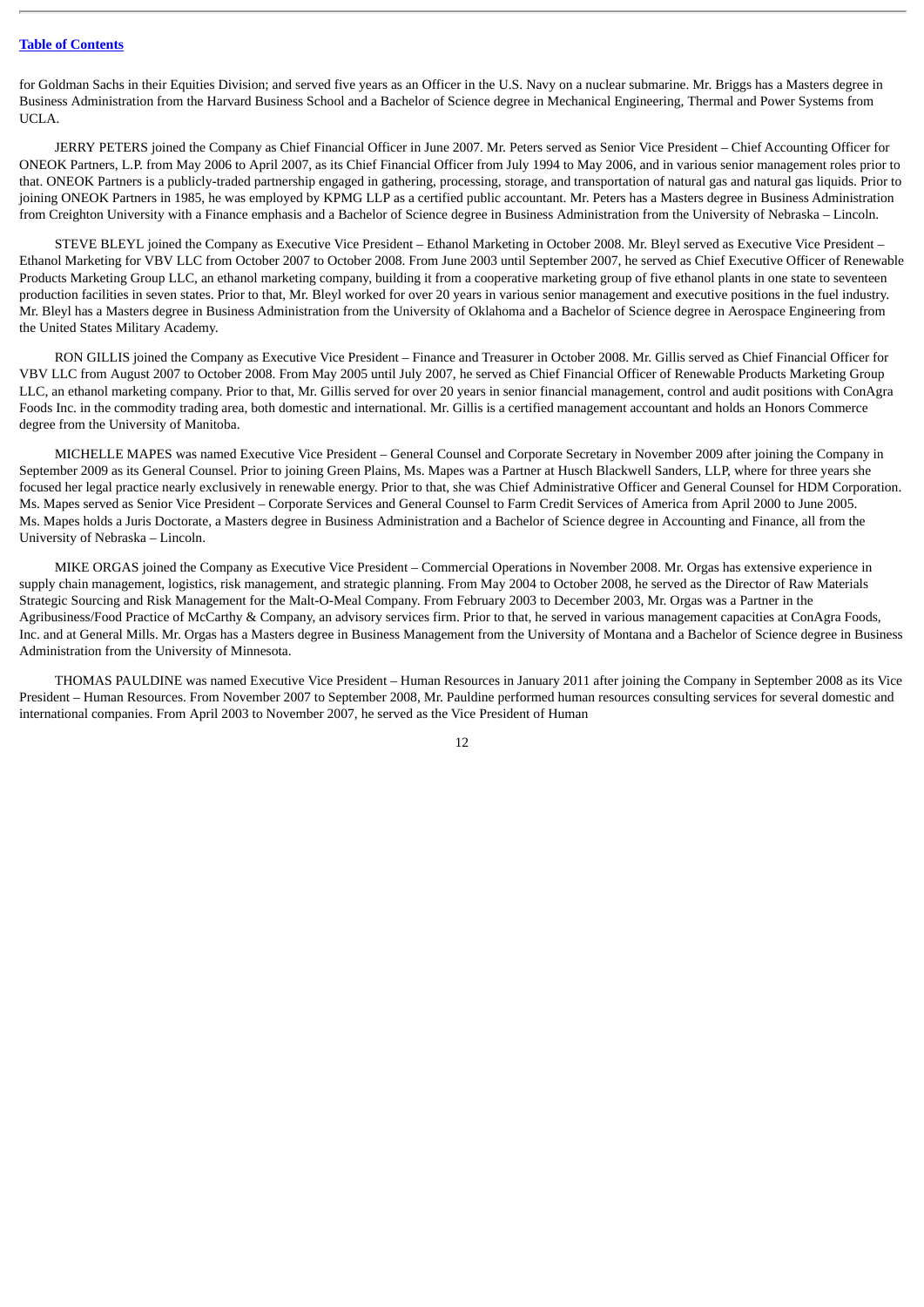Resources for First Data Corporation. From August 2002 to April 2003, Mr. Pauldine served as a Senior Human Resources Consultant for Capital One. He served as Director of Global Compensation and Benefits for Starbucks Coffee Company from December 1999 to December 2001. Prior to that, Mr. Pauldine held several human resources and leadership roles, including 14 years with ConocoPhillips serving in multiple domestic and international positions. Mr. Pauldine holds a Bachelor of Science degree in Industrial and Labor Relations from Cornell University.

EDGAR SEWARD joined the Company as Executive Vice President – Plant Operations in October 2008. From May 2006 until October 2008, Mr. Seward served as the General Manager for Indiana Bio-Energy, LLC, a subsidiary of VBV LLC, where he managed development of the Bluffton ethanol plant from its inception through construction, staffing and operations. From January 2004 to April 2006, he served as a General Manager for United Bio-Energy, LLC, where he managed development of and provided technical support for multiple dry mill ethanol facilities. From October 2002 to December 2003, Mr. Seward served as a project manager for ICM, Inc., where he was actively involved in the design and specifications for dry milling technologies and facilities. Prior to that, he served in operations for a bio-technology business in the United Kingdom and in operations management at Aventine Renewable Energy. Mr. Seward has a Masters degree in Business Administration from the University of Illinois and a Bachelor of Science degree in Biology from Culver-Stockton College.

### **EXECUTIVE COMPENSATION**

### <span id="page-17-1"></span><span id="page-17-0"></span>**Compensation Discussion and Analysis**

### *Introduction*

This Compensation Discussion and Analysis provides an overview of the Company's executive compensation program, including:

- the general compensation philosophy for executive compensation;
- the material elements of executive compensation and the process the Company follows for making executive compensation decisions; and
- information about 2010 compensation earned by the following executive officers ("Named Executive Officers"):
	- Todd A. Becker President and Chief Executive Officer ¡ ¡
		- Jeffrey S. Briggs Chief Operating Officer
		- Michael C. Orgas Executive Vice President Commercial Operations ¡ ¡
		- Steve Bleyl Executive Vice President Ethanol Marketing
		- Jerry L. Peters Chief Financial Officer ¡

### *Executive Compensation Philosophy*

The Compensation Committee has structured the Company's executive compensation policy based upon the following goals:

- To attract, motivate and retain talented executive officers and other key employees.
- To use incentive compensation to reinforce strategic performance objectives.
- To align the interests of executive officers and key employees with the interests of the Company's shareholders, such that risks and rewards of strategic decisions are shared.

As described below, compensation for executive officers consists of three components: base compensation, annual performance/bonus awards and longterm incentive compensation. Equity awards are made pursuant to the Company's 2009 Equity Incentive Plan, which was approved by the Company's shareholders in May 2009 (the "2009 Equity Incentive Plan").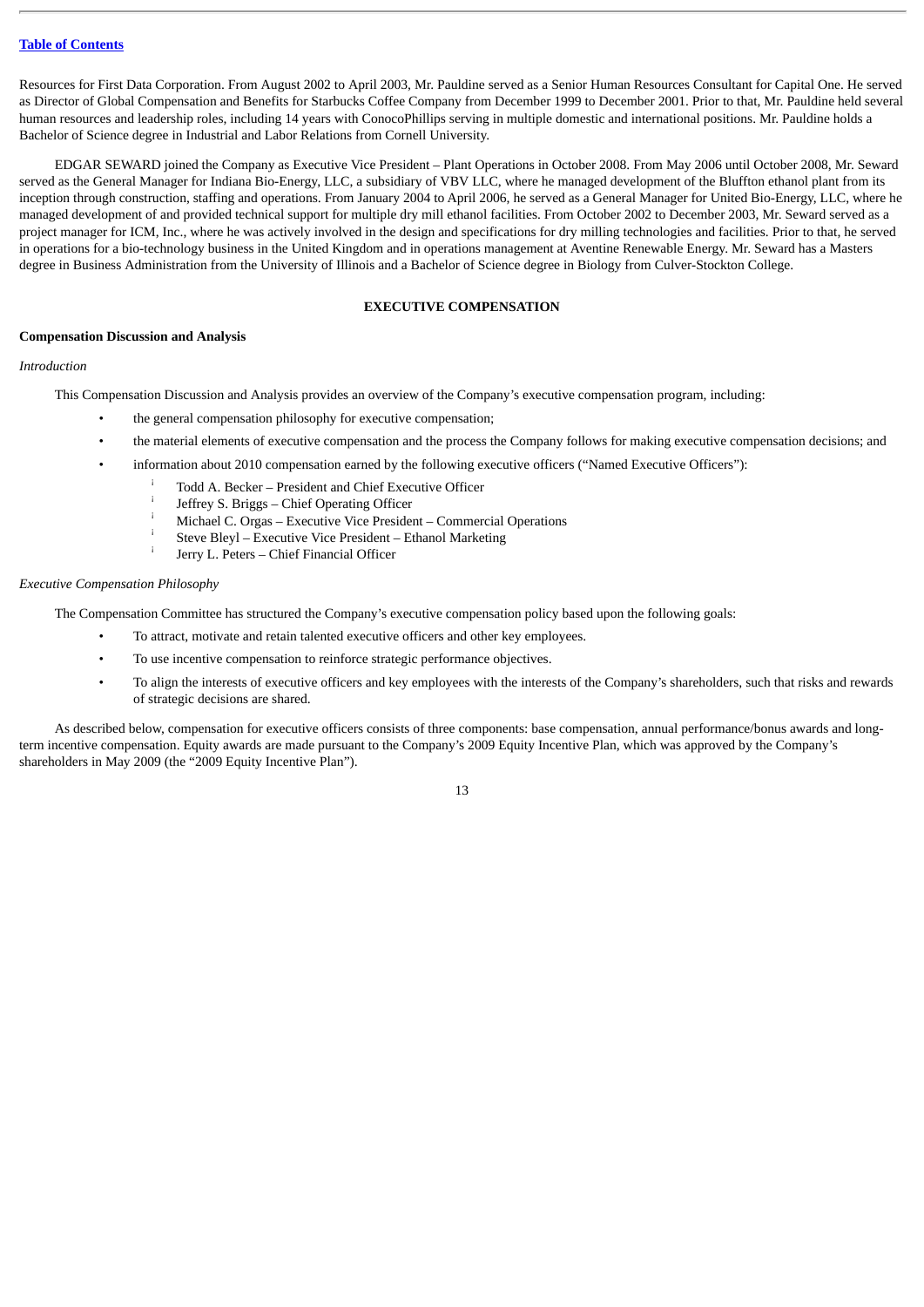#### *Compensation Committee Process and Compensation Consultant*

The Compensation Committee is responsible for designing, reviewing and overseeing the administration of the Company's executive compensation program, and reviewing and approving annually all compensation decisions relating to the Company's executive officers, including the Named Executive Officers. Generally, all decisions with respect to determining the amount or form of compensation for the Company's executive officers are made by the Committee in accordance with the methodology described below.

When evaluating potential salary adjustments for executive officers, the Compensation Committee solicits and considers input provided by the Chief Executive Officer relating to the executive's performance and contribution to the Company's overall performance. The Chief Executive Officer plays no role in setting his own compensation.

The Compensation Committee has the sole authority from the Board for the appointment, compensation and oversight of the Company's outside compensation consultant. The Compensation Committee retained the Hay Group as a consultant during 2010 to assist with its responsibilities related to the Company's executive and Board compensation programs. Hay Group fees for executive compensation consulting to the Compensation Committee during 2010 were \$34,305. The executive compensation services provided include assisting in defining the Company's executive compensation strategy, providing market benchmark information, supporting modifications of incentive compensation plans, advising on the competitiveness of Board compensation, and providing regulatory and governance guidance. During 2010, the Hay Group provided no other services to the Company.

#### *Base Compensation*

The Compensation Committee decides on the overall compensation package, of which the base salary is a significant component, for the Company's executive officers. Market compensation data described below guides the Compensation Committee in the determination of total pay, which includes base pay, bonuses, equity compensation and benefits. The Compensation Committee reviews both national and industry specific compensation data. Each executive is evaluated against the market pay data and adjustments are made based on individual factors such as experience level and job performance. The objective is to fashion a compensation package that will attract and retain talented employees. Individual salaries vary based upon the individual's level of responsibility, work experience, performance, impact on the business, tenure and potential for advancement within the Company. Individual salaries for newly-hired executive officers and other key employees are determined at the time of hire taking into account the above-factors, other than tenure. To attract quality talent with the expertise to perform required duties, base salaries are established to be consistent with salaries paid to personnel in similar positions in the market. These salaries may be adjusted to consider the overall compensation package, which may include bonuses, incentive pay and other forms of compensation, such as benefits. To retain quality talent, the Compensation Committee may recommend base salary adjustments that are commensurate with increasing job responsibilities and to reflect competitive market data for executive officers of industry-sector firms of similar size and performance. The Hay Group methodology evaluates positions and determines the number of points the position has and then compares such position to positions with similar points. Given the growth the Company has experienced, the Compensation Committee expects that it will continue to evaluate compensation data and methodologies for benchmarking from independent compensation consultants.

For 2010, the base salaries for the Company's Named Executive Officers were as follows: Todd Becker – \$450,000; Jeffrey Briggs – \$250,000; Michael Orgas – \$250,000; Steve Bleyl – \$250,000; and Jerry Peters – \$280,000. The Company adjusted base salaries for Todd Becker, Jeff Briggs and Jerry Peters in February 2011 based upon data from the Hay Group.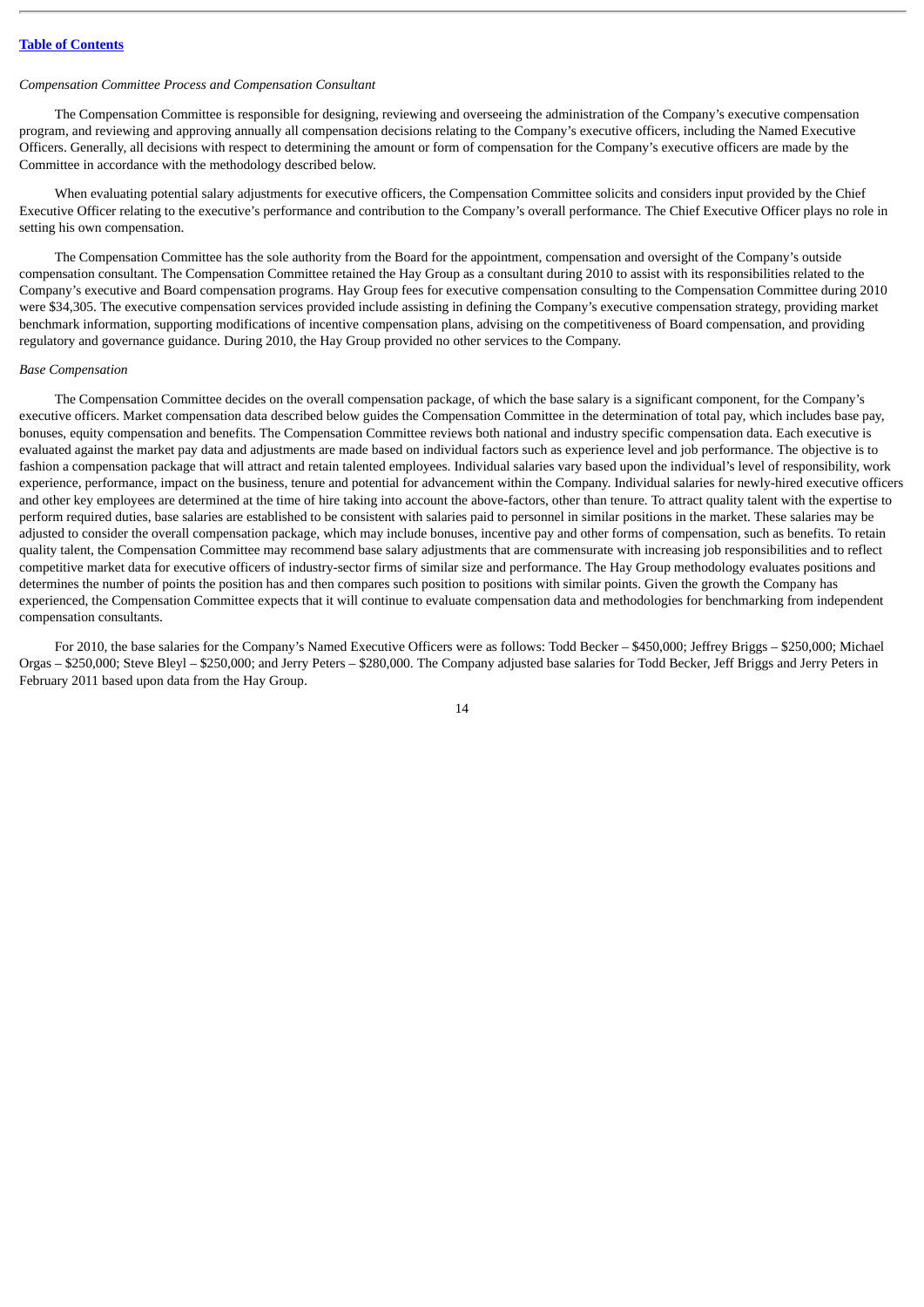### *Annual Performance/Bonus Awards*

Annual bonuses are one form of incentive compensation used by the Company to reinforce performance-based objectives and retain key personnel. For 2010, the Compensation Committee established specific performance goals pursuant to the Company's Short-Term Incentive Plan, which was approved by the Board in January 2010, and set target levels of cash bonuses based on a percentage of base salary. The Short-Term Incentive Plan provides that certain specified employees of the Company may be awarded cash bonuses by the Compensation Committee upon meeting certain specified performance goals or other performance criteria as determined by the Compensation Committee. The performance goals are set from time-to-time by the Compensation Committee and may differ from employee to employee and from award to award. Each current employee who is an executive officer of the Company is a participant in the Short-Term Incentive Plan, as well as certain other officers of the Company.

In connection with the approval of the Short-Term Incentive Plan, the Compensation Committee also established the target cash bonus amounts for 2010 for each participating officer, which ranged from 50% to 80% of such officer's base salary, and the Company performance criteria evaluated in determining the actual cash bonus amount. Based on the Plan, participants were eligible for awards ranging from 0% to 250% of their target cash bonus amount depending on the level of achievement of the Company financial performance criteria. The Compensation Committee then evaluated individual performance criteria in relation to established goals for each executive officer, aligned with the business plan of the Company, and adjusted the award up or down in its discretion. The Committee may also adjust the award for external conditions beyond the control of the Company or the officer. The Company financial performance component is based on achieving stated goals for 2010 target earnings before interest, taxes, depreciation and amortization ("EBITDA") of \$110 million. Actual EBITDA for 2010 was approximately \$129.6 million, which resulted in bonuses ranging from 94% to 189% of base salaries for our Named Executive Officers for 2010. For a reconciliation of EBITDA to Net Income, see Item 6. Selected Financial Information in our Annual Report on Form 10-K for the year ended December 31, 2010. The Compensation Committee did not use its discretion to determine these bonuses, other than for Mr. Briggs, which discretion was consistent with new Hay Group compensation data for his position. The Company's Named Executive Officers were entitled to the following potential cash awards under the Plan for 2010:

| <b>Named Executive Officer &amp; Title</b>    | <b>Target Cash</b><br><b>Bonus as a Percent</b><br>of Base Salary | <b>Potential Award Range</b><br>as a Percent of Target<br><b>Cash Bonus</b> |
|-----------------------------------------------|-------------------------------------------------------------------|-----------------------------------------------------------------------------|
| Todd A. Becker, President & Chief Executive   |                                                                   |                                                                             |
| <b>Officer</b>                                | 80%                                                               | $0 - 250\%$                                                                 |
| Jeffrey S. Briggs, Chief Operating Officer    | 50%                                                               | $0 - 200\%$                                                                 |
| Michael C. Orgas, EVP - Commercial Operations | 80%                                                               | $0 - 188%$                                                                  |
| Steve Bleyl, EVP - Ethanol Marketing          | 80%                                                               | $0 - 188%$                                                                  |
| Jerry Peters, Chief Financial Officer         | 50%                                                               | $0 - 200\%$                                                                 |

See the Summary Compensation Table below for the cash bonuses awarded for 2010. Additional information is also set forth in the Grants of Plan-Based Awards table. The Board approved modifications to the Short-Term Incentive Plan for 2011, and the Compensation Committee established specific performance goals and set target levels of cash bonuses based on a percentage of base salary.

#### *Long-Term Incentive Compensation*

Named Executive Officers are eligible to receive long-term equity-based incentive compensation awards under the Company's 2009 Equity Incentive Plan.

The Company's ability to operate its business and implement its strategies effectively depends, in part, on the efforts of its executive officers and other key personnel. The Company's executive officers have developed expertise in ethanol and related industries, and they have hired qualified managers and key personnel to operate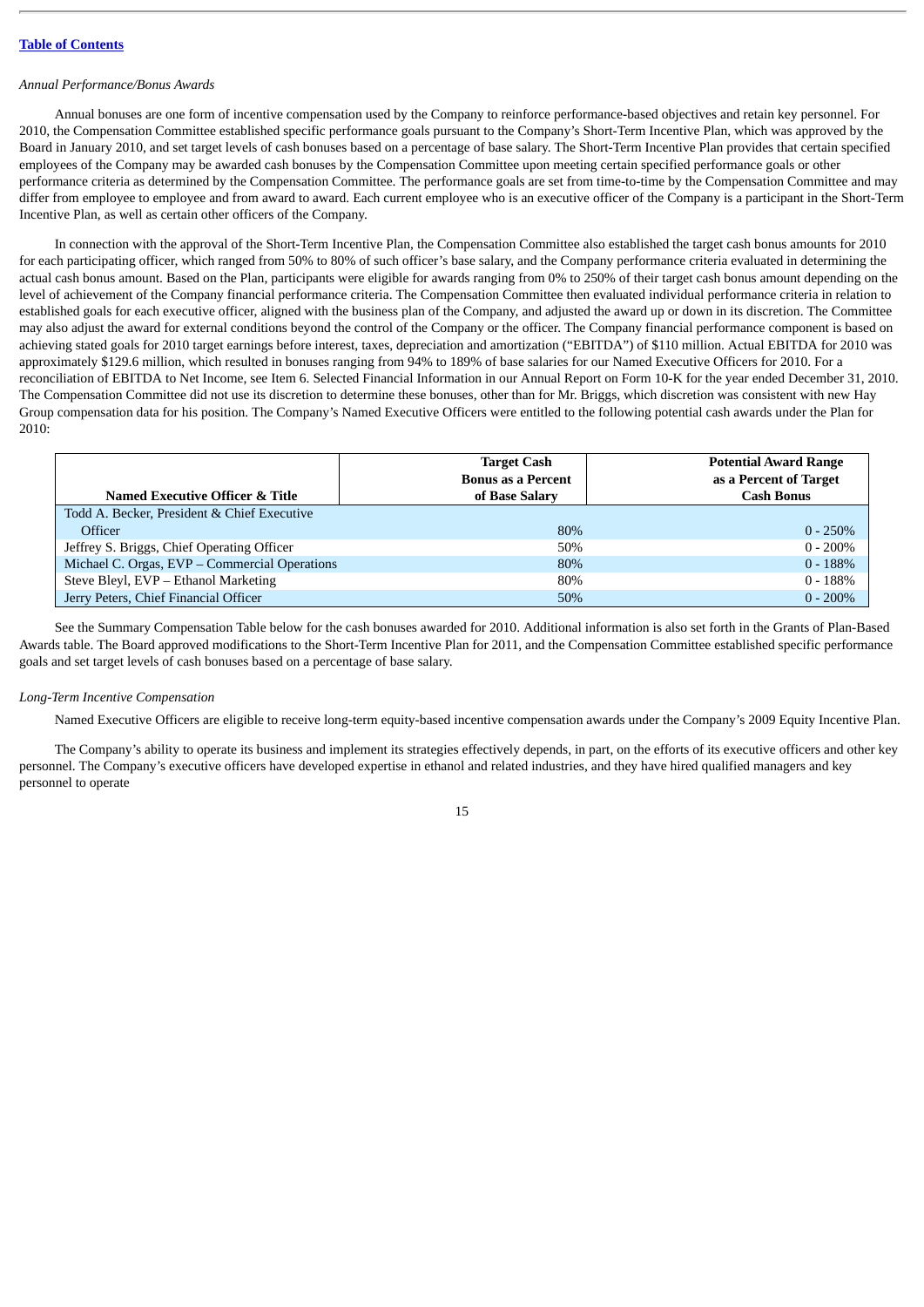the Company's plants, agribusiness operations, and marketing and distribution business. The grants of restricted stock, options or deferred stock units to executive officers encourage equity ownership and closely align management's interests with the interests of shareholders, such that risks and rewards of strategic decisions are shared. Additionally, because awards will be subject to forfeiture in certain cases if the employee leaves the Company, such awards are anticipated to provide a long-term incentive to remain with the Company.

Based on Compensation Committee assessments and recommendations, the Company's long-term compensation program includes the following components to assist in aligning management's interests with the interests of shareholders:

- Emphasizes "at risk" pay such as options and other long-term incentives.
- Emphasizes long-term compensation such as options and restricted stock.
- Rewards financial results and promotion of Company objectives as well as individual performance against individual objectives.

As part of its process, in an effort to align the interests of management and shareholders with the goal of sharing the risks and rewards of strategic decisions that are made, the Compensation Committee will review the advisability of granting shares or options to members of management. The aggregate number of shares or options granted to management will be based on the executive's position and the value of each individual's contributions to the Company, as well as competitive norms. During 2010, individuals' contributions were assessed by the Compensation Committee on a subjective basis.

Based on the Company's 2010 financial performance and individual performance evaluations, restricted stock awards were issued in March 2011 for 2010 performance. Awards made in 2011 for 2010 performance to the Company's Named Executive Officers consisted of grants of 150,000 shares to Mr. Becker, 50,000 shares to Mr. Briggs, 15,000 shares to Mr. Orgas, 25,000 shares to Mr. Bleyl, and 25,000 shares to Mr. Peters. To align the interests of the executives with the interests of the Company's shareholders, such that risks and rewards of strategic decisions are shared, and to encourage retention of the Company's executive officers, the restricted stock awards vest 25% on the grant date and 25% each year for the next three years. Because they were granted in 2011, the stock awards for 2010 performance do not appear in the Summary Compensation Table for 2010.

The amounts shown in the Summary Compensation Table under 2010 stock awards were for grants made in 2010 for 2009 performance and amounts shown under 2009 stock awards were for grants made in 2009 for 2008 performance. Awards to the Company's Named Executive Officers in 2010 for 2009 performance consisted of grants of 62,500 shares to Mr. Becker, 25,000 shares to Mr. Briggs, 20,000 shares to Mr. Orgas, 20,000 shares to Mr. Bleyl, and 20,000 shares to Mr. Peters.

For 2011, the Compensation Committee has established that it desires to make awards that provide total compensation (subject to the attainment of specific performance goals) for the executive officers to achieve total compensation in a range of the 50<sup>th</sup> to 75<sup>th</sup> percentile of total compensation, as measured by the annual compensation study which is expected to be conducted by an independent compensation consultant and evaluated annually by the Compensation Committee. The study is expected to utilize the Hay "points factor" approach to job grading. To become eligible for an award:

- the executive officer is expected to have met his or her individual measurable performance objectives; and
	- the Company is expected to have achieved for the year:
		- satisfactory progress toward its measurable multi-year strategic plan objectives; ¡
		- attainment of established banded EBITDA (defined as earnings before interest, income taxes, noncontrolling interests, depreciation and amortization) measurements that, for initial eligibility, result in positive profit before tax; and ¡
		- for target awards, attainment within the range of 85% to 110% of budgeted EBITDA. ¡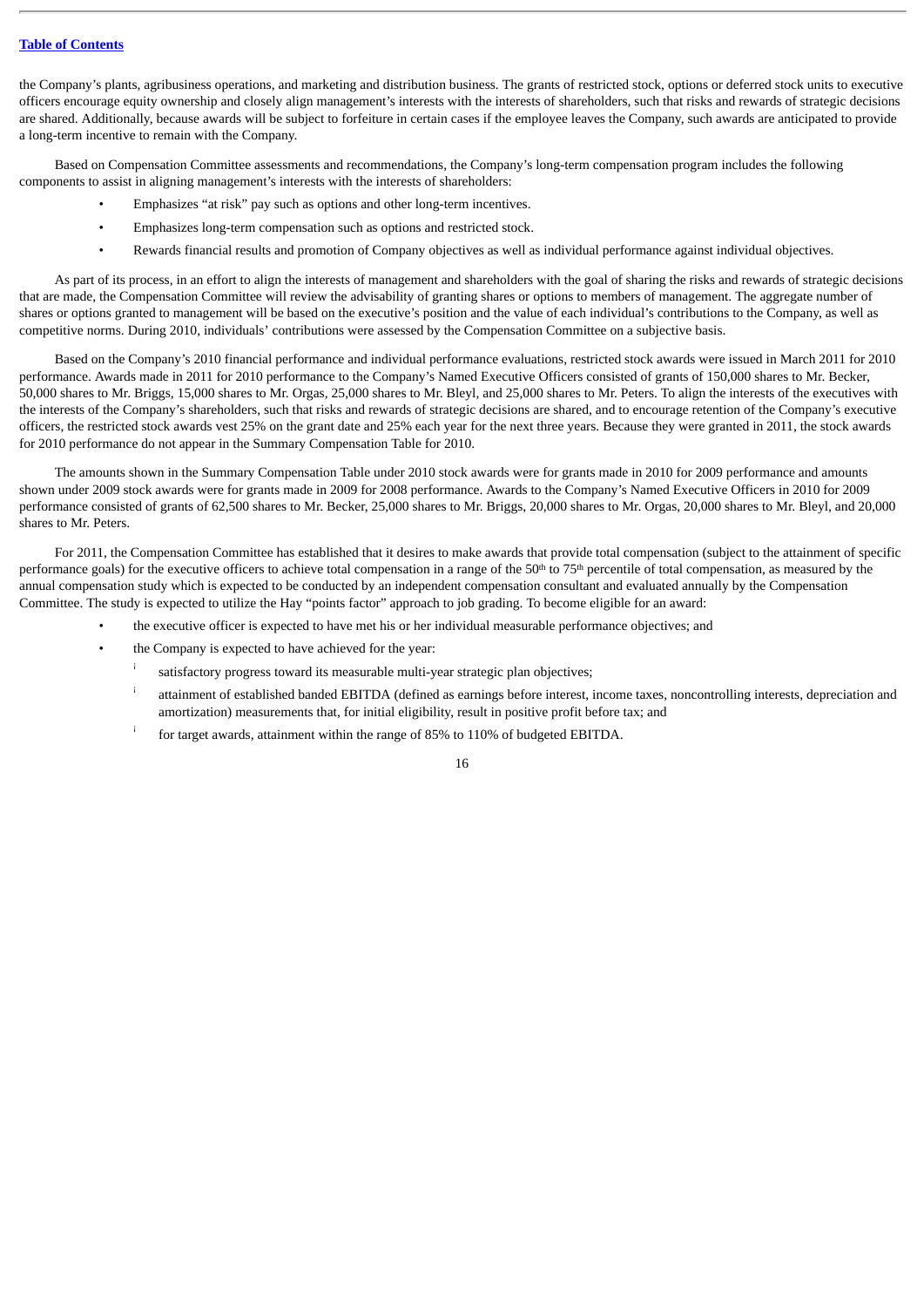The Compensation Committee retains discretion to make exceptions to these parameters in the event of circumstances beyond the Company's control. Awards may be in a combination of options and restricted stock. Awards are expected to be awarded consistent with the target allocation based on achievement of performance goals. Awards will vest 25% upon grant, with the remaining vesting equally over the following 3 years.

### *Tax Deductibility of Compensation*

Section 162(m) of the Internal Revenue Code (the "Code") precludes a public corporation from taking a deduction for compensation in excess of \$1,000,000 with respect to each of the Named Executive Officers unless certain specific performance criteria are satisfied. The 2009 Equity Incentive Plan was designed to help ensure that incentive compensation awarded thereunder is considered qualified performance-based compensation within the meaning of Section 162(m). While the Company's long-term executive compensation program seeks to maximize the tax deductibility of executive compensation, the Compensation Committee retains the flexibility to compensate executives in a manner intended to promote varying corporate goals, even if certain amounts may not be deductible under Section 162(m).

#### *Employment and Severance Agreements*

The Company has entered into employment agreements with each of the Named Executive Officers. These agreements are described below. The Compensation Committee may adjust base salary, bonus percentage or long-term incentives to levels that exceed the initial terms of the executive officers' employment agreements based on its periodic review of compensation data.

### <span id="page-21-0"></span>**Summary Compensation Table**

The following table provides certain compensation information for the years ended December 31, 2010 and 2009, and for the 13-month period from December 1, 2007 to December 31, 2008, for the Company's Named Executive Officers.

|                                                                                 |                      |                               |                    | Stock                           | Option                                   | Nonequity<br>incentive<br>plan      | All other                                 |                                     |
|---------------------------------------------------------------------------------|----------------------|-------------------------------|--------------------|---------------------------------|------------------------------------------|-------------------------------------|-------------------------------------------|-------------------------------------|
| Name and principal position                                                     | Year                 | Salary<br>(S)                 | Bonus (\$)<br>(1)  | awards (\$)<br>$(1)$ $(2)$      | awards<br>(3)(2)                         | $comp. (\$)$<br>(1)                 | $comp. (\$)$<br>(3)                       | <b>Total</b><br>$(5)$               |
| Todd A. Becker (4)<br>President and Chief Executive Officer                     | 2010<br>2009<br>2008 | 450,000<br>408,333<br>84,872  | 720,000<br>400,000 | 1,059,375<br>306,500<br>124,151 | 770,000<br>394,000                       | 849,886<br>٠<br>÷                   | 37,492<br>13,266<br>605,688               | 2,396,753<br>2,218,099<br>1,608,711 |
| Jeffrey S. Briggs (4)<br><b>Chief Operating Officer</b>                         | 2010<br>2009<br>2008 | 250,000<br>26,602             | 125,000            | 423,750                         | $\overline{\phantom{a}}$<br>180,000<br>٠ | 347,159                             | 12,955<br>$\overline{\phantom{a}}$<br>٠   | 1,033,864<br>331,602                |
| Michael C. Orgas (4)<br><b>Executive Vice President - Commercial Operations</b> | 2010<br>2009<br>2008 | 250,000<br>218,333<br>33,333  | 250,000<br>62,500  | 339,000<br>37,500<br>80,750     | ٠<br>93,974                              | 347,159<br>٠<br>÷                   | 10,242<br>215,583<br>9,850                | 946,401<br>721,416<br>280,407       |
| Steve Bleyl (4)<br>Executive Vice President - Ethanol Marketing                 | 2010<br>2009<br>2008 | 250,000<br>250,000<br>53,045  | 250,000<br>175,000 | 339,000<br>50,000<br>299,500    | 174,784                                  | 347,159<br>$\overline{\phantom{a}}$ | 10,242<br>858<br>$\overline{\phantom{a}}$ | 946,401<br>550,858<br>702,329       |
| Jerry L. Peters<br>Chief Financial Officer                                      | 2010<br>2009<br>2008 | 280,000<br>294,000<br>236,256 | 224,000<br>123,500 | 339,000<br>22,500<br>149,750    | ٠<br>174,784                             | 264,409<br>٠<br>۰                   | 10,242<br>10,242<br>6,371                 | 893,651<br>550,742<br>690,661       |

(1) Amounts in the "Bonus" column are discretionary cash bonuses for 2009 and 2008. Amounts for 2010 under "Nonequity incentive plan compensation" were paid pursuant to the Company's Short-Term Incentive Plan. Any 2010 long-term incentive compensation paid in restricted stock, but not granted until 2011, is not included in this table. The amount shown in the "Stock awards" column for 2010 includes awards made in 2010 for 2009 compensation. The amount shown in the "Stock awards" column for 2009 includes awards made in 2009 for 2008 compensation. All stock awards were 25% vested at time of grant, with remaining vesting to occur over a three-year period. See "Compensation Discussion and Analysis" for additional information.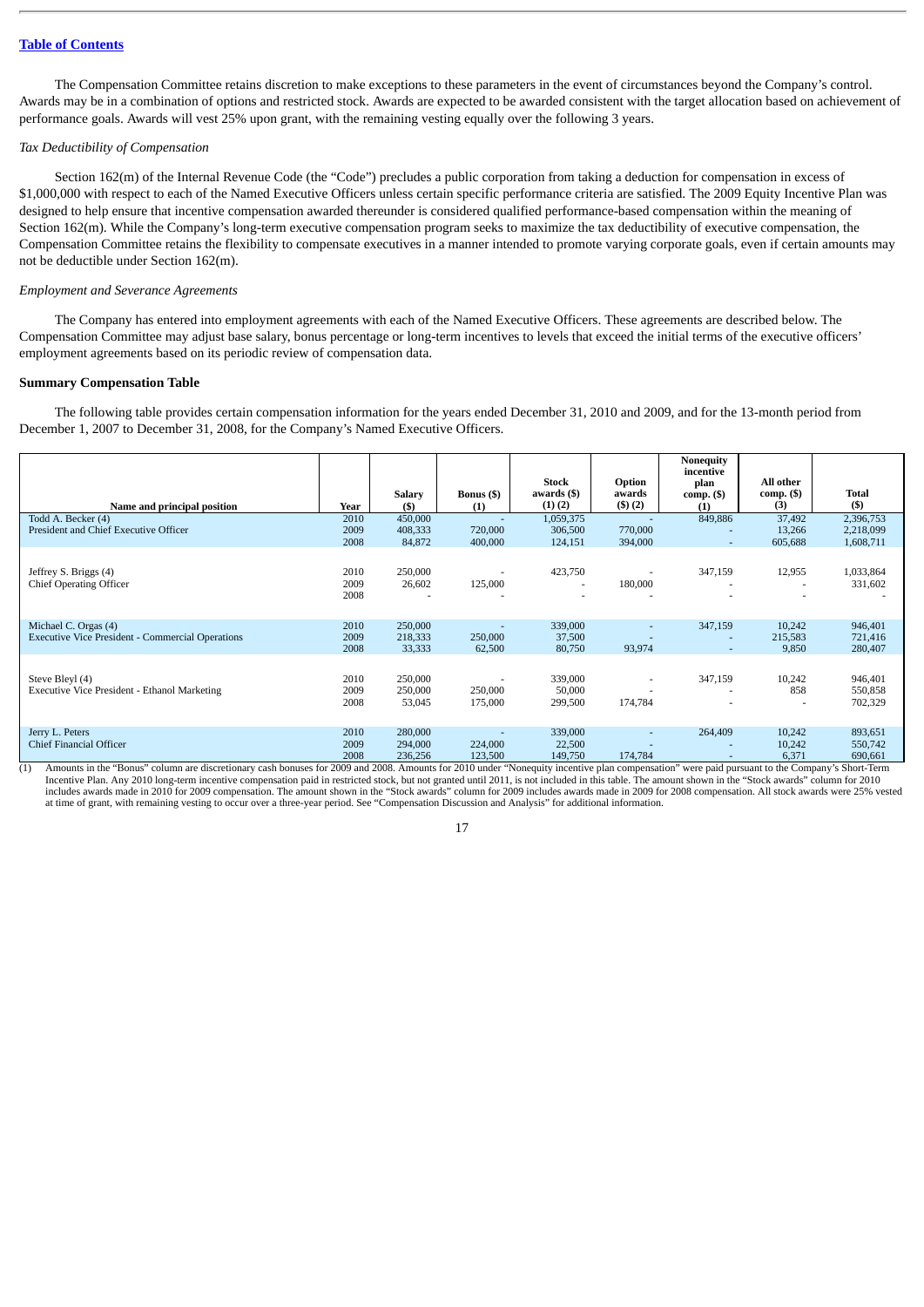- Amounts for "Stock awards" and "Option awards" reflect the aggregate grant date fair value computed in accordance with FASB ASC Topic 718. Certain option award amounts for 2008 reflect the aggregate fair value computed on October 15, 2008, the date pre-merger options were revalued. Refer to footnote 12 to the Company's consolidated financial statements in the Company's Form 10-K for the year ended December 31, 2010 for more information regarding option assumptions and valuation.
- "All other compensation" generally consists of the Company match to the executive officer's 401(k) retirement plan, up to a maximum of \$9,800 per employee, and imputed income on Company-paid life insurance. For Mr. Becker, the 2010 amount also includes insurance premiums paid by the Company and the Company gross-up to cover the taxes on this benefit which totaled \$31,512. See "Employment Arrangements" below for further information on the employment agreement between Mr. Becker and the Company.
- (4) Messrs. Becker and Bleyl became employees and were named executive officers of the Company following completion of the VBV merger transaction on October 15, 2008. Compensation presented for these executive officers in 2008 is for the period from October 15, 2008 to December 31, 2008. Mr. Briggs served as a consultant to the Company from July 2009 to November 2009 and was hired as Chief<br>Operating Officer in No

#### *Employment Arrangements*

*Mr. Becker*. Effective October 16, 2008, the Company entered into an employment agreement with Todd A. Becker to serve as the Company's President and Chief Operating Officer. Mr. Becker's employment agreement was amended in December 2009 to provide for a tax gross-up payment in the event of any tax payments on fringe benefits. Mr. Becker had served as Chief Executive Officer of VBV until the closing of the VBV merger transaction. Mr. Becker was named President and Chief Executive Officer of the Company on January 1, 2009. The terms of the employment agreement provide that Mr. Becker will receive the following: (i) a minimum annual salary of \$400,000, which was increased to \$450,000 in November 2009 and to \$525,000 in February 2011; (ii) an annual target bonus of up to 80% of 2010 annual base salary and up to 100% of 2011 annual base salary, based on objectives to be set by the Company and the Board's Compensation Committee; (iii) awards of long-term incentive benefits of a type and at a level that is competitive with long-term incentive plan benefits provided to chief executive officers of public companies of comparable size in similar industries; and (iv) a fully-exercisable option to acquire 150,000 shares at an exercise price equal to \$10 per share. Any shares acquired by Mr. Becker pursuant to exercise of the option may not be transferred, except to family members or to a trust for the benefit of Mr. Becker or his family members, for a period of three years after the closing of the VBV merger transaction, subject to certain exceptions. Those exceptions include (i) a Change in Control generally as defined in the 2007 Equity Compensation Plan and clarified in Mr. Becker's employment agreement, and (ii) the termination of Mr. Becker's employment without Cause or for Good Reason (as those terms are defined in the employment agreement), or due to Mr. Becker's death or disability. Mr. Becker's employment is "at-will" and may be terminated at any time by the Company or Mr. Becker. See Potential Payments upon Termination or Change in Control for additional information.

*Mr. Briggs.* On November 23, 2009, Jeff Briggs was named Chief Operating Officer at an annual salary of \$250,000 which was increased to \$300,000 in February 2011. Mr. Briggs and the Company entered into an employment agreement effective March 4, 2011. The agreement provides for (i) a base salary of \$300,000, subject to annual adjustments, (ii) annual target bonus of up to 50% of 2010 base salary and up to 60% of 2011 annual base salary, based on objectives set by the Company, (iii) participation in a long-term incentive program developed by the Company, and (iv) participation in Company benefit plans. Mr. Briggs' employment is "at-will" and may be terminated at any time, by either party, for any reason whatsoever. If employment is terminated without cause or for good reason, Mr. Briggs will receive six month's base salary and all outstanding equity awards shall fully vest. See Potential Payments upon Termination or Change in Control for additional information.

*Mr. Orgas.* Mr. Orgas and the Company entered into an employment agreement effective November 1, 2008. The agreement provides for (i) a base salary of \$200,000, which increased to \$250,000 in November 2009, subject to annual adjustments, (ii) annual target bonus of up to 50% of 2010 base salary and up to 80% of 2011 annual base salary, based on objectives set by the Company, (iii) participation in a long-term incentive program developed by the Company, and (iv) participation in Company benefit plans. Mr. Orgas' employment is "at-will" and may be terminated at any time, by either party, for any reason whatsoever. If employment is terminated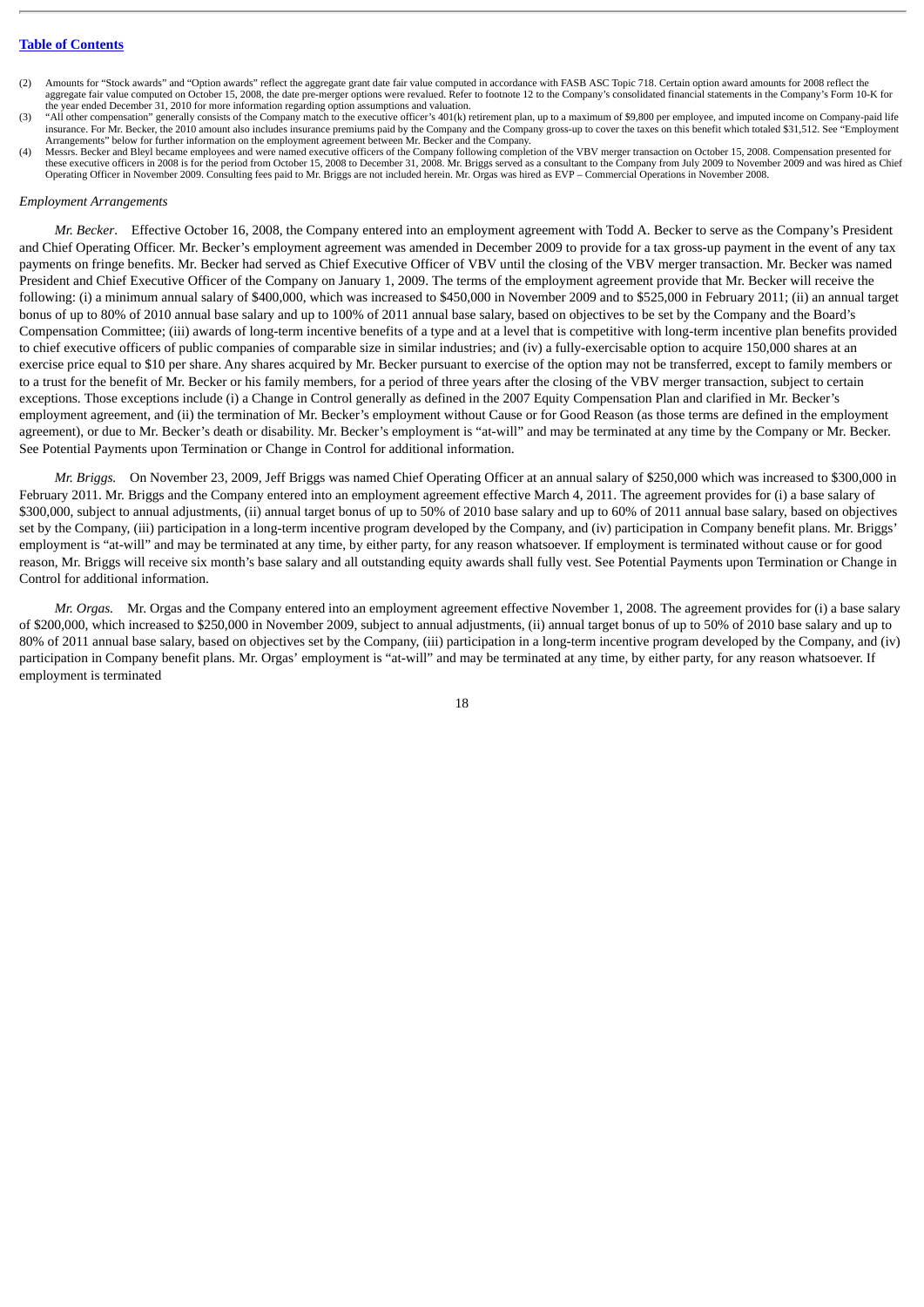without cause or for good reason, Mr. Orgas will receive six month's base salary and all outstanding equity awards shall fully vest. Mr. Orgas also received relocation assistance at the time of his employment. See Potential Payments upon Termination or Change in Control for additional information.

*Mr. Bleyl.* On October 15, 2008, Steve Bleyl was named Executive Vice President – Ethanol Marketing at an annual salary of \$250,000. Mr. Bleyl and the Company entered into an employment agreement effective March 4, 2011. The agreement provides for (i) a base salary of \$250,000, subject to annual adjustments, (ii) annual target bonus of up to 80% of 2010 and 2011 base salary, based on objectives set by the Company, (iii) participation in a long-term incentive program developed by the Company, and (iv) participation in Company benefit plans. Mr. Bleyl's employment is "at-will" and may be terminated at any time, by either party, for any reason whatsoever. If employment is terminated without cause or for good reason, Mr. Bleyl will receive six month's base salary and all outstanding equity awards shall fully vest. See Potential Payments upon Termination or Change in Control for additional information.

*Mr. Peters*. Effective October 24, 2008, the Company entered into an amended and restated employment agreement with Mr. Peters. The terms of the employment agreement provide that Mr. Peters will receive (i) an annual base salary of \$280,000, which was increased to \$300,000 in February 2011, with adjustments considered annually, (ii) annual target bonus of up to 50% of annual base salary, based on objectives set by the Company, (iii) participation in the long-term incentive program developed by the Company, and (iv) other benefits that are generally available to Company employees. Mr. Peters' employment is "at-will" and may be terminated at any time, by either party, for any reason whatsoever. If employment is terminated without cause or for good reason, Mr. Peters will receive six month's base salary plus the greater of one-half of the maximum bonus for that year or the average bonus paid in the prior two years and all outstanding equity awards shall fully vest. See Potential Payments upon Termination or Change in Control for additional information.

#### <span id="page-23-0"></span>**Grants of Plan-Based Awards**

The following table sets forth information related to grants under our Short-Term Incentive Plan and grants of stock awards pursuant to the terms of the 2009 Equity Incentive Plan to the Company's Named Executive Officers during 2010.

|                       | <b>Estimated future</b><br>payouts under<br>non-equity incentive<br>plan awards (2) |                   | Grant   | All other<br>stock<br>awards:<br>number of<br>shares of<br>stock or<br>units | <b>Grant date</b><br>fair value of<br>stock and<br>option<br>awards |
|-----------------------|-------------------------------------------------------------------------------------|-------------------|---------|------------------------------------------------------------------------------|---------------------------------------------------------------------|
| Name $(1)$            | <b>Target \$</b>                                                                    | <b>Maximum \$</b> | date    | $(\#)(3)$                                                                    | $($ \$                                                              |
| Todd A. Becker (4)    | 360,000                                                                             | 900,000           | 2/24/10 | 62,500                                                                       | 1,059,375                                                           |
| Jeffrey S. Briggs (5) | 125,000                                                                             | 250,000           | 2/24/10 | 25,000                                                                       | 423,750                                                             |
| Michael C. Orgas (6)  | 200,000                                                                             | 375,000           | 2/24/10 | 20,000                                                                       | 339,000                                                             |
| Steve Bleyl (7)       | 200,000                                                                             | 375,000           | 2/24/10 | 20,000                                                                       | 339,000                                                             |
| Jerry L. Peters (8)   | 140,000                                                                             | 280,000           | 2/24/10 | 20,000                                                                       | 339,000                                                             |

(1) Columns for "Estimated future payouts under equity incentive plan awards," "All other option awards: number of securities underlying options" and "Exercise or base price of option awards" have been omitted from this table because no compensation is reportable thereunder. This table includes equity awards granted in 2010 related to 2009 performance but does not include awards granted in 2011 for<br>2010 performance. See

(2) See Compensation Discussion and Analysis for additional information about the short-term incentive plan.<br>
(3) Stock options and restricted stock awards vested 25% immediately and will vest another 25% per year begi<br>
( Stock options and restricted stock awards vested 25% immediately and will vest another 25% per year beginning on the first anniversary of the date of grant, resulting in a three-year vesting term.

Does not include 150,000 shares of restricted stock granted in March 2011 for 2010 performance.

Does not include 50,000 shares of restricted stock granted in March 2011 for 2010 performance.

(6) Does not include 15,000 shares of restricted stock granted in March 2011 for 2010 performance.

Does not include 25,000 shares of restricted stock granted in March 2011 for 2010 performance.

Does not include 25,000 shares of restricted stock granted in March 2011 for 2010 performance.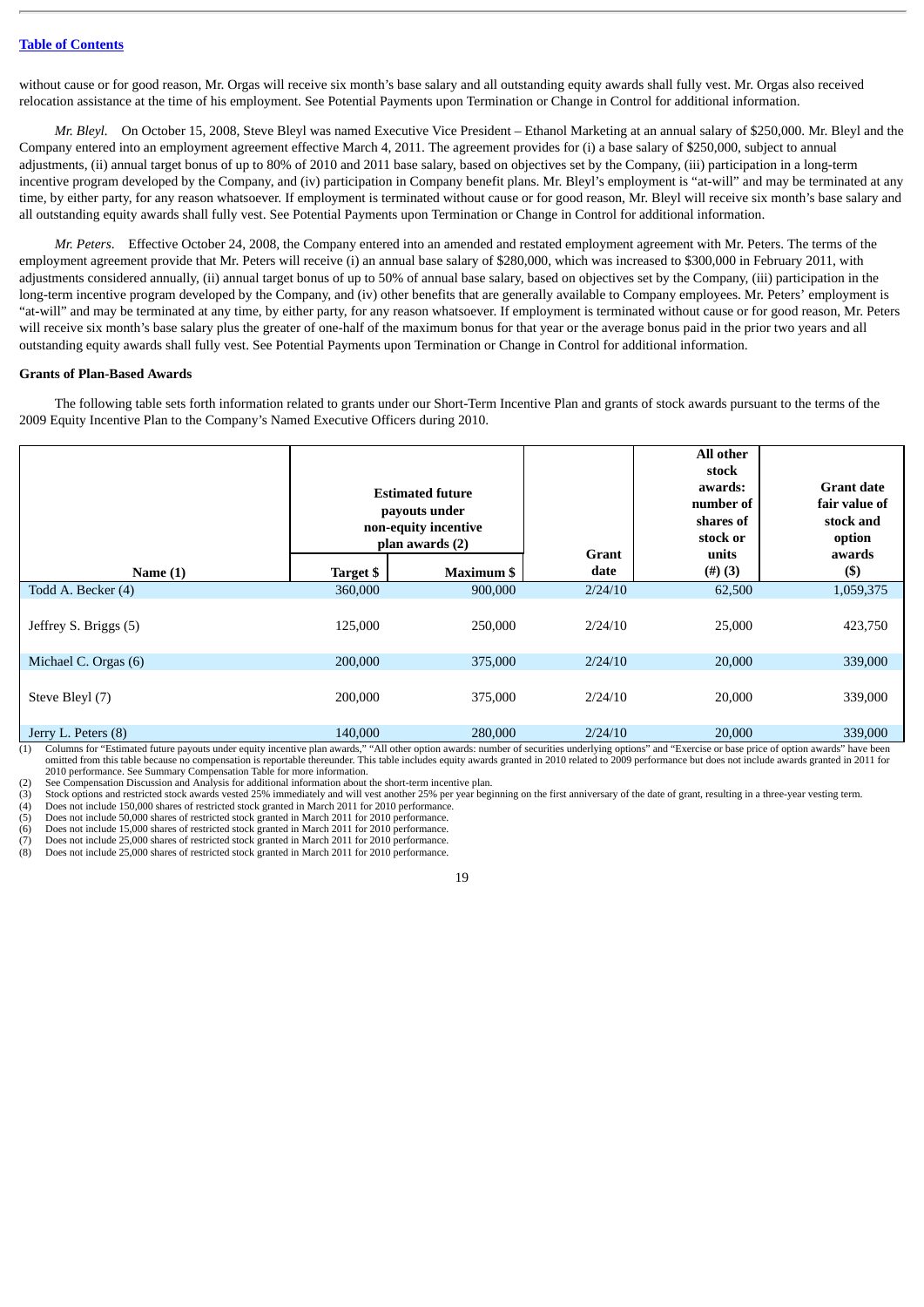### <span id="page-24-0"></span>**Outstanding Equity Awards at Year-End**

The following table sets forth information related to outstanding equity awards for the Company's Named Executive Officers as of December 31, 2010.

|                       |                                                                                             |                                                                                                     | <b>Stock awards</b>                           |                                     |                                                                                     |                                                                                                   |
|-----------------------|---------------------------------------------------------------------------------------------|-----------------------------------------------------------------------------------------------------|-----------------------------------------------|-------------------------------------|-------------------------------------------------------------------------------------|---------------------------------------------------------------------------------------------------|
| Name $(1)$            | Number of<br>securities<br>underlying<br>unexercised<br>options<br>$($ # $)$<br>exercisable | <b>Number of</b><br>securities<br>underlying<br>unexercised<br>options<br>$^{(#)}$<br>unexercisable | <b>Option</b><br>exercise<br>price<br>$($ \$) | <b>Option</b><br>expiration<br>date | Number of<br>shares or<br>units of<br>stock that<br>have not<br>vested<br>$($ # $)$ | <b>Market</b><br>value of<br>shares or<br>units of<br>stock that<br>have not<br>vested<br>$($ \$) |
| Todd A. Becker (2)    | 150,000                                                                                     |                                                                                                     | 10.00                                         | 10/15/16                            |                                                                                     |                                                                                                   |
|                       | 50,000                                                                                      | 50,000                                                                                              | 12.48                                         | 12/22/19                            |                                                                                     |                                                                                                   |
|                       |                                                                                             |                                                                                                     |                                               |                                     | 121,875                                                                             | 1,372,312                                                                                         |
| Jeffrey S. Briggs (2) | 6,250                                                                                       | 12,500                                                                                              | 11.75                                         | 11/23/19                            |                                                                                     |                                                                                                   |
|                       |                                                                                             |                                                                                                     |                                               |                                     | 18,750                                                                              | 211,125                                                                                           |
| Michael C. Orgas (2)  | 37,500                                                                                      | 12,500                                                                                              | 3.23                                          | 11/01/16                            |                                                                                     |                                                                                                   |
|                       |                                                                                             |                                                                                                     |                                               |                                     | 29,773                                                                              | 335,244                                                                                           |
| Steve Bleyl (2)       | 37,500                                                                                      | 12,500                                                                                              | 5.99                                          | 10/15/16                            |                                                                                     |                                                                                                   |
|                       |                                                                                             |                                                                                                     |                                               |                                     | 38,863                                                                              | 437,597                                                                                           |
| Jerry L. Peters (2)   | 60,000                                                                                      | $\overline{a}$                                                                                      | 19.96                                         | 06/08/15                            |                                                                                     |                                                                                                   |
|                       | 37,500                                                                                      | 12,500                                                                                              | 5.99                                          | 10/24/16                            |                                                                                     |                                                                                                   |
|                       |                                                                                             |                                                                                                     |                                               |                                     | 32,613                                                                              | 367,222                                                                                           |

(1) Columns related to "Equity incentive plan awards" have been omitted because no compensation is reportable thereunder.

Stock options and restricted stock awards vested 25% immediately and vest another 25% per year beginning on the first anniversary of the date of grant, resulting in a three-year vesting term.

#### <span id="page-24-1"></span>**Option Exercises and Stock Vested**

The following table sets forth information on stock options exercised or restricted stock vested for the Company's Named Executive Officers during 2010.

|                   |                                                | <b>Option awards</b>                    |                                               | <b>Stock awards</b>                    |
|-------------------|------------------------------------------------|-----------------------------------------|-----------------------------------------------|----------------------------------------|
|                   | Number of<br>shares<br>acquired on<br>exercise | <b>Value</b><br>realized on<br>exercise | Number of<br>shares<br>acquired on<br>vesting | <b>Value</b><br>realized on<br>vesting |
| <b>Name</b>       | (#)                                            | $($ \$)                                 | (#)                                           | $($ \$                                 |
| Todd A. Becker    | ٠                                              |                                         | 53,125                                        | 725,094                                |
| Jeffrey S. Briggs | 6,250                                          | 4,750                                   | 6,250                                         | 105,938                                |
| Michael C. Orgas  | $\overline{\phantom{0}}$                       |                                         | 15,511                                        | 219,957                                |
| Steve Bleyl       | $\overline{\phantom{0}}$                       | $\overline{\phantom{0}}$                | 23,182                                        | 324,662                                |
| Jerry L. Peters   |                                                |                                         | 13,807                                        | 205,193                                |

### <span id="page-24-2"></span>**Potential Payments upon Termination or Change in Control**

*Employment Agreement for Mr. Becker*

The Company entered into an employment agreement with Mr. Becker. See "Employment Arrangements" above for additional information. Upon termination without Cause or for Good Reason, Mr. Becker is entitled to (a) one year of base salary plus the greater of his maximum annual cash bonus for that year or the average bonus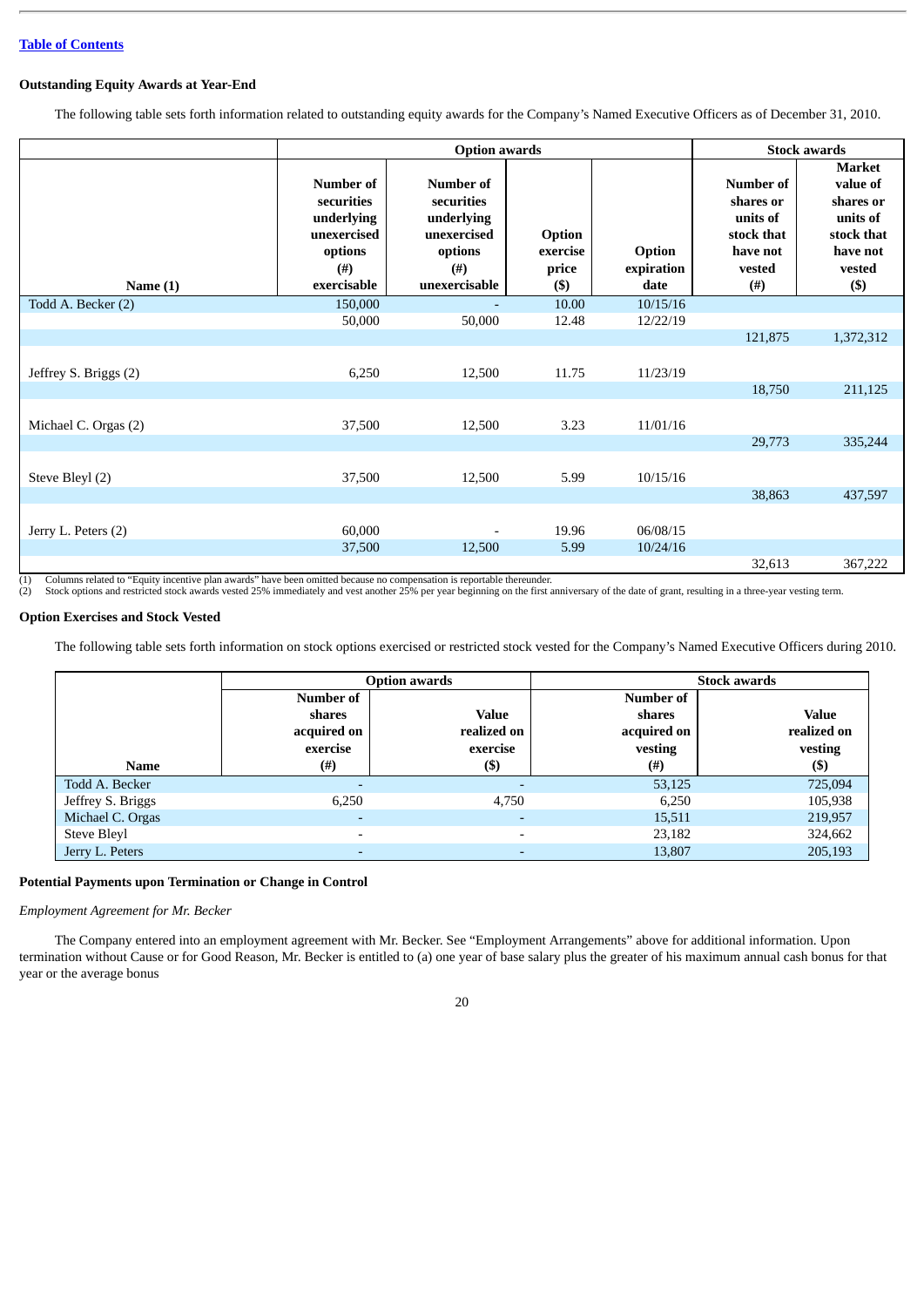paid for the prior two years, (b) up to one year of continued health and dental coverage (which ceases upon acceptance of a comparable position within such period), (c) certain relocation assistance if he relocates beyond 50 miles within six months of termination, (d) all shares acquired upon exercise of options granted therein are released from certain lock-up restrictions and (e) all outstanding options and other equity awards will fully vest.

The employment agreement also contains a "gross-up" provision pursuant to Section 280G of the Code. In the event any severance benefits provided to Mr. Becker subject him to the excise tax imposed under the Code, the Company shall pay Mr. Becker the amount necessary to make up for the excise tax paid.

For such purposes, "Cause" means one of the following: (a) a material breach by executive of the terms of this Agreement, not cured within thirty (30) days from receipt of notice from the Board of such breach, (b) conviction of, or plea of guilty or no contest to, a felony; (c) willful misconduct or gross negligence in connection with the performance of executive's duties; or (d) willfully engaging in conduct that constitutes fraud, gross negligence or gross misconduct that results in material harm to the Company. For purposes of this definition, no act, or failure to act, on executive's part shall be considered "willful" unless done, or omitted to be done, by executive in knowing bad faith and without reasonable belief that his action or omission was in, or not opposed to, the best interests of the Company. Notwithstanding the foregoing, executive shall not be deemed to have been terminated for Cause unless and until there shall have been delivered to executive a copy of a resolution duly adopted by the affirmative vote of not less than three-quarters of the entire membership of the Board at a meeting of the Board called and held for the purpose (after reasonable notice to executive and an opportunity for executive, together with his counsel, to be heard before the Board), finding that in the good faith opinion of the Board executive was guilty of the conduct set forth above in (a), (b), (c) or (d) of this definition and specifying the particulars thereof in detail.

For such purposes, "Good Reason" means any of the following if the same occurs without executive's express written consent: (a) a material diminution in executive's base salary as described in the employment agreement; (b) a material diminution in executive's authority, duties, or responsibilities; (c) a material diminution in the authority, duties, or responsibilities of the person to whom executive is required to report; (d) a material change in the geographic location at which executive must perform the services (for this purpose, any relocation of more than 50 miles shall be deemed a material change); (e) any material reduction or other adverse change in executive's benefits under any applicable and properly approved compensation plan or arrangement without the substitution of comparable benefits; or (f) any other action or inaction that constitutes a material breach by the Company under the employment agreement. To terminate for Good Reason, executive must incur a termination of employment on or before the second  $(2<sup>nd</sup>)$  anniversary of the initial existence of the condition.

#### *Employment Agreements for Messrs. Briggs, Orgas and Bleyl*

The Company has entered into an employment agreements with Messrs. Briggs, Mr. Orgas and Mr. Bleyl. See "Employment Arrangements" above for additional information. Upon termination without Cause or for Good Reason, each will receive an amount equal to six months base salary and all outstanding equity awards shall fully vest. The definitions for "Cause" and "Good Reason" are the same as described above for Mr. Becker, except that Good Reason does not define the distance for an applicable relocation in subsection (d) for Mr. Briggs or Mr. Bleyl.

#### *Employment Agreement for Mr. Peters*

On October 24, 2008, the Company entered into an amended and restated employment agreement with Mr. Peters. See "Employment Arrangements" above for additional information. If Mr. Peters is terminated without Cause or for Good Reason, Mr. Peters will receive six month's base salary plus the greater of (i) one-half of the maximum bonus for that year or (ii) one-half of the average bonus paid in the prior two years and all outstanding equity awards shall fully vest. The definitions for "Cause" and "Good Reason" are the same as described above for Mr. Becker, except that Good Reason does not include subsection (f) in the definition above and Cause does not include the requirement of an affirmative vote of the Board.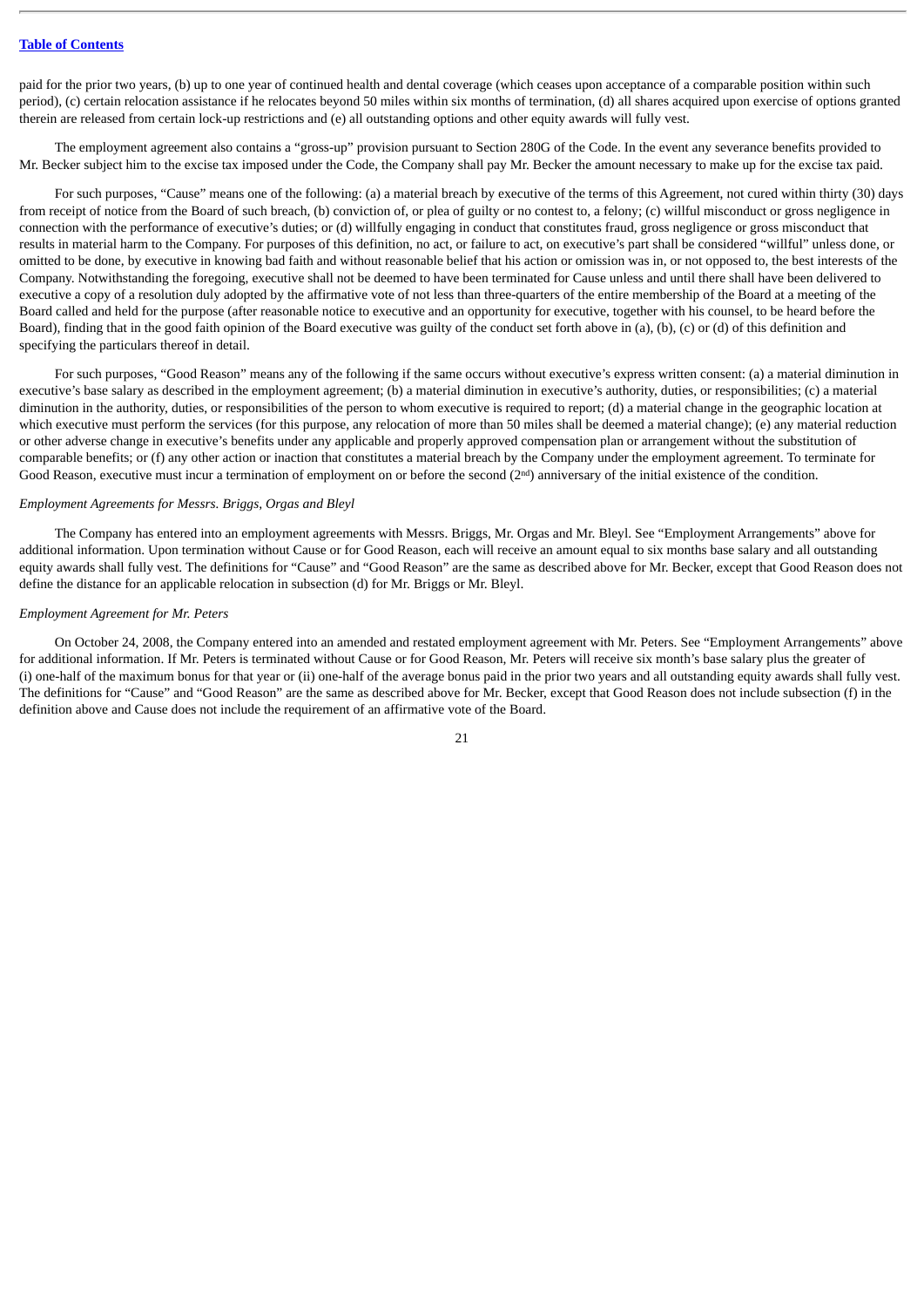The employment agreement also contains a "gross-up" provision pursuant to Section 280G of the Code. In the event any severance benefits provided to Mr. Peters subject him to the excise tax imposed under the Code, the Company shall pay Mr. Peters the amount necessary to make up for the excise tax paid.

#### *Equity Acceleration*

2007 Equity Incentive Plan. Awards outstanding under the 2007 Equity Incentive Plan will fully vest upon a Change in Control unless (a) assumed by the successor corporation; (b) replaced with a cash retention program providing the same value or (c) otherwise limited by the Plan Administrator. A Change in Control shall be deemed to have occurred if in a single transaction or series of related transactions:

- (a) any person (as such term is used in Section 13(d) and 14(d) of the Exchange Act, or persons acting as a group, other than a trustee or fiduciary holding securities under an employment benefit program, is or becomes a "beneficial owner" (as defined in Rule 13-3 under the 1934 Act), directly or indirectly of securities of the Company representing 51% or more of the combined voting power of the Company;
- (b) there is a merger, consolidation, or other business combination transaction of the Corporation with or into another corporation, entity or person, other than a transaction in which the holders of at least a majority of the shares of voting capital stock of the Company outstanding immediately prior to such transaction continue to hold (either by such shares remaining outstanding or by their being converted into shares of voting capital stock of the surviving entity) a majority of the total voting power represented by the shares of voting capital stock of the Company (or surviving entity) outstanding immediately after such transaction; or
- (c) all or substantially all of the Company's assets are sold.

2009 Equity Incentive Plan. Awards outstanding under the 2009 Equity Incentive Plan will fully vest upon a Change in Control (a) if not fully converted and assumed, (b) if the awards are converted and assumed, after a Qualifying Termination, or (c) by the Participant for "Good Reason," if "Good Reason" is defined in the applicable Award Agreement or employment agreement. Qualifying Termination is defined as a termination of employment within twenty-four months following a Change in Control or by the Company other than for Cause, gross negligence, or deliberate misconduct which demonstrably harms the Company. A Change in Control shall be deemed to have occurred if in a single transaction or series of related transactions:

- (a) any person (as such term is used in Section 13(d) and 149d) of the Exchange Act), or persons acting as a group, other than a trustee or fiduciary holding securities under an employment benefit program, is or becomes a "beneficial owner" (as defined in Rule 13-3 under the Exchange Act), directly or indirectly of securities of the Company representing 51% or more of the combined voting power of the Company;
- (b) there is a merger, consolidation, or other business combination transaction of the Company with or into another corporation, entity or person, other than a transaction in which the holders of at least a majority of the shares of voting capital stock of the Company outstanding immediately prior to such transaction continue to hold (either by shares remaining outstanding or by their being converted into shares of voting capital stock of the surviving entity) a majority of the total voting power represented by the shares of voting capital stock of the Company (or surviving entity) outstanding immediately after such transaction;
- (c) during any period of two consecutive years, individuals who, at the beginning of such period, constitute the Board together with any new director(s) (other than a director designated by a person who shall have entered into an agreement with Company to effect a transaction described in (a) or (b) above) whose election by the Board or nomination for election by Company's shareholders was approved by a vote of at least two thirds of the directors then still in office who either were directors at the beginning of the two year period or whose election or nomination for election was previously so approved, cease for any reason to constitute a majority thereof; or
- (d) all or substantially all of the Company's assets are sold.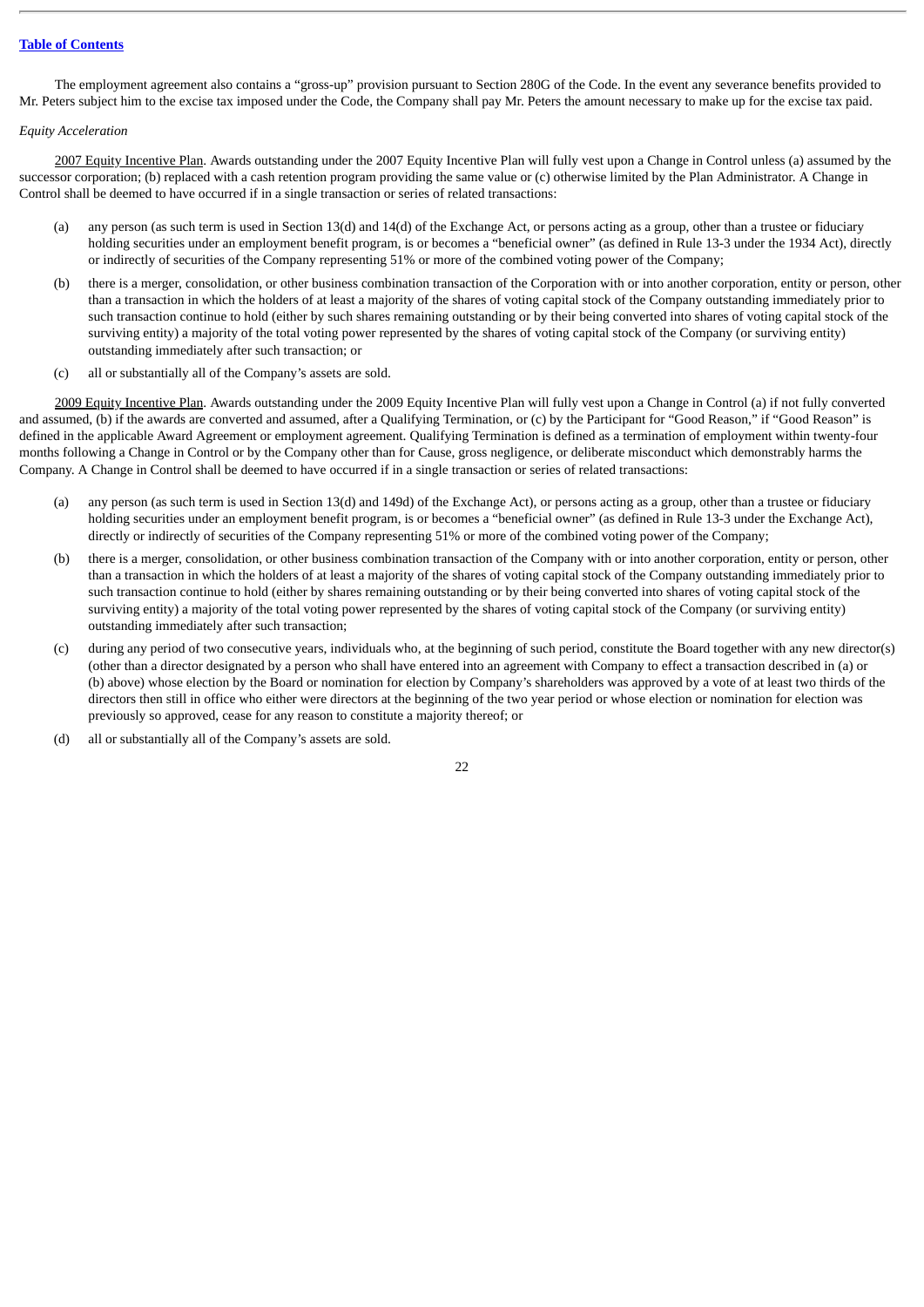The option award agreement also provides that if an executive is terminated without Cause, the option will be deemed to have vested through the next annual anniversary of the grant date.

The following tables provide information on potential benefits that could be received by Named Executive Officers upon a termination or Change in Control. The tables assume termination as of the close of business on December 31, 2010. The closing price for the Company's Common Stock on the last trading day of 2010 was \$11.26. Post-termination health care represents the approximate value of such benefits.

Upon a Change in Control of the Company the executive may be subject to certain excise taxes pursuant to Section 280G of the Internal Revenue Code. As discussed above, the Company has agreed to reimburse Mr. Becker and Mr. Peters for all excise taxes that are imposed on the executive under Section 280G and any income and excise taxes that are payable by the executive as a result of any reimbursements for Section 280G excise taxes. Currently, amounts shown as compensation related to Change in Control do not trigger excise taxes as defined in Section 280G and therefore are not included in the tables below.

**Todd Becker**

| <b>Executive Benefits and Payments</b><br><b>Upon Termination</b> | <b>Termination</b><br>without Cause<br>or for Good<br>Reason | Change in<br>Control |
|-------------------------------------------------------------------|--------------------------------------------------------------|----------------------|
| <b>Termination Compensation</b>                                   |                                                              |                      |
| Base Salary and Bonus (1)                                         | \$<br>1,575,000                                              | \$                   |
| Equity Vesting (2)                                                | 1,433,312                                                    | 1,433,312            |
| <b>Benefits and Perquisites</b>                                   |                                                              |                      |
| <b>Post-Termination Health Care</b>                               | 15,750                                                       |                      |
| Certain Relocation Benefits (3)                                   |                                                              |                      |
| <b>Total</b>                                                      | 3,024,062                                                    | \$1,433,312          |

(1) Assumes a bonus of the greater of his maximum bonus for that year or the average of his bonuses during the prior two years.

(2) Represents accelerated vesting of all outstanding equity awards and release of restrictions on such awards.<br>(3) Mr. Becker receives certain relocation assistance in the event of termination without Cause, for Good Reas

Mr. Becker receives certain relocation assistance in the event of termination without Cause, for Good Reason, or after a termination after a Change in Control, if he relocates more than 50 miles beyond Omaha, Nebraska within six months of such time. The value of such assistance cannot be determined until such an event occurs.

### **Jeff Briggs**

| <b>Executive Benefits and Payments</b><br><b>Upon Termination</b> | <b>Termination</b><br>without Cause<br>or for Good<br>Reason | Change in<br>Control |
|-------------------------------------------------------------------|--------------------------------------------------------------|----------------------|
| <b>Termination Compensation</b>                                   |                                                              |                      |
| <b>Base Salary</b>                                                | \$<br>150,000                                                |                      |
| Equity Vesting (1)                                                | 211,125                                                      | 211,125              |
| <b>Total</b>                                                      | 361,125                                                      | \$211,125            |

(1) Represents accelerated vesting of all outstanding equity awards and release of restrictions on such awards.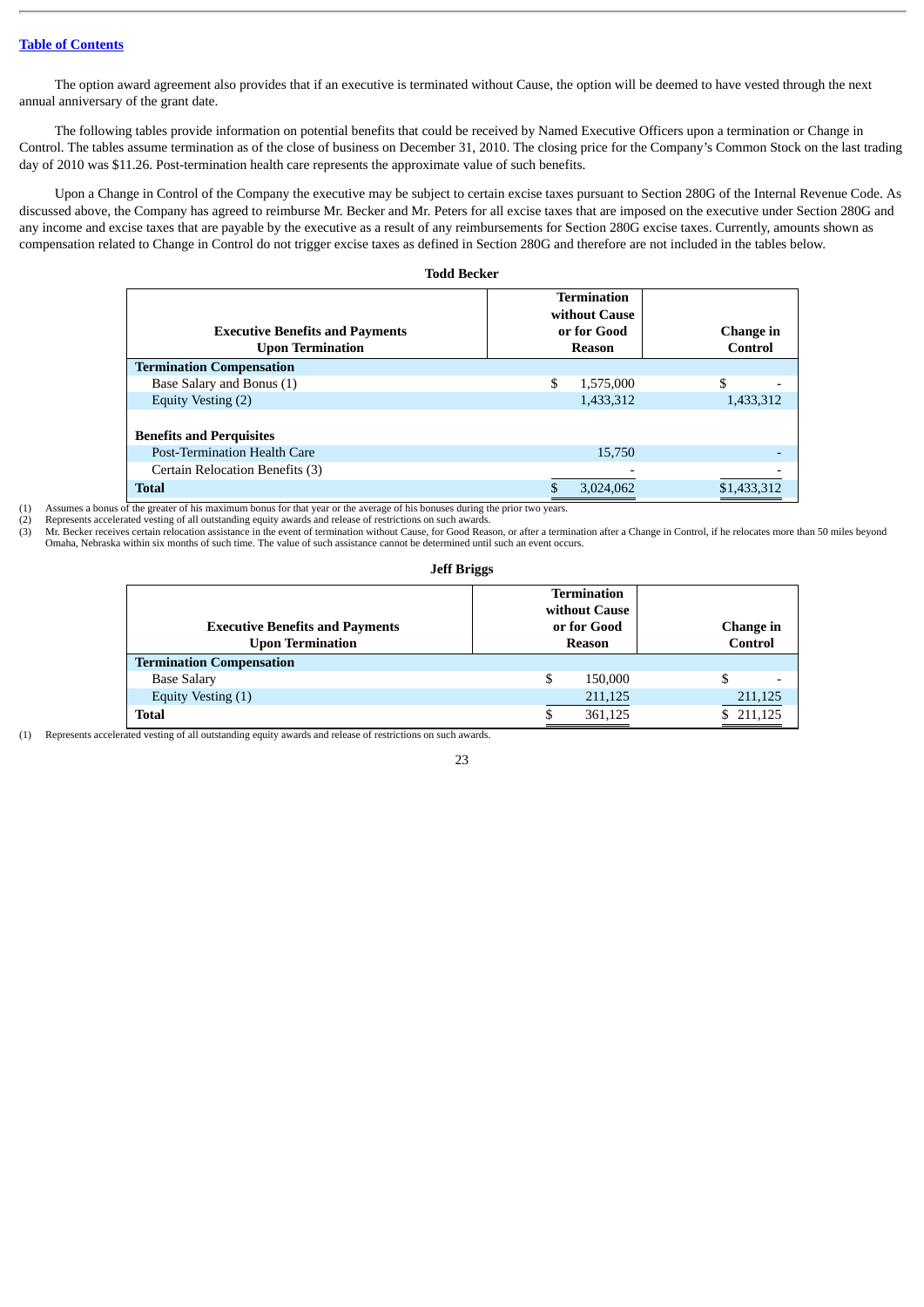| <b>Mike Orgas</b>                                                 |                                                              |                      |  |  |  |  |
|-------------------------------------------------------------------|--------------------------------------------------------------|----------------------|--|--|--|--|
| <b>Executive Benefits and Payments</b><br><b>Upon Termination</b> | <b>Termination</b><br>without Cause<br>or for Good<br>Reason | Change in<br>Control |  |  |  |  |
| <b>Termination Compensation</b>                                   |                                                              |                      |  |  |  |  |
| <b>Base Salary</b>                                                | \$<br>125,000                                                |                      |  |  |  |  |
| Equity Vesting (1)                                                | 435,619                                                      | 435,619              |  |  |  |  |
| <b>Total</b>                                                      | 560,619                                                      | 435,619              |  |  |  |  |

(1) Represents accelerated vesting of all outstanding equity awards and release of restrictions on such awards.

| <b>Steve Blevl</b>                                                |                                     |                      |  |  |  |  |  |  |  |  |
|-------------------------------------------------------------------|-------------------------------------|----------------------|--|--|--|--|--|--|--|--|
|                                                                   | <b>Termination</b><br>without Cause |                      |  |  |  |  |  |  |  |  |
| <b>Executive Benefits and Payments</b><br><b>Upon Termination</b> | or for Good<br>Reason               | Change in<br>Control |  |  |  |  |  |  |  |  |
| <b>Termination Compensation</b>                                   |                                     |                      |  |  |  |  |  |  |  |  |
| <b>Base Salary</b>                                                | \$<br>125,000                       | \$                   |  |  |  |  |  |  |  |  |
| Equity Vesting (1)                                                | 104,738                             | 104,738              |  |  |  |  |  |  |  |  |
| <b>Total</b>                                                      | 229,738                             | 104,738<br>S.        |  |  |  |  |  |  |  |  |

(1) Represents accelerated vesting of all outstanding equity awards and release of restrictions on such awards.

| <b>Jerry Peters</b>                    |                              |           |  |  |  |  |  |  |  |
|----------------------------------------|------------------------------|-----------|--|--|--|--|--|--|--|
|                                        | Termination<br>without Cause |           |  |  |  |  |  |  |  |
| <b>Executive Benefits and Payments</b> | or for Good                  | Change in |  |  |  |  |  |  |  |
| <b>Upon Termination</b>                | Reason                       | Control   |  |  |  |  |  |  |  |
| <b>Termination Compensation</b>        |                              |           |  |  |  |  |  |  |  |
| Base Salary and Bonus (1)              | 300,000                      |           |  |  |  |  |  |  |  |
| Equity Vesting (2)                     | 433,097                      | 433,097   |  |  |  |  |  |  |  |
| Total                                  | 733,097                      | 433,097   |  |  |  |  |  |  |  |

(1) Assumes a bonus of the greater of one-half of his maximum bonus for that year or one-half the average of his bonuses during the prior two years.<br>(2) Represents accelerated vesting of all outstanding equity awards and r

### <span id="page-28-0"></span>**Compensation Committee Report**

The Compensation Committee has reviewed and discussed the Compensation Discussion and Analysis contained in this Proxy Statement with management. Based on such review and discussions, the Compensation Committee recommended to the Board of Directors that the Compensation Discussion and Analysis be included in this Proxy Statement and incorporated into the Form 10-K for the year ended December 31, 2010.

### Respectfully submitted,

Alain Treuer, Chairman Jim Anderson Gary Parker Jim Barry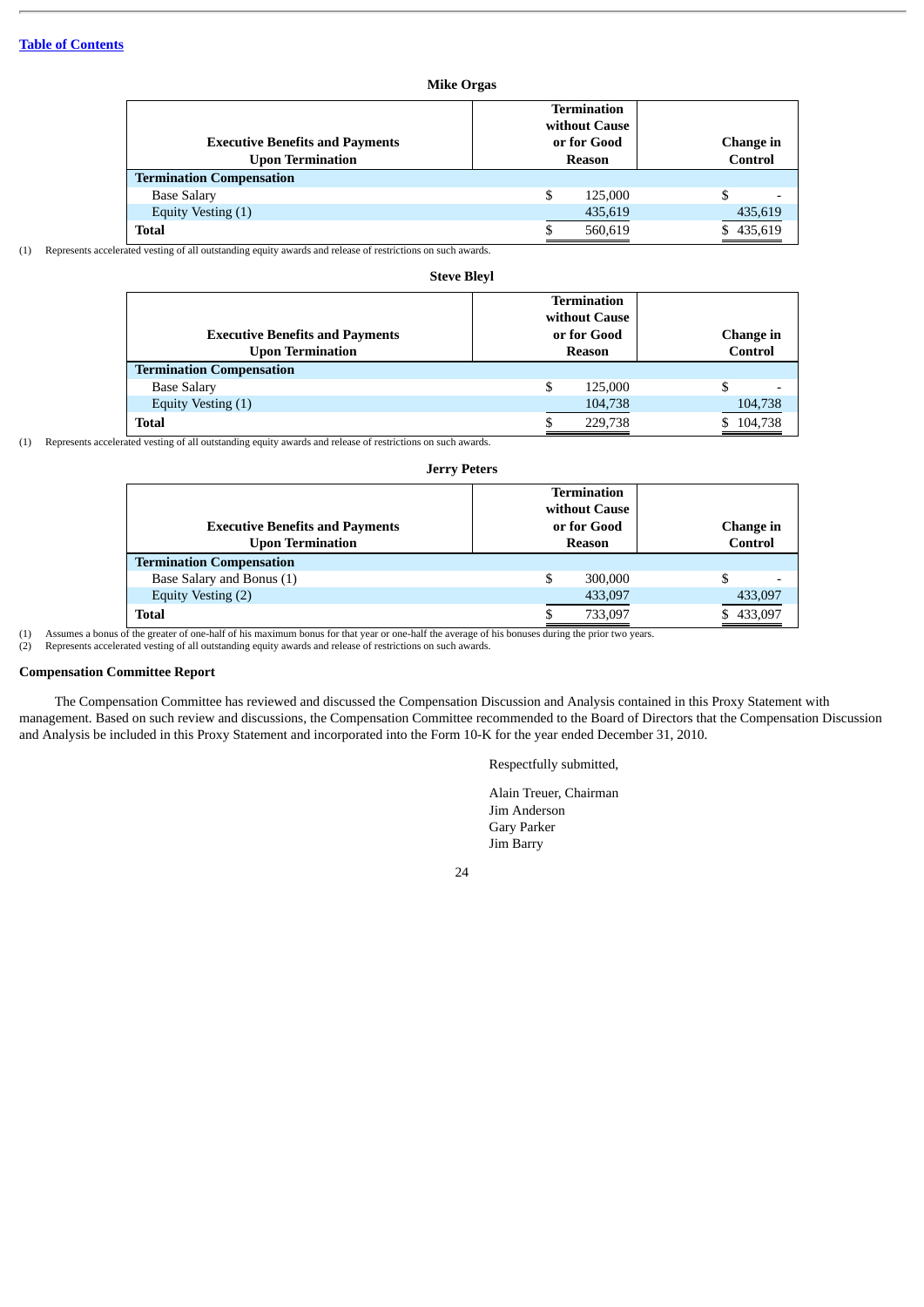#### <span id="page-29-0"></span>**Compensation Committee Interlocks and Insider Participation**

No members of the Compensation Committee have ever served as officers or employees of the Company, and no officers or other employees have ever served on the Company's Compensation Committee. During 2010, no executive officers of the Company served: (i) on a compensation committee of another entity which had an executive officer serving on the Compensation Committee; (ii) as a director of another entity which had an executive officer serving on the Compensation Committee; or (iii) as a member of a compensation committee of another entity which had an executive officer who served as a director of the Company.

### <span id="page-29-1"></span>**Compensation Risk Assessment**

With the help of its compensation consultant, in 2010 the Compensation Committee reviewed the Company's executive compensation policies and practices, and determined that the Company's executive compensation programs are not reasonably likely to have a material adverse effect on the Company. The Compensation Committee also reviewed the Company's compensation programs for certain design features which have been identified by experts as having the potential to encourage excessive risk-taking, including: (i) too much focus on equity; (ii) compensation mix overly weighted toward annual incentives; (iii) uncapped payouts; (iv) unreasonable goals or thresholds; or (v) steep payout cliffs at certain performance levels that may encourage short-term decisions to meet payout thresholds.

Moreover, the Compensation Committee determined that, for all employees, the Company's non-executive compensation programs do not encourage excessive risk and instead encourage behaviors that support sustainable value creation, as these programs are fully discretionary after performance for the relevant period has been achieved, recommended by senior management to the Compensation Committee and reviewed at such time to support the Company's goals and objectives.

### **PRINCIPAL SHAREHOLDERS**

### <span id="page-29-3"></span><span id="page-29-2"></span>**Holdings of Management and Principal Shareholders**

The following table sets forth certain information with respect to the beneficial ownership of the Company's Common Stock as of March 15, 2011 for: (i) each person or group (as that term is used in Section  $13(d)(3)$  of the Exchange Act) who is known by the Company to beneficially own more than five percent of the Company's Common Stock, (ii) each of the Company's directors, including the nominees for election as director, (iii) each of the Company's Named Executive Officers, and (iv) all directors and executive officers, eighteen in number, as a group. On March 15, 2011, the Company had 36,417,647 shares of Common Stock outstanding. Except as noted below, the persons listed below possess sole voting and investment power over their respective shares. The Shareholders' Agreement discussed above under "INFORMATION ABOUT THE BOARD OF DIRECTORS AND CORPORATE GOVERNANCE – Board of Directors" also provides certain registration rights with respect to the shares of Company common stock held by the parties. The Shareholders' Agreement is filed as Appendix F to the Company's Registration Statement on Form S-4 filed on September 5, 2008.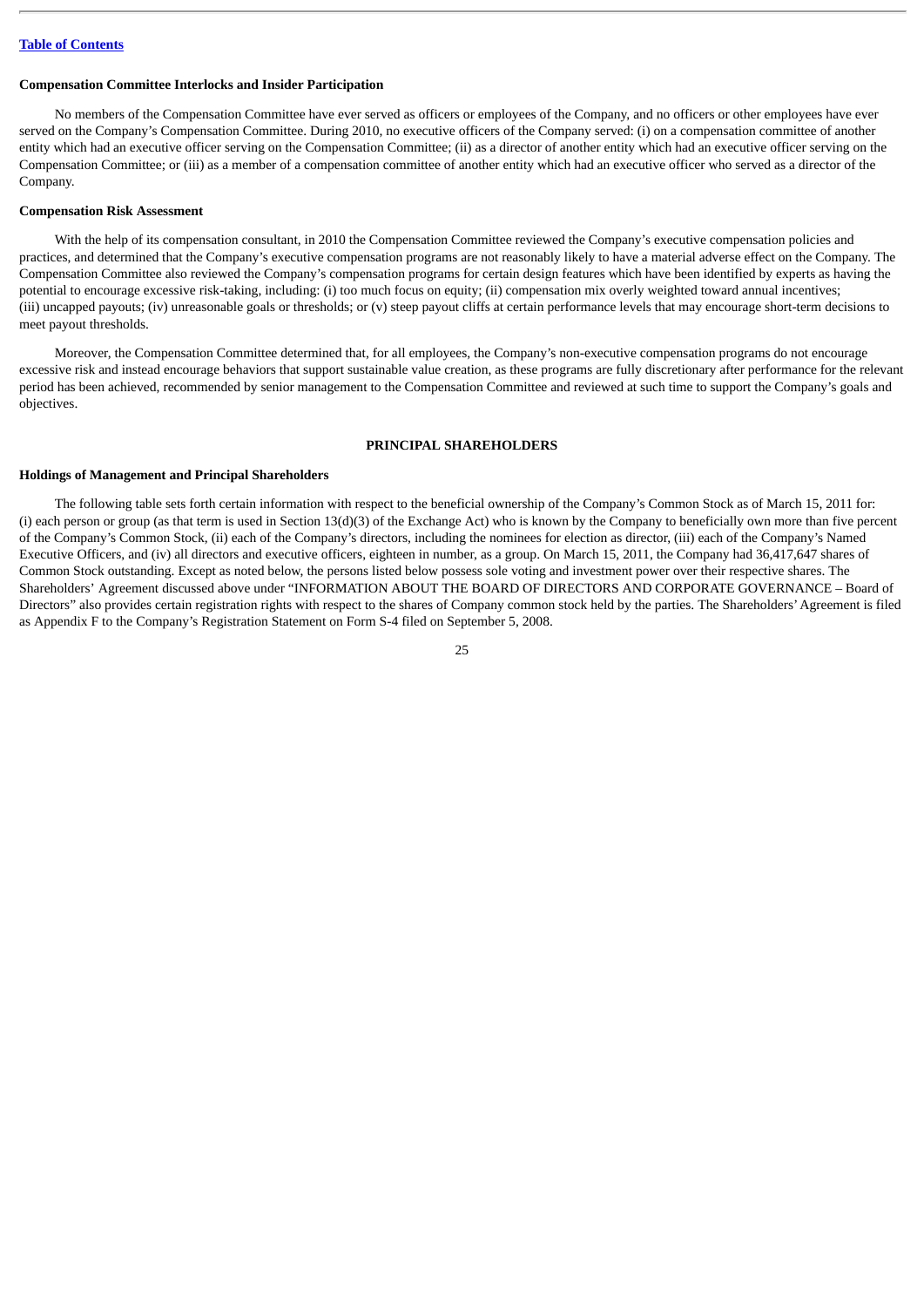|                                          | <b>Shares</b>            |            |
|------------------------------------------|--------------------------|------------|
|                                          | <b>Beneficially</b>      | Percentage |
| Name and Address of Beneficial Owner (1) | Owned (2)                | of Total   |
| NTR plc $(3)$                            | 11,227,653               | 30.8%      |
| Wilon Holdings, S.A. (4)                 | 2,070,716                | 5.7%       |
| 53rd E Street                            |                          |            |
| Urbanizacion Marbella                    |                          |            |
| MGM Tower 16th Floor                     |                          |            |
| Panama City, Republic of Panama          |                          |            |
| Alain Treuer (4)                         | 2,070,716                | 5.7%       |
| Wayne B. Hoovestol (5)                   | 946,592                  | 2.6%       |
| Gary Parker (6)                          | 526,000                  | 1.4%       |
| Todd A. Becker (7)                       | 520,058                  | 1.4%       |
| Brian Peterson (8)                       | 255,100                  | $*$        |
| Jerry L. Peters (9)                      | 159,463                  | $\ast$     |
| Steve Bleyl (10)                         | 133,405                  | $\ast$     |
| Michael C. Orgas (11)                    | 103,966                  | $\ast$     |
| Jeffrey S. Briggs (12)                   | 96,128                   | $\ast$     |
| Gordon Glade (13)                        | 21,334                   |            |
| Jim Anderson                             | 6,000                    | $*$        |
| James Crowley                            | 3,000                    | $\ast$     |
| Jim Barry                                |                          | $*$        |
| Michael Walsh                            | $\overline{\phantom{0}}$ | $\ast$     |
| <b>Michael McNicholas</b>                |                          | $*$        |
| <b>Executive Officers and Directors</b>  |                          |            |
| as a Group $(18$ persons) $(14)$         | 5,053,198                | 13.7%      |

Less than 1%

(1) Except where otherwise indicated, the address of the beneficial owner is deemed to be the same address as the Company. Exercise of the securities in accordance with SEC rules and generally includes holding voting and investment power with respect to the securities. Shares of Common Stock subject to options Beneficial ownership is determine currently exercisable, or exercisable within 60 days, are deemed outstanding for computing the percentage of the total number of shares beneficially owned by the designated person, but are not deemed outstanding for computing the percentage for any other person.

(3) Based on Amendment No. 4 to its Schedule 13D filed on June 4, 2010 with the SEC. Excludes shares beneficially owned by Wilon Holdings, S.A. and Wayne Hoovestol that may be beneficially owned by NTR plc, but which NTR disclaims beneficial ownership of such shares except to the extent of its pecuniary interest. Includes ownership by NTR's wholly-owned subsidiaries:

|                                        | Shares Beneficially Owned | % of Total |
|----------------------------------------|---------------------------|------------|
| Greenstar North America Holdings, Inc. | 11.227.653                | 30.8%      |
| 3411 Richmond                          |                           |            |
| -------                                |                           |            |

Suite 700<br>Houston, TX 77046

Houston, TX 77046<br>On August 11, 2010, the SEC declared effective the S-3 Registration Statement that the Company had filed at the request of NTR to register the resale of 11,227,653 shares of the Company's Common<br>Stock as

(4) Based on Amendment No. 2 to its Schedule 13D filed on March 23, 2010 with the SEC. Excludes shares beneficially owned by NTR and Wayne Hoovestol that may be beneficially owned by Wilon, but which Wilon disclaims benefi

days of March 15, 2011 for 50,000 shares.

(6) Includes 494,000 shares owned by an entity of which Mr. Parker has 100% ownership. (7) Includes options exercisable within 60 days of March 15, 2011 for 200,000 shares.

(8) Includes options exercisable within 60 days of March 15, 2011 for 60,000 shares. Also includes 15,000 shares that Mr. Peterson owns jointly with his child.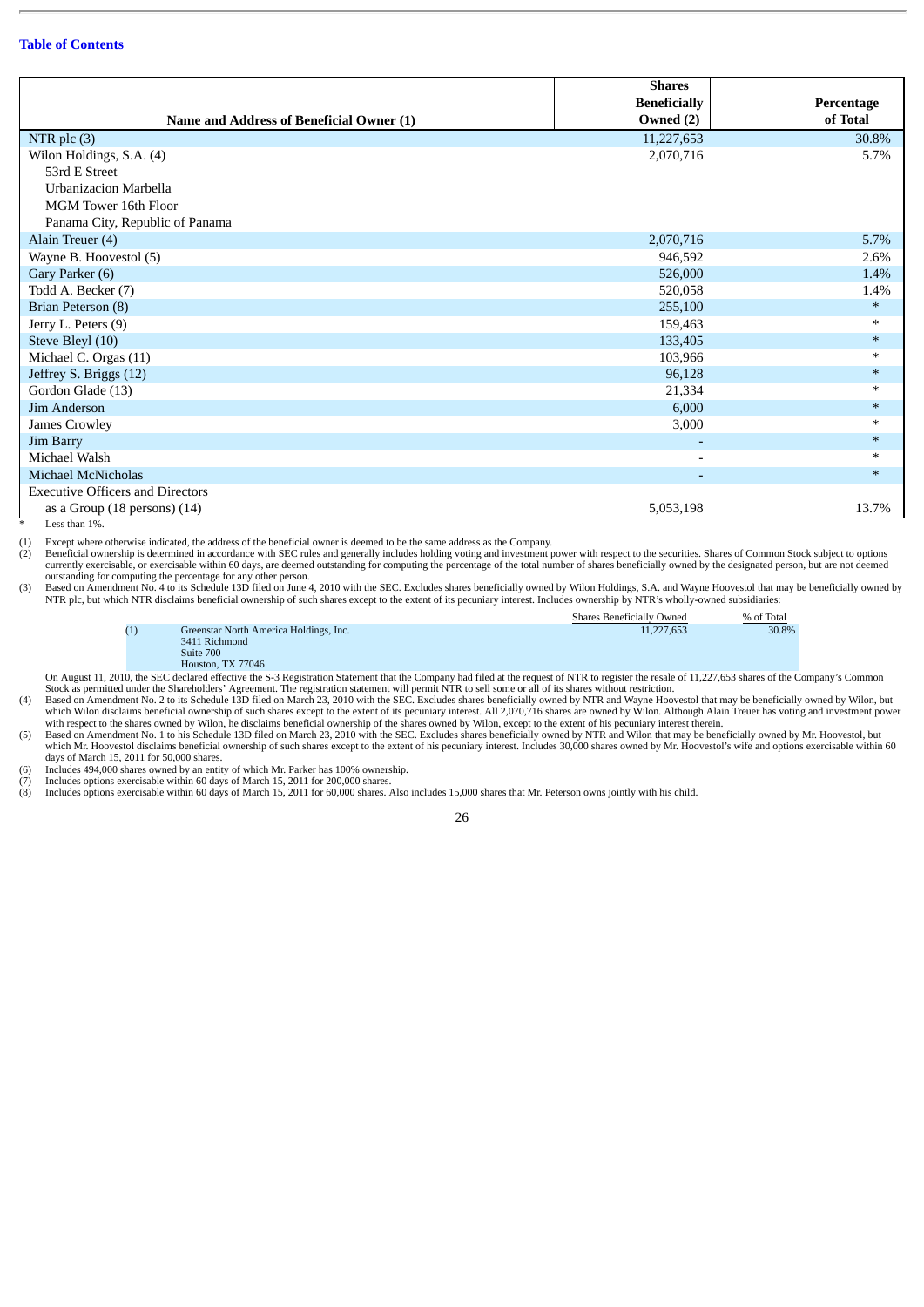- Includes options exercisable within 60 days of March 15, 2011 for 97,500 shares.
- (10) Includes options exercisable within 60 days of March 15, 2011 for 37,500 shares. (11) Includes options exercisable within 60 days of March 15, 2011 for 37,500 shares.
- (12) Includes options exercisable within 60 days of March 15, 2011 for 6,250 shares.
- 
- (13) Includes 17,334 shares owned by entities in which Mr. Glade has ownership.<br>(14) Includes options exercisable within 60 days of March 15, 2011 totaling 583,750 shares for executive officers and directors (including hol

### **CERTAIN RELATIONSHIPS AND RELATED PARTY TRANSACTIONS**

### <span id="page-31-1"></span><span id="page-31-0"></span>**Policies and Procedures Regarding Related Party Transactions**

The Board has adopted a written policy governing related party transactions. The related party policy requires the Audit Committee to review each Related Party Transaction (defined below) and determine whether it will approve or ratify such transaction.

For purposes of the related party policy, a "Related Party Transaction" is any transaction, arrangement or relationships with a Related Party (defined below) where the aggregate amount involved is expected to exceed \$120,000 in any calendar year. "Related Party" includes (a) any person who is or was (at any time during the last year) an executive officer, director or nominee for election as a director; (b) any person or group who is a beneficial owner of more than 5% of the Company's voting securities; (c) any immediate family member of a person described in provisions (a) or (b) of this sentence; or (d) any entity in which any of the foregoing persons is employed, is a partner or has a greater than 10% beneficial ownership interest. Certain smaller specified transactions are deemed preapproved by the Audit Committee.

In determining whether a Related Party Transaction will be approved or ratified, the Audit Committee may consider factors such as (a) the extent of the Related Party's interest in the transaction; (b) the availability of other sources of comparable products or services; (c) whether the terms are competitive with terms generally available in similar transactions with persons that are not Related Parties; (d) the benefit to the Company; and (e) the aggregate value of the transaction.

#### <span id="page-31-2"></span>**Related Party Transactions**

#### *Sales and Financing Contracts*

Three subsidiaries have executed separate financing agreements for equipment with AXIS Capital Inc. Gordon F. Glade, President and Chief Executive Officer of AXIS Capital is a member of the Company's Board of Directors. A total of \$1.1 million was included in debt at December 31, 2010 under these financing arrangements. Payments, including principal and interest, totaled \$0.7 million for the year ended December 31, 2010. The highest amount outstanding during the fiscal year ended December 31, 2010 was \$1.6 million and the weighted average interest rate for all financing agreements is 7.8%.

The Company has entered into fixed-price ethanol purchase and sale agreements with Center Oil Company. Gary R. Parker, President and Chief Executive Officer of Center Oil, is a member of the Company's Board of Directors. The purchases and sales agreements are executed to hedge prices on a portion of the Company's expected ethanol production. During the year ended December 31, 2010, cash receipts from Center Oil totaled \$81.5 million and payments to Center Oil totaled \$6.3 million on these contracts. The Company had \$6.0 million included in accounts receivable and no outstanding payables under these purchase and sale agreements at December 31, 2010.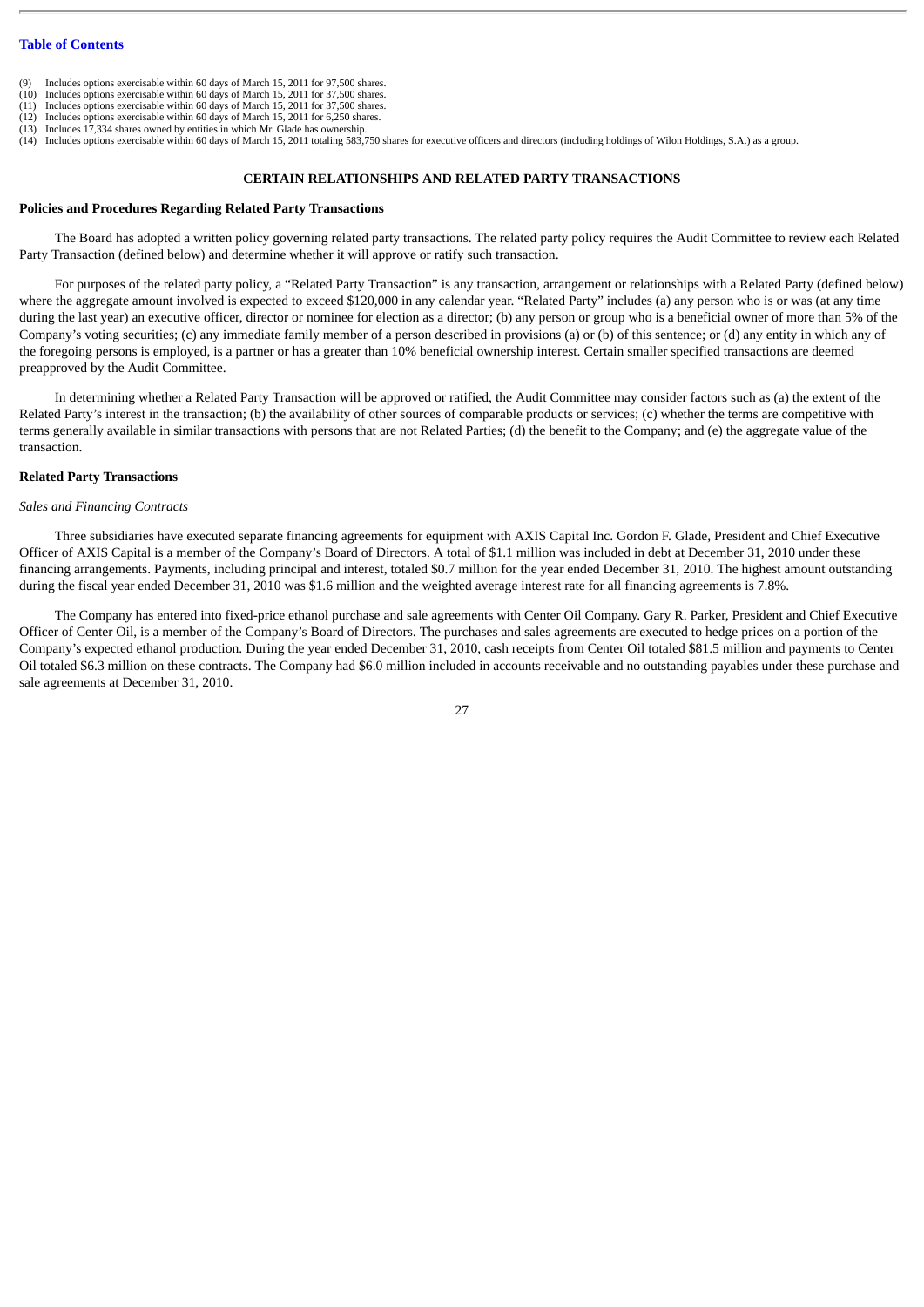#### **PROPOSAL 2**

### **APPROVAL OF THE AMENDMENT TO THE GREEN PLAINS RENEWABLE ENERGY, INC. 2009 EQUITY INCENTIVE PLAN**

<span id="page-32-0"></span>On March 2, 2011, the Board adopted, subject to shareholder approval, an amendment to the 2009 Equity Inventive Plan to increase the number of shares of Common Stock that may be issued under the 2009 Equity Incentive Plan from 1,000,000 to 2,500,000.

#### <span id="page-32-1"></span>**General Information**

The purpose of the Green Plains Renewable Energy, Inc. 2009 Equity Incentive Plan (the "2009 Equity Incentive Plan"), which was approved by the Company's shareholders at the 2009 annual meeting of shareholders, is to promote the interests of the Company and its shareholders by aligning the interests of participants with the interests of the Company's shareholders. The aggregate number of shares of Common Stock that currently may be issued under all stockbased awards made under the 2009 Equity Incentive Plan is 1,000,000.

Equity awards are currently granted to employees, non-employee directors and consultants pursuant to the 2009 Equity Incentive Plan. As of March 15, 2011, approximately 209,415 shares remained available for awards under the Company's equity incentive plans (1,709,415 shares if this Proposal 2 is approved by the shareholders).

The Board believes that equity incentive compensation is essential in attracting, retaining and motivating individuals. The flexibility of the 2009 Equity Incentive Plan in types and specific terms of awards allows future awards to be based on then-current objectives for aligning compensation with shareholder value. Shareholder approval of the amendment to increase the number of shares of Common Stock that may be issued under the 2009 Equity Incentive Plan will permit the Company to award equity incentives that help achieve these goals.

The following is a summary of the material terms of the 2009 Equity Incentive Plan, as amended, and is qualified in its entirety by reference to the 2009 Equity Incentive Plan. A copy of the 2009 Equity Incentive Plan, as amended, is included as Appendix A to this Proxy Statement and may also be obtained from us free of charge upon written request.

#### <span id="page-32-2"></span>**Summary of the 2009 Equity Incentive Plan**

#### *Administration*

The Compensation Committee, which is comprised of four Independent Directors, administers the 2009 Equity Incentive Plan and has full power and authority to determine when and to whom awards are granted, consistent with the provisions of the 2009 Equity Incentive Plan. Subject to the provisions of the 2009 Equity Incentive Plan, the Compensation Committee may amend or waive the terms and conditions, or accelerate the exercisability, of an outstanding award. The Compensation Committee has authority to interpret the 2009 Equity Incentive Plan, and establish rules and regulations for the administration of the 2009 Equity Incentive Plan.

### *Eligible Participants*

Any employee, director or consultant of the Company or its subsidiaries, who is selected by the Compensation Committee, is eligible to receive an award under the 2009 Equity Incentive Plan. As of December 31, 2010, the Company had approximately 600 employees and nine non-employee directors eligible to participate.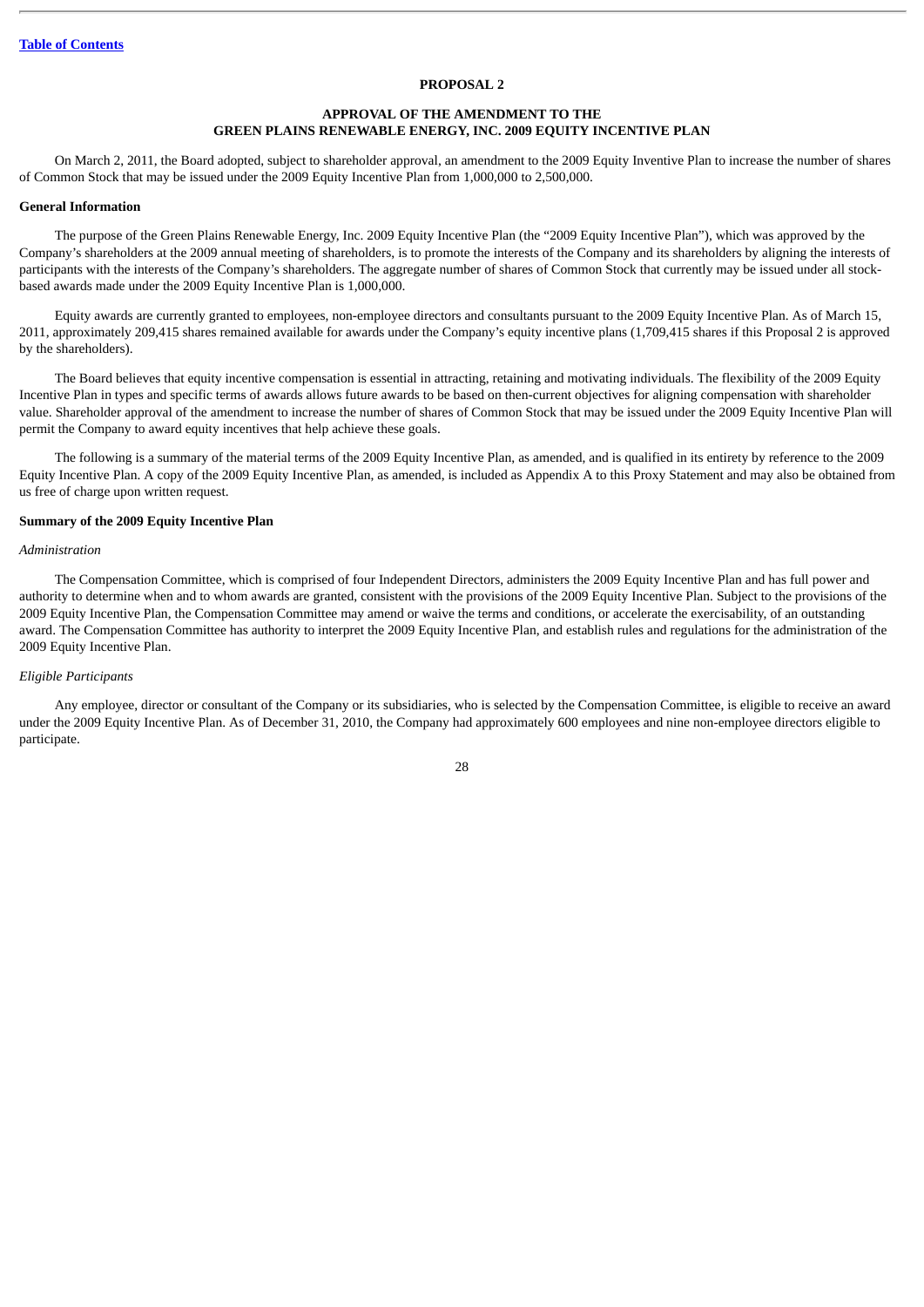### *Shares and Amounts Available For Awards*

The aggregate number of shares of Common Stock that may be issued under all stock-based awards made under the 2009 Equity Incentive Plan is 1,000,000, which will be increased to 2,500,000 shares upon approval of the amendment to the 2009 Equity Incentive Plan by the Company's shareholders at the 2011 Annual Meeting. Shares related to awards that are forfeited or expire unexercised are added back and are available again under the 2009 Equity Incentive Plan. Subject to adjustment for certain corporate transactions, no participant may be granted stock options or stock appreciation rights ("SARs") in any year with respect to more than 500,000 shares, and no participant may be granted restricted stock, restricted stock units, performance shares and other stock-based awards in any year with respect to more than 500,000 shares. The maximum dollar value that may be earned by any participant in any 12-month period with respect to performance units that are intended to comply with the performance based exception under Section 162(m) of the Internal Revenue Code ("the Code") and are denominated in cash is \$5,000,000.

### *Terms of Awards*

General. Awards may be granted alone or in addition to any other award granted under the 2009 Equity Incentive Plan or any other compensation plan. Awards may be granted for no cash consideration or for cash or other consideration as determined by the Compensation Committee or as required by applicable law. Awards may provide that upon the grant or exercise thereof, the holder will receive cash, or shares of Common Stock, or any combination of these in a single payment. The exercise price per share under any stock option and the grant price of any SAR may not be less than the fair market value on the date of grant of such option or SAR. The fair market value of a share under the 2009 Equity Incentive Plan is the closing price on any securities exchange or NASDAQ or other over-the-counter market on which the shares are listed on the date of determination. If the shares are not listed, the Compensation Committee will determine the fair market value of the shares. The term of awards will not be longer than 10 years.

Awards other than options and SARs may be granted subject to the achievement of performance goals. The performance goals may be established by the Compensation Committee from time to time. In the case of awards intended to qualify as "performance-based compensation" within the meaning of Section 162(m) of the Code, the performance goals may be one or more of the following business criteria:

- Revenue;
- Operating income (before or after taxes);
- Pre- or after-tax income (before or after allocation of corporate overhead and bonus);
- Net income (before or after taxes);
- Earnings (including earnings before taxes; earnings before interest and taxes or earnings before interest, taxes, depreciation and amortization);
- Earnings per share;
- Economic value-added models or equivalent metrics;
- Cash flow or cash flow per share (before or after dividends);
- Stock price:
- Total shareholder return;
- Market share:
- Regulatory achievements;
- Implementation, completion or attainment of measurable objectives with respect to research, development, products, or projects;
- Production volume levels;
- Reductions in costs;
- Improvement in or attainment of expense levels or working capital levels;
- Operating margins, gross margins, or cash margin;
- Year-end cash;
- Debt reductions;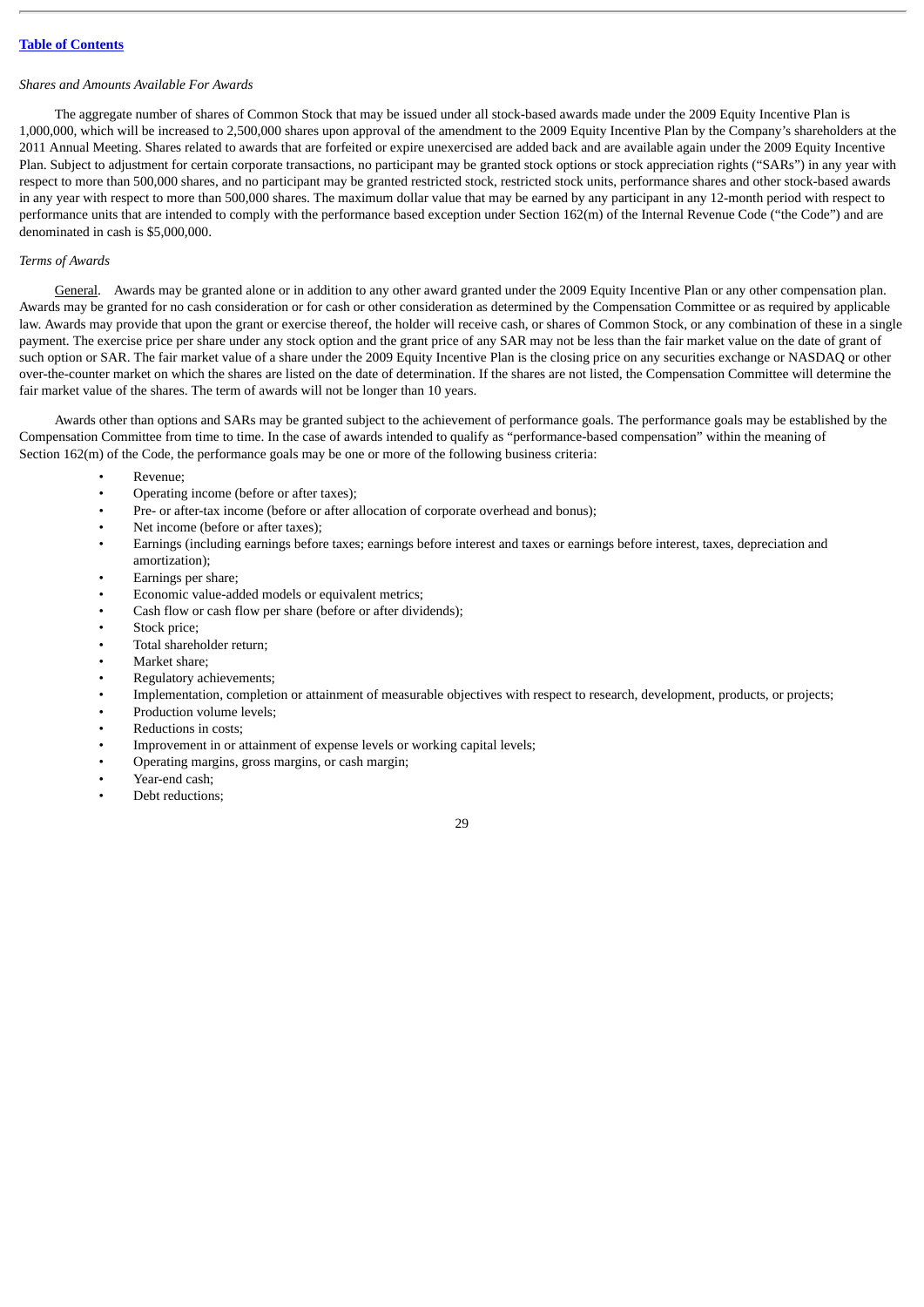- Return on equity;
- Return on assets or net assets;
- Return on capital (including return on total capital or return on invested capital);
- Cash flow return on investment;
- Efficiency ratio (non-interest expense, divided by total revenue);
- Asset management;
- Asset quality;
- Asset growth or budget achievement.

The measure of performance may be set by reference to an absolute standard or a comparison to specified companies or groups of companies, and may be established separately for the Company as a whole or for our various groups, divisions or subsidiaries. The Compensation Committee shall establish performance goals and target awards for participants within the time prescribed by, and otherwise shall comply with Section 162(m) of the Code.

Stock Options. The holder of an option is entitled to purchase a number of shares of Common Stock at a specified exercise price during a specified time period, all as determined by the Compensation Committee. The option exercise price may be payable either in cash or in previously-acquired shares of Common Stock, or at the discretion of the Compensation Committee, by any other lawful means. Options are either "incentive stock options ("ISOs")" within the meaning of Section 421 of the Code or "nonqualified stock options" and will vest and become exercisable in accordance with a vesting schedule established by the Compensation Committee. The exercise price is established by the Committee and cannot be less than the fair market value of a share on the date of grant; the exercise price of an incentive stock option granted to an employee who owns 10% or more of the combined voting power of our stock will not be less than 110% of the fair market value of a share on the date of grant. The aggregate fair market value of Common Stock for which ISOs are granted and which are first exercisable in any one calendar year by any one employee may not exceed \$100,000 in fair market value, which is determined as of the date of the grant.

Stock Appreciation Rights. The holder of a SAR is entitled to receive the excess of the fair market value, calculated as of the exercise date, of a specified number of shares of Common Stock over the grant price of the SAR. Such amount shall be paid in shares of Common Stock or in cash, as specified in the award agreement. SARs shall vest and become exercisable in accordance with a vesting schedule established by the Compensation Committee.

Restricted Stock and Restricted Stock Units. The holder of restricted stock will own shares of Common Stock subject to restrictions imposed by the Compensation Committee for a specified time period determined by the Compensation Committee. The holder of restricted stock is entitled to vote the shares and to receive any dividends declared on the shares; however, any dividends declared in shares are subject to the same restrictions as the underlying shares. The holder of restricted stock units will have the right, subject to any restrictions imposed by the Compensation Committee, to receive shares of Common Stock, at some future date determined by the Compensation Committee. The holder of restricted stock units will not have voting rights but will receive dividends paid with respect to the underlying shares. The Compensation Committee may award restricted stock or restricted stock units subject to satisfaction of performance goals, which may include awards intended to qualify as "performance-based compensation" under Section 162(m) of the Code. If the participant's employment terminates during the vesting period for any other reason, the Restricted Stock and Restricted Stock Units will be forfeited, unless the Compensation Committee determines that it would be in the Company's best interest to waive any remaining time-based restrictions.

Performance Awards. Performance awards give participants the right to receive payments in cash, or shares based solely upon the achievement of certain performance goals during a specified performance period. Any shares granted may be subject to any restrictions as determined by the Compensation Committee. Performance awards granted under the 2009 Equity Incentive Plan may qualify as "performance-based compensation" within the meaning of Section 162(m) of the Code.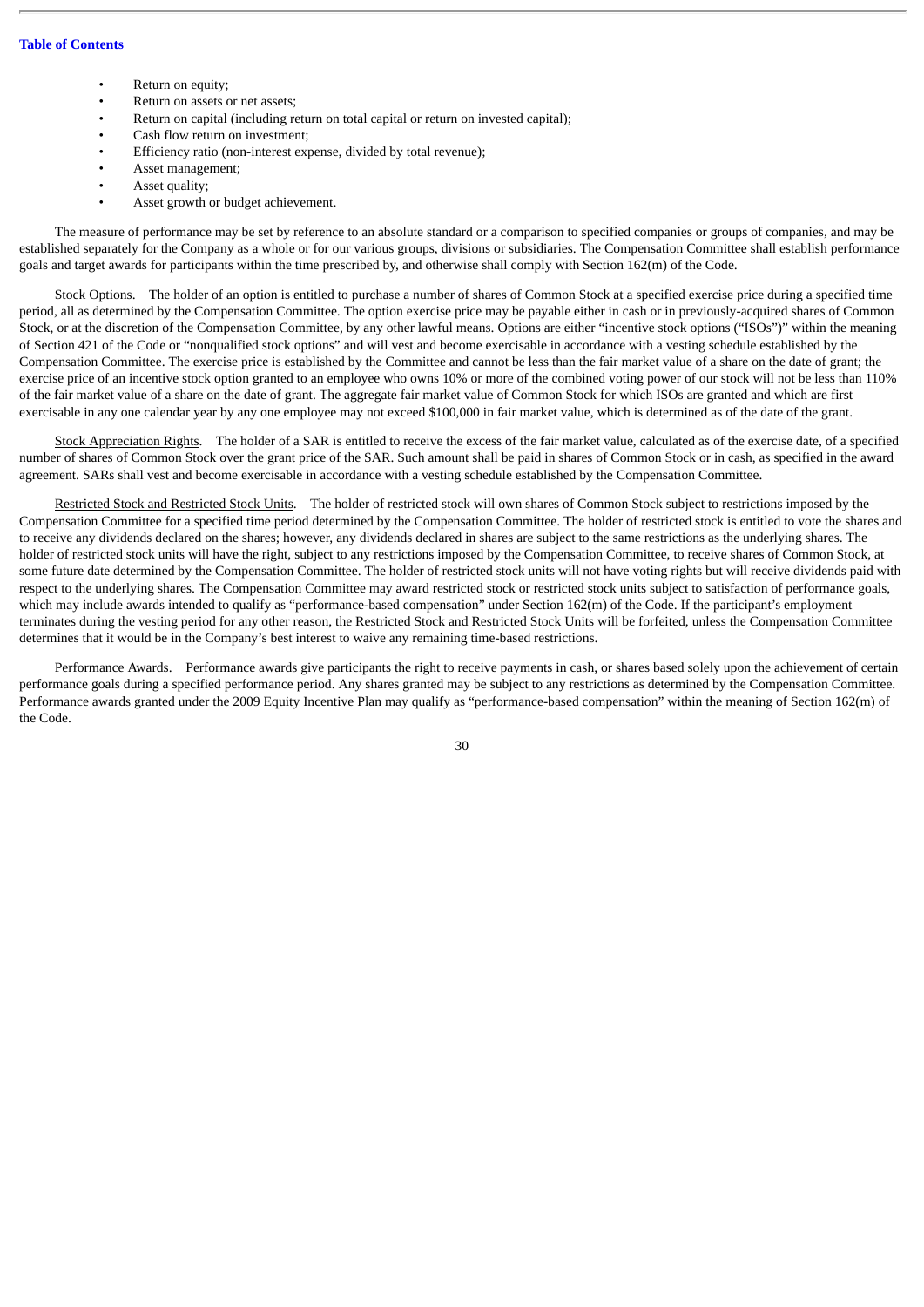Stock-Based Awards. The Compensation Committee may grant other equity-based awards, including unrestricted shares of our Common Stock, subject to terms and conditions determined by the Compensation Committee and limitations imposed by the 2009 Equity Incentive Plan. The awards may be conditioned on meeting performance goals and may be structured to qualify as "performance-based compensation" within the meaning of Section 162(m) of the Code.

Duration, Termination and Amendment. Unless discontinued or terminated by the Board, the 2009 Equity Incentive Plan will expire on May 6, 2019. No awards may be made after that date. However, unless otherwise expressly provided in an applicable award agreement, any award granted under the 2009 Equity Incentive Plan prior to expiration may extend beyond the end of such period through the award's normal expiration date.

The Board may amend, alter or discontinue the 2009 Equity Incentive Plan at any time, although shareholder approval must be obtained if required to maintain compliance with the Code, by any applicable law or for any action that would, absent such approval, violate the rules and regulations of any securities exchange applicable to the Company.

#### *Repricing Awards*

The Compensation Committee may cancel outstanding options and SARs and replace them with either new options or SARs covering the same or a different number of shares but with an exercise price not less than fair market value on the new grant date, or with cash or shares, either vested or unvested, equal in value to the cancelled options or SARs. The Compensation Committee also may reduce the exercise price of options or SARs to a price not less than the then current fair market value of Common Stock on the date of adjustment.

#### *Change in Control*

Upon change in control, as defined in the 2009 Equity Incentive Plan, all outstanding options, SARs, restricted stock and restricted stock units that are not converted into similar awards with respect to the survivor or successor parent corporation shall become fully vested and, in the case of options and SARs, fully exercisable. Options, SARs, restricted stock and restricted stock units that are converted into similar awards with respect to the survivor or successor parent corporation upon a change in control shall vest and, in the case of options and SARs, become fully exercisable upon a qualifying termination, as defined in the 2009 Equity Incentive Plan.

Unless provided otherwise in an award agreement or employment agreement, performance shares will be converted into restricted stock upon a change in control. If the restricted stock is not converted into stock or units of the survivor or successor parent corporation, the restricted stock will vest upon a change in control, and if the restricted stock is converted into stock or units of the survivor or successor parent corporation, it will vest upon a qualifying termination.

Unless otherwise provided in an award agreement or employment agreement, performance units shall be converted into time-vesting restricted cash upon a change in control, and will vest upon a qualifying termination or in accordance with the vesting schedule under the original award if earlier.

#### *Transferability of Awards*

Unless otherwise provided by the Compensation Committee, awards under the 2009 Equity Incentive Plan may only be transferred by will or by the laws of descent and distribution. The Compensation Committee may permit a participant to transfer all or a portion of his awards to members of his immediate family, to trusts for the benefit of immediate family members, or to family limited partnerships in which the participant and his family members are the only partners.

### *Federal Income Tax Consequences*

Grant of Stock Options and SARs. The grant of a stock option or SAR is not expected to result in any taxable income for the recipient.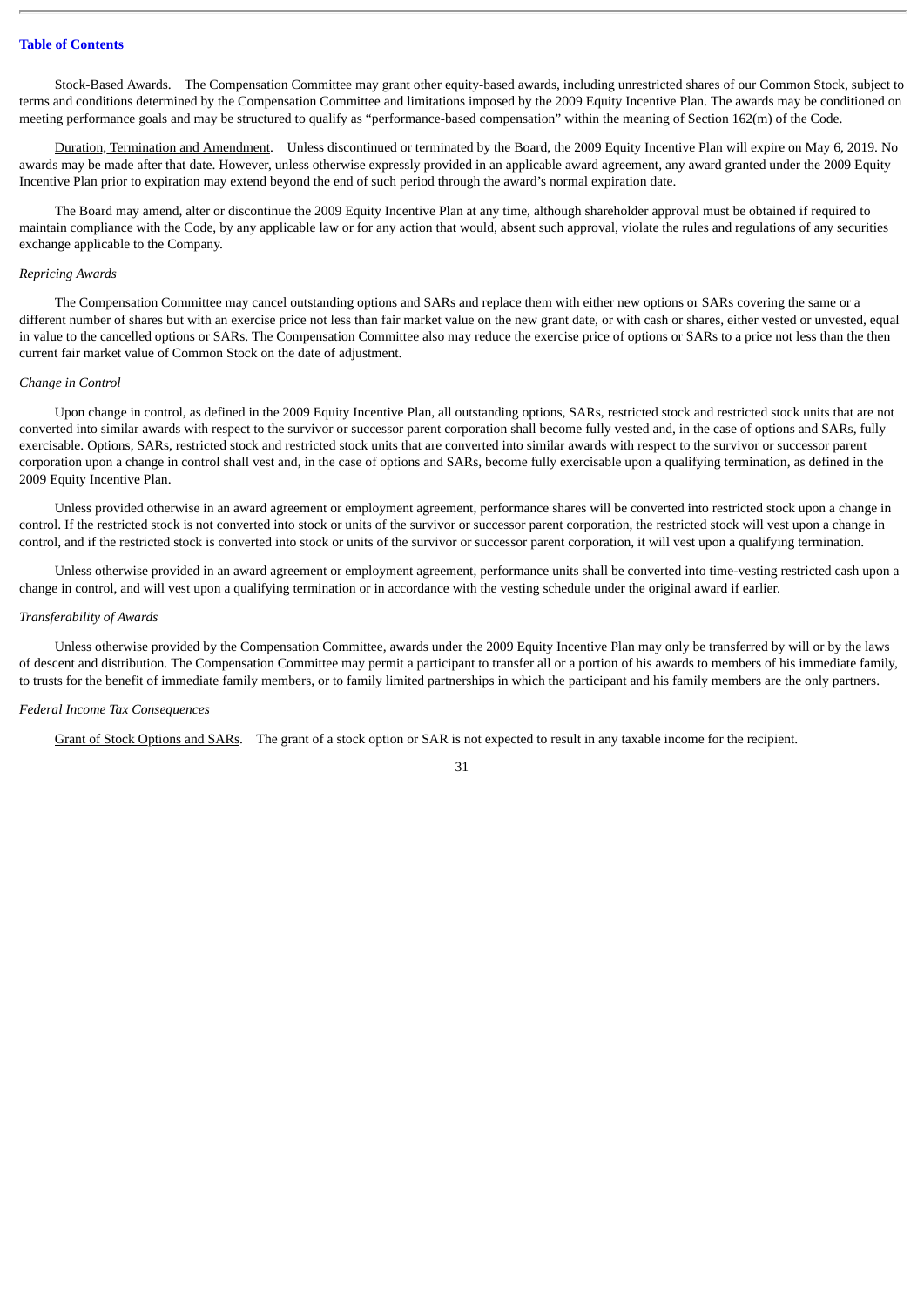Exercise of Options and SARs. Upon exercising a non-qualified stock option, the optionee must recognize ordinary income equal to the excess of the fair market value of the shares of Common Stock acquired on the date of exercise over the exercise price, and the Company will generally be entitled at that time to an income tax deduction for the same amount. The holder of an incentive stock option generally will have no taxable income upon exercising the option (except that an alternative minimum tax liability may arise), and the Company will not be entitled to an income tax deduction. Upon exercising a SAR, the amount of any cash received and the fair market value on the exercise date of any shares of Common Stock received are taxable to the recipient as ordinary income and generally deductible by the Company, subject to the limits of Section 162(m) of the Code if applicable.

Disposition of Shares Acquired Upon Exercise of Options and SARs. The tax consequence upon a disposition of shares acquired through the exercise of an option or SAR will depend on how long the shares have been held and whether the shares were acquired by exercising an incentive stock option, a nonqualified stock option or SAR. Generally, there will be no tax consequence to the Company in connection with the disposition of shares acquired under a nonqualified option or SAR. If shares purchased pursuant to the exercise of an ISO are not disposed of by the employee within two years from the date of grant of the option or within one year after the transfer of shares to him, the entire gain, if any, realized upon disposition will be taxable to the employee as long-term capital gain or loss and the Company will not be entitled to any federal income tax deduction. If an employee sells or exchanges the shares acquired under an ISO before the expiration of the required holding period, the employee will realize ordinary income in the year of such disposition in an amount equal to the difference between the option price and the lesser of the fair market value of the shares on the date of exercise (minus the exercise price) or the selling price (minus the exercise price). In such event, the Company will be entitled to a tax deduction in the year of disposition equal to the amount of ordinary income recognized by the employee, subject to the limits of Section 162(m) of the Code if applicable.

Awards Other than Options and SARs. As to other awards granted under the 2009 Equity Incentive Plan that are payable either in cash or shares of Common Stock that are either transferable or not subject to substantial risk of forfeiture, the holder of the award must recognize ordinary income equal to (a) the amount of cash received or, as applicable, (b) the excess of (i) the fair market value of the shares received (determined as of the date of receipt) over (ii) the amount (if any) paid for the shares by the holder of the award. The Company will generally be entitled at that time to an income tax deduction for the same amount.

As to an award that is payable in shares of Common Stock that are restricted from transfer and subject to a substantial risk of forfeiture, unless a special election is made by the holder of the award under the Code, the holder must recognize ordinary income equal to the excess of (i) the fair market value of the shares received (determined as of the first time the shares become transferable or not subject to substantial risk of forfeiture, whichever occurs earlier) over (ii) the amount (if any) paid for the shares by the holder of the award. The Company will generally be entitled at that time to an income tax deduction for the same amount.

Tax Deductibility and Section 162(m). Section 162(m) places a \$1,000,000 annual limit on the deductible compensation of certain executives of publicly traded corporations. The limit, however, does not apply to "qualified performance-based compensation." The 2009 Equity Incentive Plan is designed so that awards made thereunder may qualify for the performance-based compensation exception to the deductibility limit, assuming that the 2009 Equity Incentive Plan is approved by stockholders.

Application of Section 16. Special rules may apply to individuals subject to Section 16 of the Exchange Act. In particular, unless a special election is made pursuant to the Code, shares received through the exercise of a stock option or SAR may be treated as restricted as to transferability and subject to a substantial risk of forfeiture for a period of up to six months after the date of exercise. Accordingly, the amount of any ordinary income recognized and the amount of our income tax deduction will be determined as of the end of that period.

Delivery of Shares for Tax Obligation. Under the 2009 Equity Incentive Plan, the Compensation Committee may permit participants receiving or exercising awards, subject to the discretion of the Compensation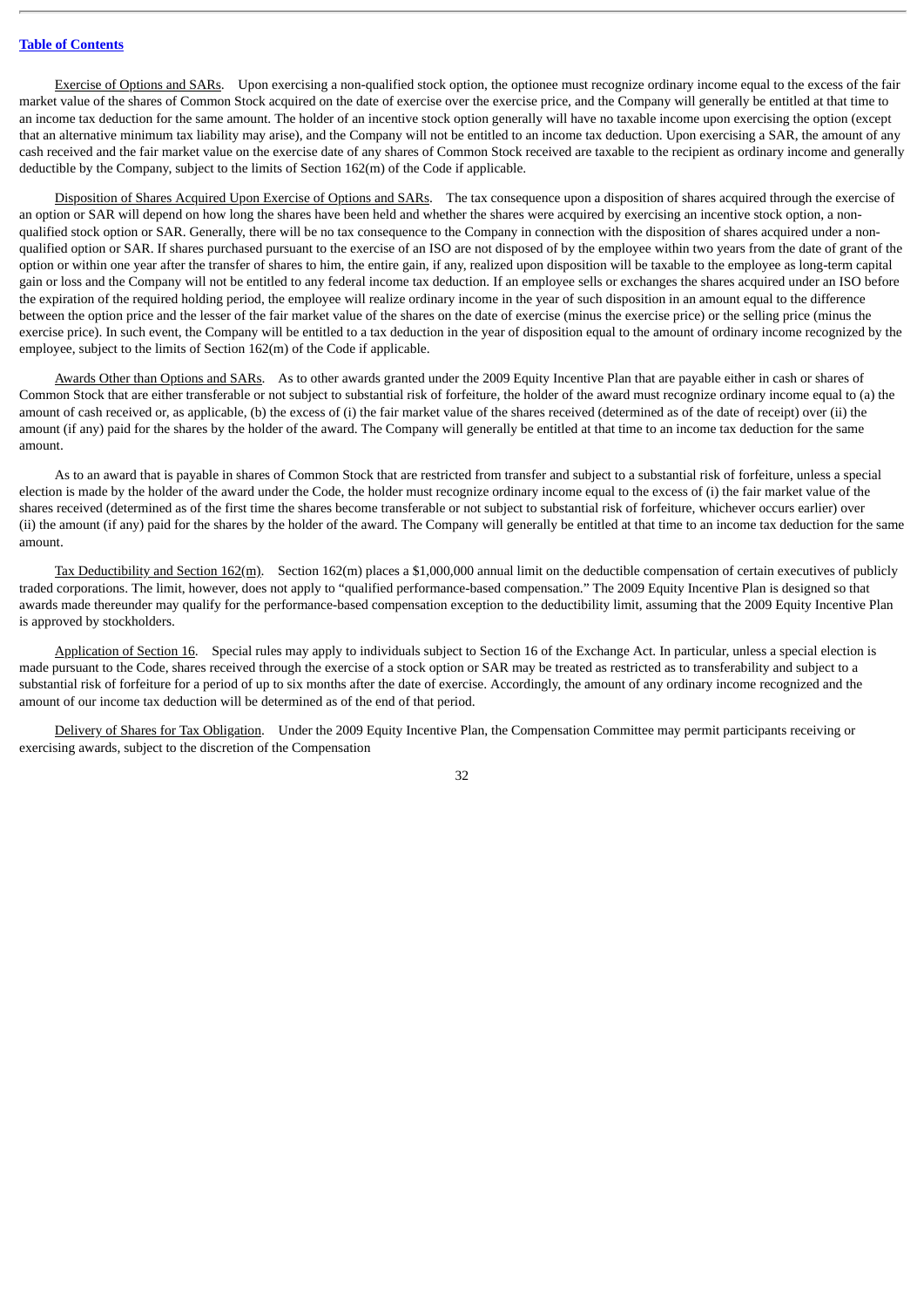Committee and upon such terms and conditions as it may impose, to deliver shares of Common Stock (either shares received upon the receipt or exercise of the award or shares previously owned by the holder of the option) to the Company to satisfy federal and state income tax obligations.

### *Equity Compensation Plans*

The following table sets forth, as of December 31, 2010, certain information related to our compensation plans under which shares of our common stock are authorized for issuance.

| <b>Plan Category</b>                   | <b>Number of Securities to</b><br>be Issued upon<br>Exercise<br>of Outstanding<br>Options, Warrants and<br>Rights (a) | Weighted-Average<br><b>Exercise Price of</b><br>Outstanding<br><b>Options, Warrants</b><br>and Rights |       | <b>Number of Securities Remaining</b><br><b>Available for Future Issuance</b><br>under Equity Compensation Plans<br>(Excluding Securities Reflected in<br>Column (a)) |
|----------------------------------------|-----------------------------------------------------------------------------------------------------------------------|-------------------------------------------------------------------------------------------------------|-------|-----------------------------------------------------------------------------------------------------------------------------------------------------------------------|
| Equity compensation plans approved by  |                                                                                                                       |                                                                                                       |       |                                                                                                                                                                       |
| security holders (1)                   | 824,475                                                                                                               |                                                                                                       | 18.81 | 382,887                                                                                                                                                               |
| Equity compensation plans not approved |                                                                                                                       |                                                                                                       |       |                                                                                                                                                                       |
| by security holders (2)                | 360,000                                                                                                               |                                                                                                       | 7.66  |                                                                                                                                                                       |
| <b>Total</b>                           | 1.184.475                                                                                                             |                                                                                                       |       | 382,887                                                                                                                                                               |

(1) The maximum number of shares that may be issued under the 2009 Equity Incentive Plan as option grants, restricted stock awards, restricted stock units, stock appreciation rights, direct share issuances and other stock-based awards is 1,000,000 shares of our common stock, which includes shares remaining under the 2007 Equity Incentive plan that were rolled in the 2009 Equity Incentive Plan on May 9, 2009. Also included in the 2007 plan were 267,528 shares assumed in the October 2008 merger with VBV.

(2) In connection with the October 2008 merger with VBV, 150,000 fully-vested options were issued to Todd A. Becker on October 16, 2008 as an inducement grant pursuant to the Becker Employment Agreement. Grants were given to six individuals for a total of 260,000 options as inducement to enter into employment arrangements with Green Plains. One-quarter of those options vested on the date of grant, with one-quarter vesting on the same date in each of the three years thereafter.

#### <span id="page-37-0"></span>**Board Voting Recommendation**

Upon the recommendation of management, the Board adopted an amendment to the Green Plains Renewable Energy, Inc. 2009 Equity Incentive Plan and recommends to the shareholders that they vote FOR the approval of the amendment to the plan increasing the aggregate number of shares of Common Stock that currently may be issued under all stock-based awards made under the 2009 Equity Incentive Plan from 1,000,000 to 2,500,000. The affirmative vote of the holders of a majority of the voting power of the shares present, in person or by proxy, and entitled to vote (excluding broker non-votes) is required to approve the amendment to the 2009 Equity Incentive Plan. It is intended that, unless otherwise instructed, the shares represented by the Proxy (other than broker non-votes) will be voted "For" the approval of the amendment to the 2009 Equity Incentive Plan.

### **THE BOARD OF DIRECTORS RECOMMENDS A VOTE "FOR" PROPOSAL 2.**

### **PROPOSAL 3**

### **APPROVAL OF THE AMENDMENT TO THE GREEN PLAINS RENEWABLE ENERGY, INC. ARTICLES OF INCORPORATION**

<span id="page-37-1"></span>The Company is seeking shareholder approval to amend its articles of incorporation to increase the number of shares of stock authorized for issuance from 50,000,000 to 75,000,000. As the number of outstanding shares of Common Stock and shares reserved for issuance approaches the current 50,000,000 share limit, the Board believes that failure to approve this Proposal 3 could seriously restrict our ability to manage our capital needs to the potential detriment of shareholders' interests. The Board believes additional authorized shares will allow the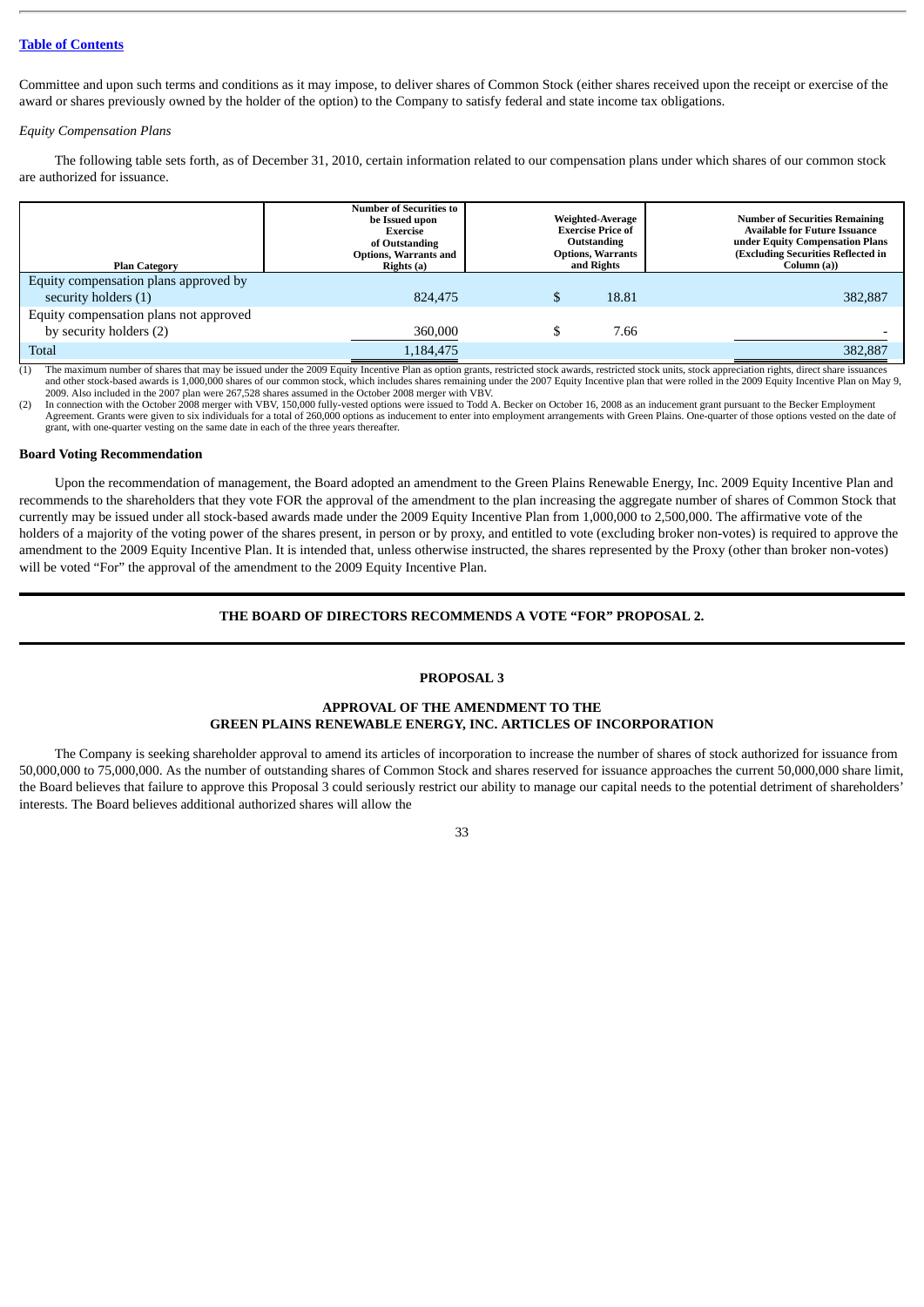Company to act with flexibility when and as the need arises to issue additional shares in the future without the delays necessitated by having to obtain a shareholder vote (except as otherwise required by law or by the rules of any securities exchange on which the shares of Common Stock are listed) and to take advantage of changing market and financial conditions in a more timely manner. Among the reasons for issuing additional shares would be to increase our capital through sales of our Common Stock and convertible notes, to effect employee stock incentive plans, and to provide additional flexibility in structuring acquisitions. Other than our equity compensation plans and previously-issued convertible notes, the Company has no plan, agreement or arrangement for the issuance of any share of Common Stock in connection with any such transaction or contractual commitment.

The Company's articles of incorporation should be amended to provide the following:

**ARTICLE II - SHARES.** The number of shares of stock authorized is 75,000,000 COMMON STOCK PAR VALUE \$.001.

The affirmative vote of a majority of the votes cast at the annual meeting by the holders of the common stock, assuming a quorum is present, is required to approve Proposal 3. Since only votes cast count for this purpose, broker non-votes and abstentions will not affect the outcome of the rating on this proposal.

### **THE BOARD OF DIRECTORS RECOMMENDS A VOTE "FOR" PROPOSAL 3.**

### **PROPOSAL 4**

### **ADVISORY VOTE ON EXECUTIVE COMPENSATION**

<span id="page-38-0"></span>Our Compensation Discussion and Analysis is presented above under "Executive Compensation." As discussed there, the Board believes that the Company's long-term success depends in large measure on the efforts and talents of our employees. The Company's compensation system plays a significant role in our ability to attract, retain, and motivate the highest quality workforce. The Board believes that its current compensation program directly links executive compensation to performance, aligning the interests of the Company's executive officers with those of its shareholders.

This Proposal 4 provides stockholders with the opportunity to cast an advisory vote on the Company's executive compensation program.

The Board invites you to review carefully the Compensation Discussion and Analysis and the tabular and other disclosures on compensation under executive compensation. The Company is asking its shareholders to indicate their support for the Company's executive compensation program as described in this Proxy Statement. This Proposal 4, commonly known as a "say on pay" proposal, gives the Company's shareholders the opportunity to express their views on the Company's Named Executive Officers' compensation. This vote is not intended to address any specific item of compensation, but rather the overall compensation of the Company's Named Executive Officers and the philosophy, policies and practices described in this Proxy Statement. Accordingly, the Company asks you to vote "For" the following resolution:

"Resolved that stockholders approve, on an advisory basis, the compensation of the Company's executive officers as discussed and disclosed pursuant to Item 402 of Regulation S-K, including the Compensation Discussion and Analysis, the compensation tables, and any narrative executive compensation disclosure contained in this Proxy Statement."

While the vote does not bind the Board to any particular action, the Board values the input of the Company's shareholders and will take into account the outcome of this vote in considering future compensation arrangements. Brokers are prohibited from giving proxies to vote on executive compensation matters unless the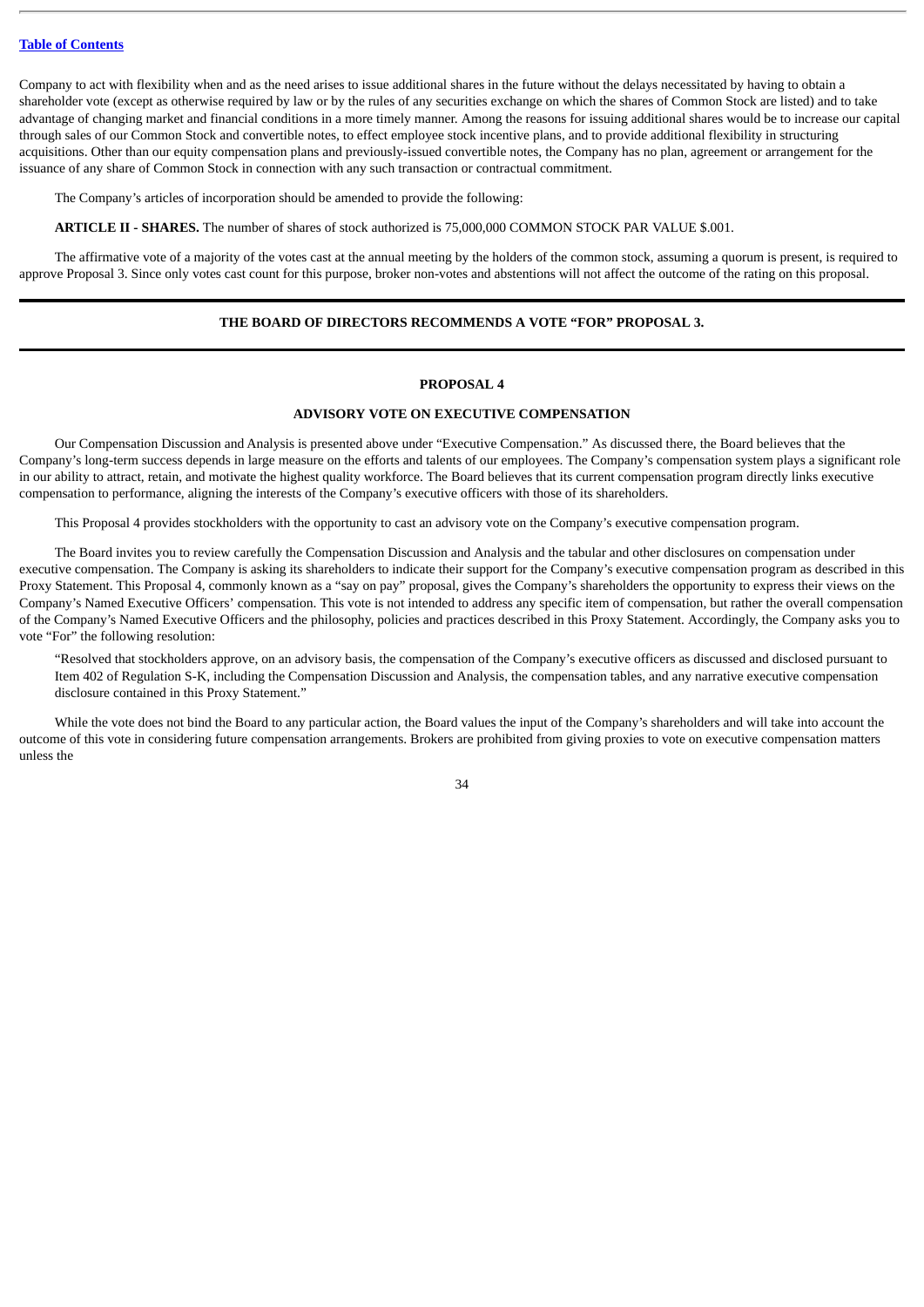beneficial owner of such shares has given voting instructions on the matter. This means that if your broker is the record holder of your shares, you must give voting instructions to your broker with respect to Proposal 4 if you want your broker to vote your shares on Proposal 4.

### **THE BOARD OF DIRECTORS RECOMMENDS A VOTE "FOR" PROPOSAL 4.**

### **PROPOSAL 5**

### **ADVISORY VOTE ON FREQUENCY OF HOLDING AN ADVISORY VOTE ON EXECUTIVE COMPENSATION**

<span id="page-39-0"></span>As discussed in Proposal 4, the Board values the input of its shareholders regarding the Company's executive compensation practices. Shareholders are also being asked to express their views on how frequently advisory votes on executive compensation, such as Proposal 4, should occur. Stockholders can advise the Board on whether such votes should occur every year, every two years, every three years or they may abstain from voting.

This is an advisory vote and as such is not binding on the Board. However, the Board will take the results of the vote into account when deciding when to call for the next advisory vote on executive compensation. A scheduling vote similar to this will occur at least once every six years.

The Board recommends that the advisory vote on executive compensation be held every three years. A triennial approach provides regular input by stockholders, while allowing time to evaluate the effects of the Company's pay program on performance over a longer period. Shareholders are not being asked to approve or disapprove of the Board's recommendation, but rather to indicate their own choice among the frequency options. Brokers are prohibited from giving proxies to vote on executive compensation matters unless the beneficial owner of such shares has given voting instructions on the matter. This means that if your broker is the record holder of your shares, you must give voting instructions to your broker with respect to Proposal 5 if you want your broker to vote your shares on Proposal 5.

### **THE BOARD OF DIRECTORS RECOMMENDS A VOTE FOR EVERY "THREE YEARS" ON PROPOSAL 5.**

### **INDEPENDENT PUBLIC ACCOUNTANTS**

### <span id="page-39-2"></span><span id="page-39-1"></span>**Change in Accountants**

On June 2, 2009, the Company dismissed L.L. Bradford & Company, LLC ("L.L. Bradford") as its independent registered public accounting firm effective upon the filing of the Company's Form 10-Q for the second quarter ended June 30, 2009. The Company's Audit Committee participated in and approved the decision to change independent accountants. The Company notified L.L. Bradford of this decision on June 2, 2009.

The report of L.L. Bradford on the consolidated financial statements for the nine-month transition period ended December 31, 2008 contained no adverse opinion or disclaimer of opinion and was not qualified or modified as to uncertainty, audit scope or accounting principle. In connection with its audit for the ninemonth transition period ended December 31, 2008 and through the interim period through June 2, 2009, there have been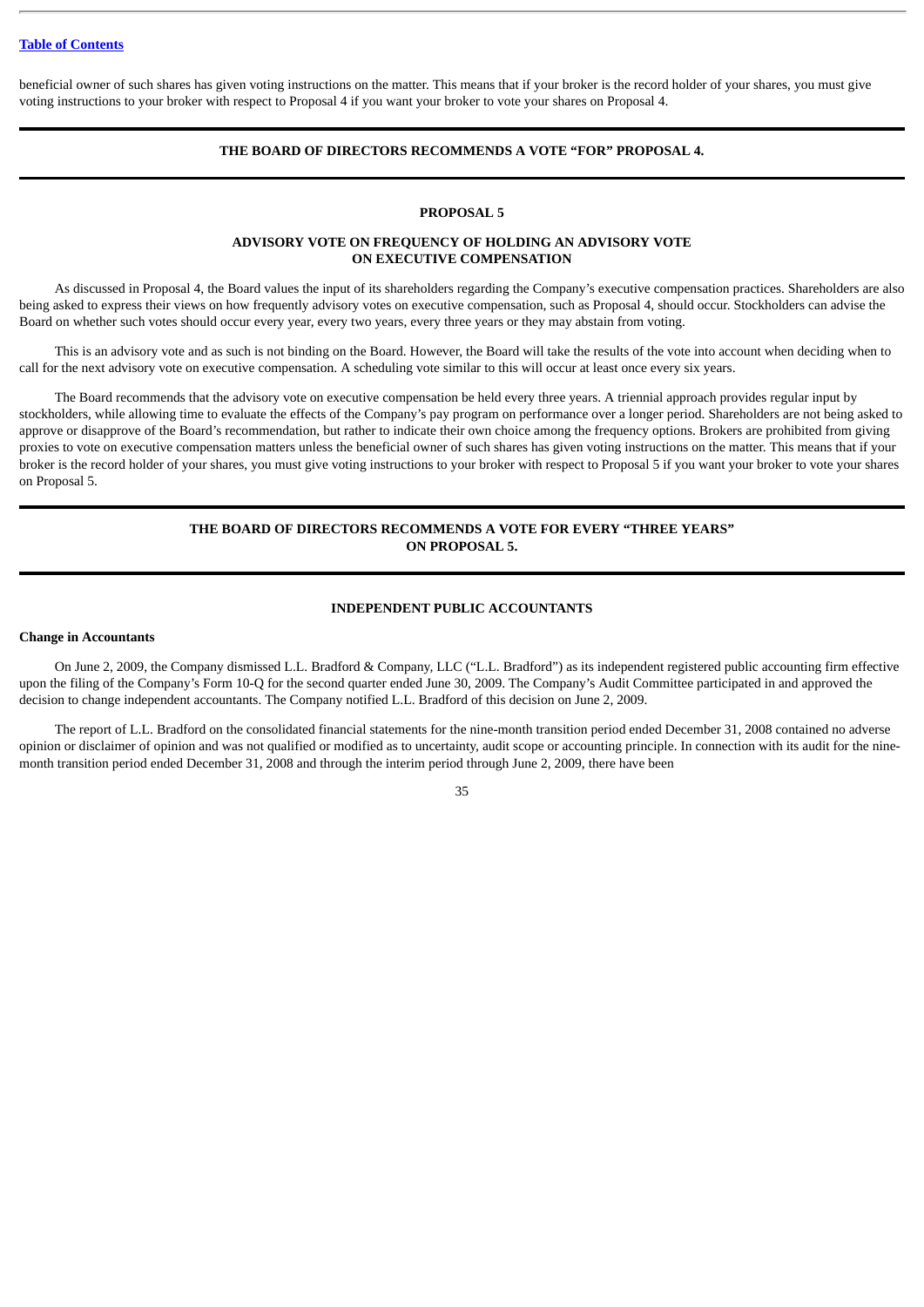no disagreements with L.L. Bradford on any matter of accounting principles or practices, financial statement disclosure, or auditing scope or procedure, which disagreements if not resolved to the satisfaction of L.L. Bradford would have caused them to make reference thereto in their report on the consolidated financial statements for such nine-month transition period.

During the nine-month transition period ended December 31, 2008 and through June 2, 2009, there have been no reportable events (as defined in Regulation S-K Item 304(a)(l)(v)).

The Company requested that L.L. Bradford furnish it with a letter addressed to the SEC stating whether or not it agrees with the above statements. A copy of that letter was filed as Exhibit 16.1 to the Company's Form 8-K filed on June 5, 2009.

On June 2, 2009, the Company's Audit Committee selected KPMG LLP ("KPMG") as independent registered public accountants of the Company for the fiscal year ended December 31, 2009. During Green Plains' two most recent fiscal years and in the subsequent period through June 2, 2009, neither Green Plains, nor anyone acting on its behalf, consulted with KPMG regarding either: (i) the application of accounting principles to a specified transaction, either completed or proposed, or the type of audit opinion that might be rendered on Green Plains' financial statements, and no written report nor oral advice was provided by KPMG, or (ii) any matter that was either the subject of a disagreement, as that term is defined in Item 304(a)(l)(iv) of Regulation S-K, or a reportable event, as that term is defined in Item  $304(a)(l)(v)$  of Regulation S-K.

#### <span id="page-40-0"></span>**Fees**

Through the filing of the Company's Form 10-Q for the second quarter ended June 30, 2009, the Company retained L.L. Bradford as its independent auditor. For the years ended December 31, 2010 and 2009, KPMG was the Company's independent auditor. The following table sets forth aggregate fees billed to the Company for professional services rendered by KPMG for the years ended December 31, 2010 and 2009.

|                           | 2010                     | 2009               |
|---------------------------|--------------------------|--------------------|
| <b>Audit Fees</b>         | \$514,965                | \$392,321          |
| <b>Audit-Related Fees</b> | $\overline{\phantom{0}}$ |                    |
| Tax Fees                  | $\overline{\phantom{0}}$ |                    |
| All Other Fees            | $\overline{\phantom{0}}$ |                    |
| <b>Total</b>              | \$514,965                | \$392,321<br>_____ |

*Audit Fees.* Audit fees were for professional services rendered for the annual audit of the Company's consolidated financial statements, quarterly reviews of the Company's consolidated financial statements, reviews of other Company filings with the SEC, and other fees that are normally provided by the independent auditor in connection with statutory and regulatory filings or engagements.

*Audit-Related Fees.* Audit-related fees are for professional services rendered for assurance and related services that were reasonably related to the performance of the audit or review of the Company's consolidated financial statements, other than those previously reported under "Audit Fees." There were no audit-related fees billed by KPMG in 2010 or 2009 not otherwise disclosed.

*Tax Fees.* Tax fees are for professional services rendered for tax compliance, tax advice and tax planning. The Company did not utilize KPMG for tax services in 2010 or 2009.

*All Other Fees.* All other fees include other products and services that are not otherwise disclosed. There were no other fees billed by KPMG in 2010 or 2009.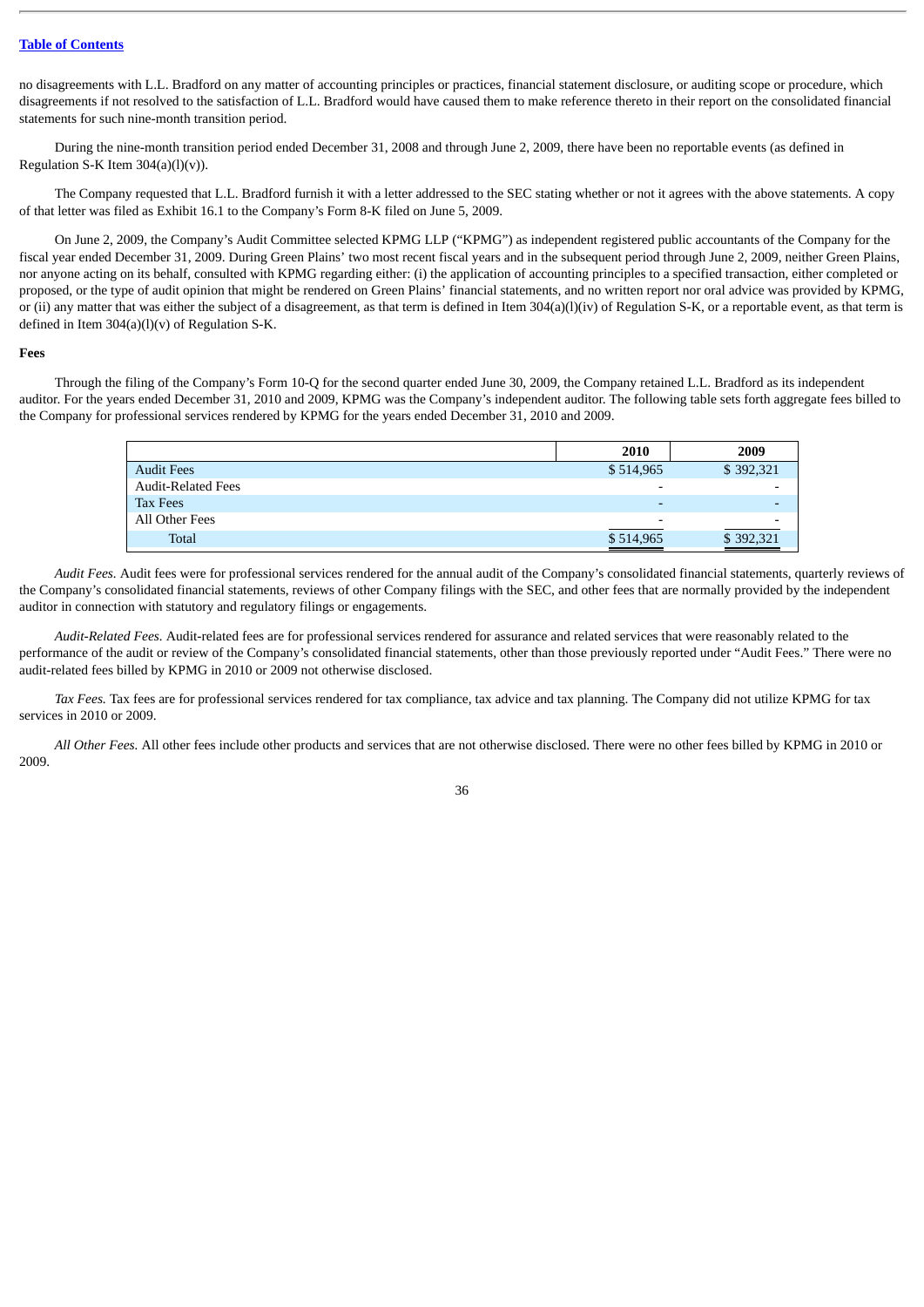#### <span id="page-41-0"></span>**Pre-Approval of Audit and Non-Audit Services**

The Company has adopted policies and procedures for pre-approval of all audit and non-audit services to be provided to the Company by its independent auditor. It is the Company's policy that the Audit Committee pre-approve all audit, tax and other non-audit services. A proposal for audit or non-audit services must include a description and purpose of the services, estimated fees and other terms of the services. To the extent a proposal relates to non-audit services, a determination that such services qualify as permitted non-audit services and an explanation as to why the provision of such services would not impair the independence of the independent auditor are also required.

All of the services provided by KPMG during 2010 and 2009, and by L.L. Bradford during the first and second quarters of 2009, were approved in advance by the Company's Audit Committee. The Audit Committee has considered whether the provision of the services performed by the Company's principal accountant is compatible with maintaining the principal accountant's independence.

#### <span id="page-41-1"></span>**Availability of Accountants**

Representatives from KPMG are expected to be present at the Annual Meeting, and they will have the opportunity to make a statement if they desire to do so. Such representatives are also expected to be available to respond to appropriate questions.

### **AUDIT COMMITTEE REPORT**

<span id="page-41-2"></span>The Company has an Audit Committee established in accordance with section 3(a)(58)(A) of the Securities Exchange Act of 1934. The Board has designated Mr. James Crowley as its audit committee financial expert as defined in Rule 407(d)(5) of Regulation S-K. Mr. Crowley also serves as the Audit Committee Chairman.

Management is responsible for the Company's internal controls and the financial reporting process. The independent accountants are responsible for performing an independent audit of the Company's internal control over financial reporting and an independent audit of the Company's financial statements in accordance with generally accepted auditing standards and to issue reports thereon. The Audit Committee's responsibility is to monitor and oversee these processes.

The Audit Committee has reviewed and discussed with management the Company's audited consolidated financial statements for the year ended December 31, 2010, which has primary responsibility for the financial statements. KPMG, the Company's independent auditor for the year ended December 31, 2010, is responsible for expressing an opinion as to whether the Company's audited consolidated financial statements are presented fairly in all material respects in conformity with generally accepted accounting principles. The Audit Committee met with KPMG and Company management to discuss the Company's financial reports. The Audit Committee discussed with KPMG the matters required to be discussed by Statement of Auditing Standard No. 114 (Communication with Audit Committees), as may be modified or supplemented. Additionally, the Audit Committee received the written disclosures and the letter from KPMG required to be delivered to them under the applicable requirements of the Public Company Oversight Board regarding communications concerning independence, and the Audit Committee considered whether KPMG maintained its independence during the year ended December 31, 2010. Based on these discussions, the Audit Committee recommended to the Board that the audited consolidated financial statements be included in the Company's report on Form 10-K for the year ended on December 31, 2010.

Respectfully submitted,

James Crowley, Chairman Jim Anderson Gordon Glade Brian Peterson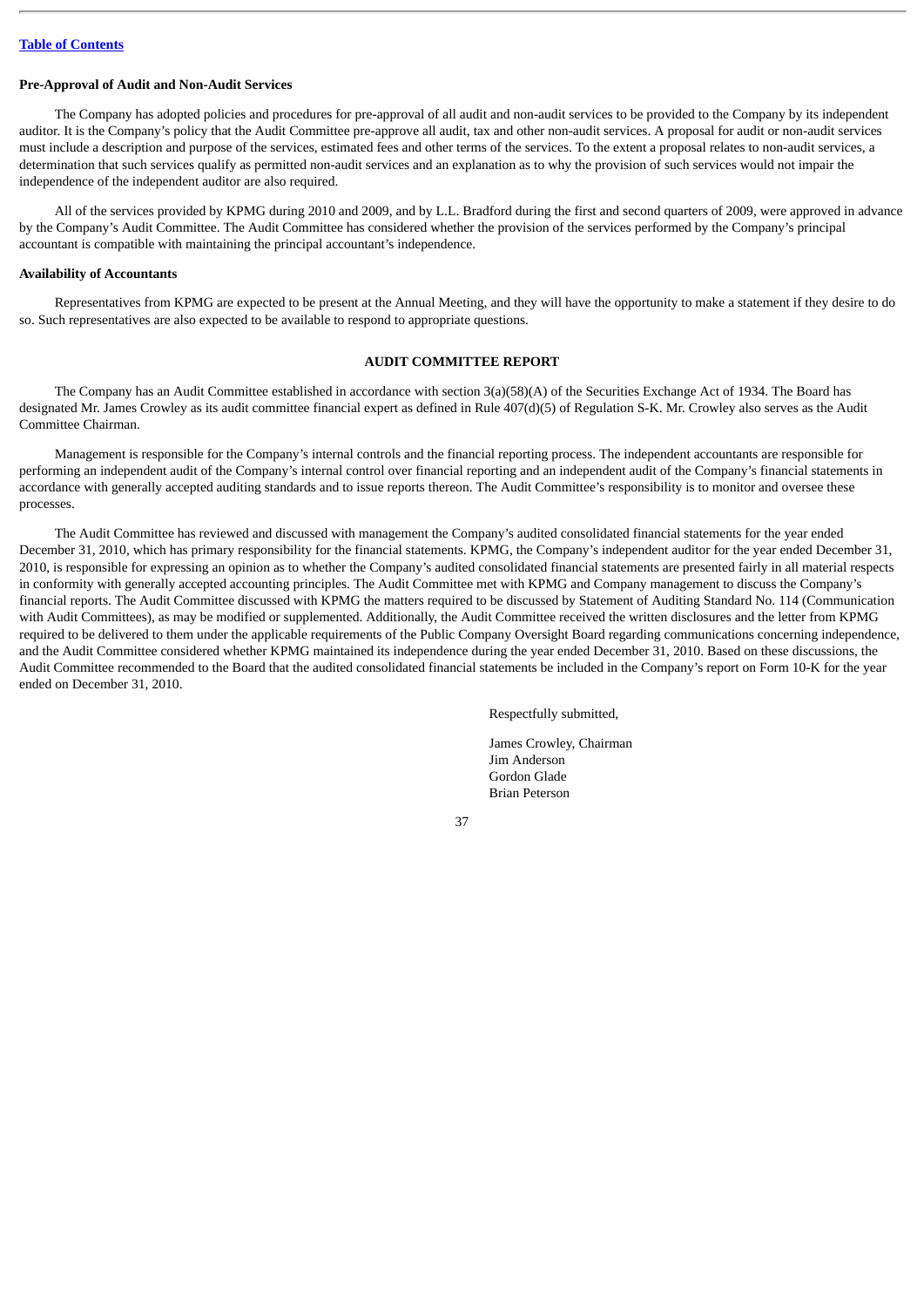### **SECTION 16(a) BENEFICIAL OWNERSHIP REPORTING COMPLIANCE**

<span id="page-42-0"></span>Section 16(a) of the Exchange Act requires the Company's directors, executive officers and persons who beneficially own more than 10% of the Company's Common Stock to file initial reports of ownership and reports of changes in ownership with the SEC. Such persons are required by SEC regulations to furnish the Company with copies of all Section 16(a) forms filed by such persons.

Based on a review of such forms received by the Company, the Company believes that all of its directors, executive officers and 10% shareholders complied in a timely manner with the Section 16(a) filing requirements for the Company's most recent calendar year.

### **OTHER MATTERS**

### <span id="page-42-2"></span><span id="page-42-1"></span>**Annual Report**

**This Proxy Statement and the Company's Annual Report, which includes financial and other information about the activities of the Company, but** is not to be deemed a part of the proxy soliciting material are available at our website at *www.gpreinc.com*. Additionally, you may access our Proxy **Statement at** *www.edocumentview.com/GPRE***. The Company's annual reports on Form 10-K, quarterly reports on Form 10-Q, current reports on Form 8-K and amendments to those reports filed or furnished pursuant to Section 13(a) or 15(d) of the Exchange Act are available free of charge on the Company's website at** *www.gpreinc.com* **as soon as reasonably practicable after the Company files or furnishes such information electronically with the SEC. A copy of the annual report on Form 10-K and the exhibits filed with the Company's annual report on Form 10-K will be mailed to shareholders without charge upon written request to Green Plains Renewable Energy, Inc., Attention: Michelle S. Mapes, Corporate Secretary, 9420 Underwood Avenue, Suite 100, Omaha, Nebraska 68114. Such requests must include a good faith representation that the requesting party was either a holder of record or beneficial owner of the Company's Common Stock on March 15, 2011. The information found on the Company's website is not part of this or any other report the Company files with or furnishes to the SEC.**

#### <span id="page-42-3"></span>**Shareholder Proposals**

Pursuant to Rule 14a-4(c) under the Exchange Act, if the Company does not receive advance notice of a shareholder proposal to be raised at its next annual meeting of shareholders in accordance with the requirements of the Company's bylaws, the proxies solicited by the Company may confer discretionary voting authority to vote proxies on the shareholder proposal without any discussion of the matter in the proxy statement. The Company's bylaws provide that timely written notice of a shareholder proposal must be delivered to, or mailed and received by, the Corporate Secretary of the Company at the principal executive offices of the Company not less than 50 nor more than 75 days prior to the meeting (which for a May  $4<sup>th</sup>$  meeting date is on or before March 15<sup>th</sup> and on or after February 18<sup>th</sup>). Only proposals properly delivered in this time frame may be brought before the meeting. As to each matter a shareholder proposes to bring before the 2012 annual meeting of shareholders, the shareholder's notice must set forth: (i) a brief description of the business desired to be brought and the reasons for conducting such business at such meeting, (ii) the name and record address of the shareholder proposing such business and any other shareholders known by such shareholder to be supporting such proposal, (iii) the class and number of shares of the Company which are beneficially owned by the shareholder and by any other shareholders known by such shareholder to be supporting such proposal, and (iv) any material or financial interest of the shareholder in such business. The Company's bylaws also provide that the chairman of an annual meeting shall, if the facts warrant, determine and declare at any meeting of the shareholders that business was not properly brought before the meeting and, if he should so determine, declare that such business shall not be transacted.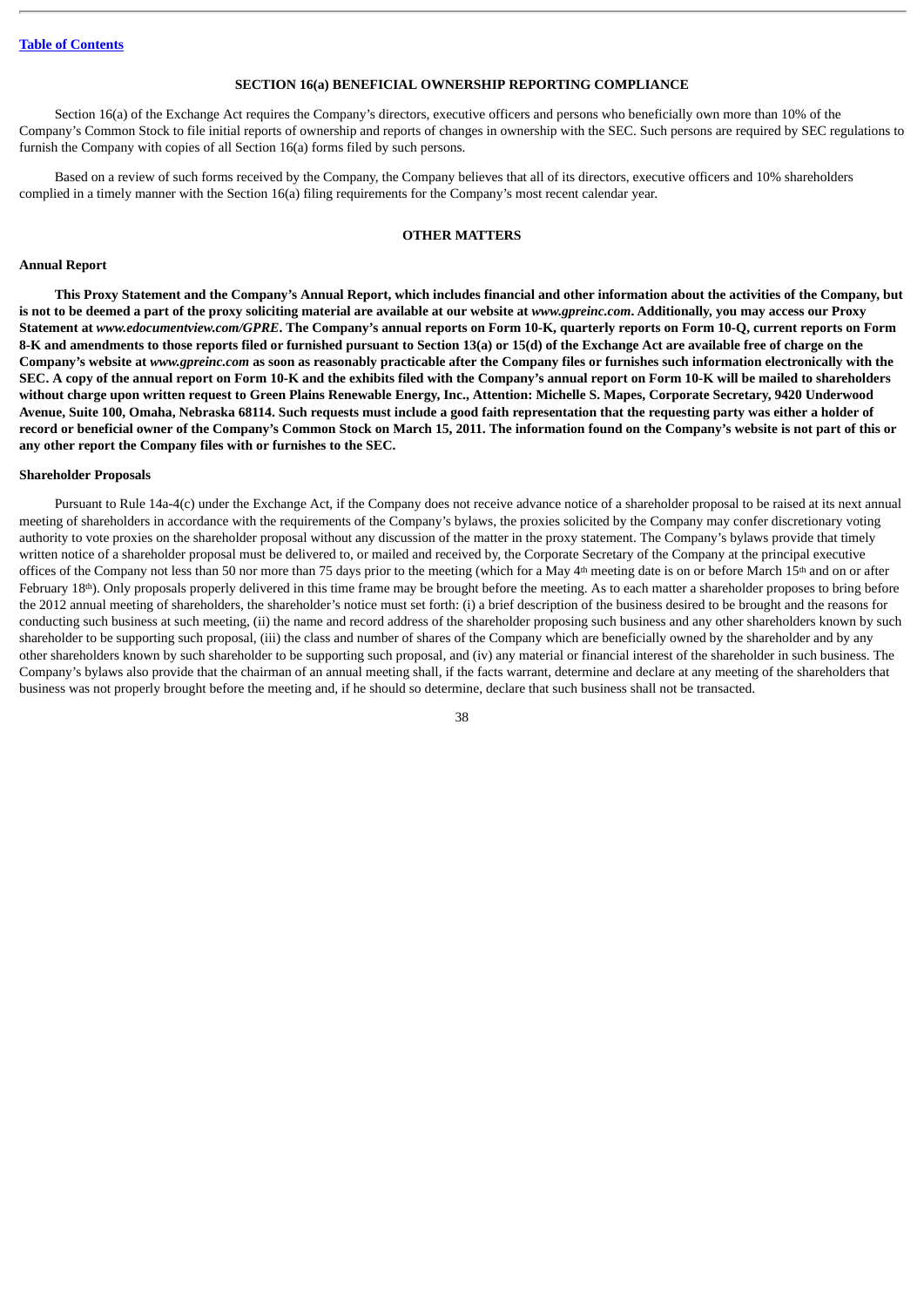Any shareholder who desires to have a proposal included in the proxy soliciting material relating to the Company's 2012 annual meeting of shareholders must comply with Rule 14a-8 under the Exchange Act and must send a signed proposal to the Corporate Secretary of the Company at 9420 Underwood Avenue, Suite 100, Omaha, Nebraska 68114. This proposal must be received no later than December 8, 2011 to be considered for inclusion in the proxy statement for the 2012 annual meeting of shareholders.

### <span id="page-43-0"></span>**Discretionary Authority**

At the time of mailing of this Proxy Statement, the Board was not aware of any other matters that might be presented at the meeting. If any matter not described in this Proxy Statement should properly be presented, the person named on the accompanying Proxy Card will vote such proxy in accordance with his judgment.

By Order of the Board of Directors,

Michelle Arapes

Michelle S. Mapes *Corporate Secretary*

Dated: March 25, 2011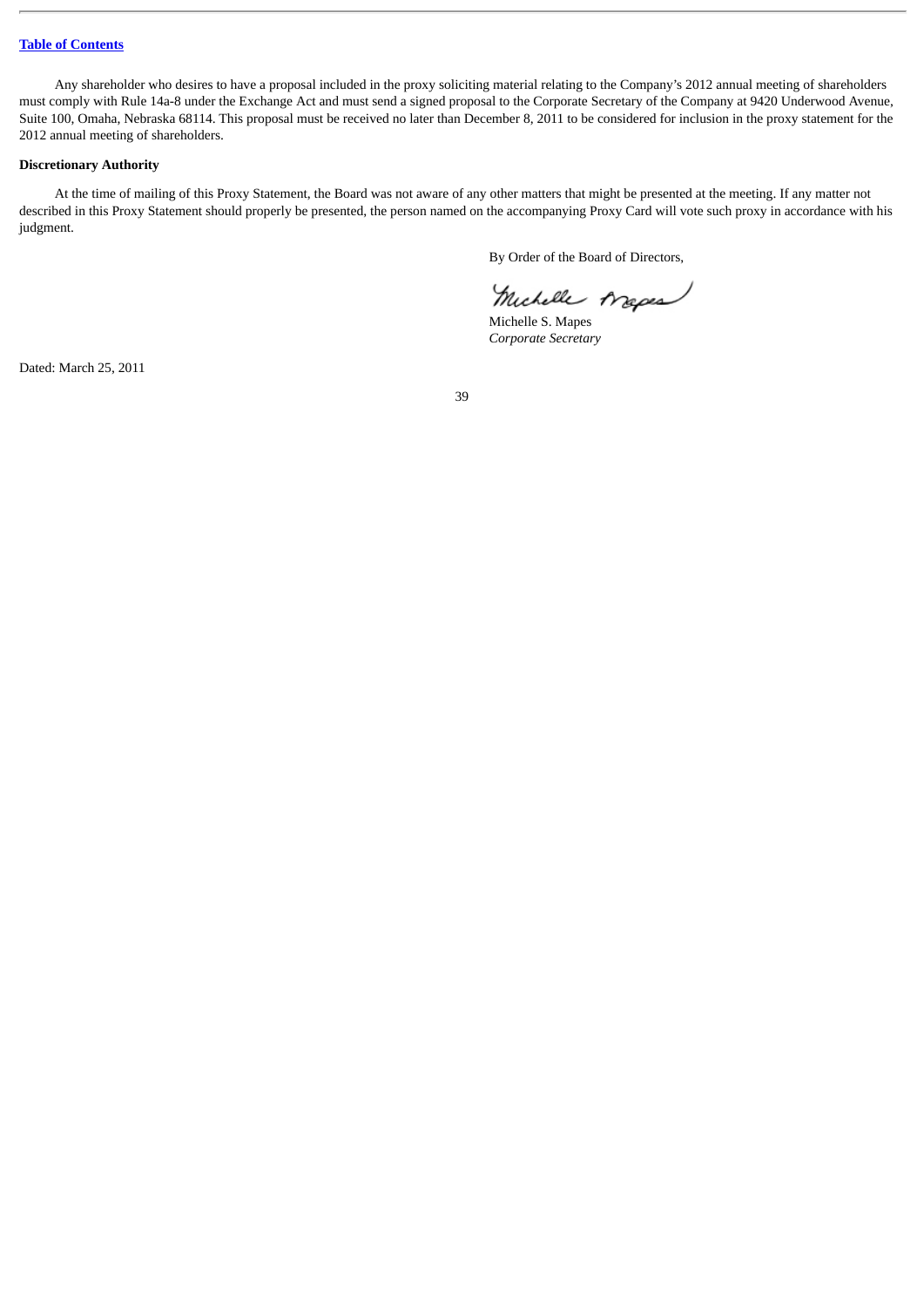### **AMENDMENT NO. 1**

#### **TO THE**

### **GREEN PLAINS RENEWABLE ENERGY, INC. 2009 EQUITY INCENTIVE PLAN**

<span id="page-44-0"></span>This Amendment No. 1 to the Green Plains Renewable Energy, Inc. 2009 Equity Incentive Plan (the "Amendment") is entered into this 2nd day of March, 2011 and effective upon approval by the shareholders of Green Plains Renewable Energy, Inc. (the "Company") pursuant to a vote of the shareholders at the May 4, 2011 annual meeting of the Company. All terms used herein, not otherwise defined herein, shall have the meaning set forth in the Green Plains Renewable Energy, Inc. 2009 Equity Incentive Plan (the "Plan").

WHEREAS, the Board of Directors of the Company has concluded that it is in the best interest of the Company to amend the Plan, in accordance with its authority under Section 12.1 of the Plan to increase the number of Shares available for grant under the Plan; and

WHEREAS, the Board of Directors of the Company has recommended that the shareholders of the Company approve this Amendment No. 1 at the upcoming meeting of the shareholders of the Company to be held on May 4, 2011;

NOW THEREFORE, in consideration of and subject to the terms and conditions contained herein, the Plan is amended as follows:

Section **5.1 — Number of Shares** is hereby amended by modifying the stated number of Shares of "1,000,000" and replacing it with "2,500,000".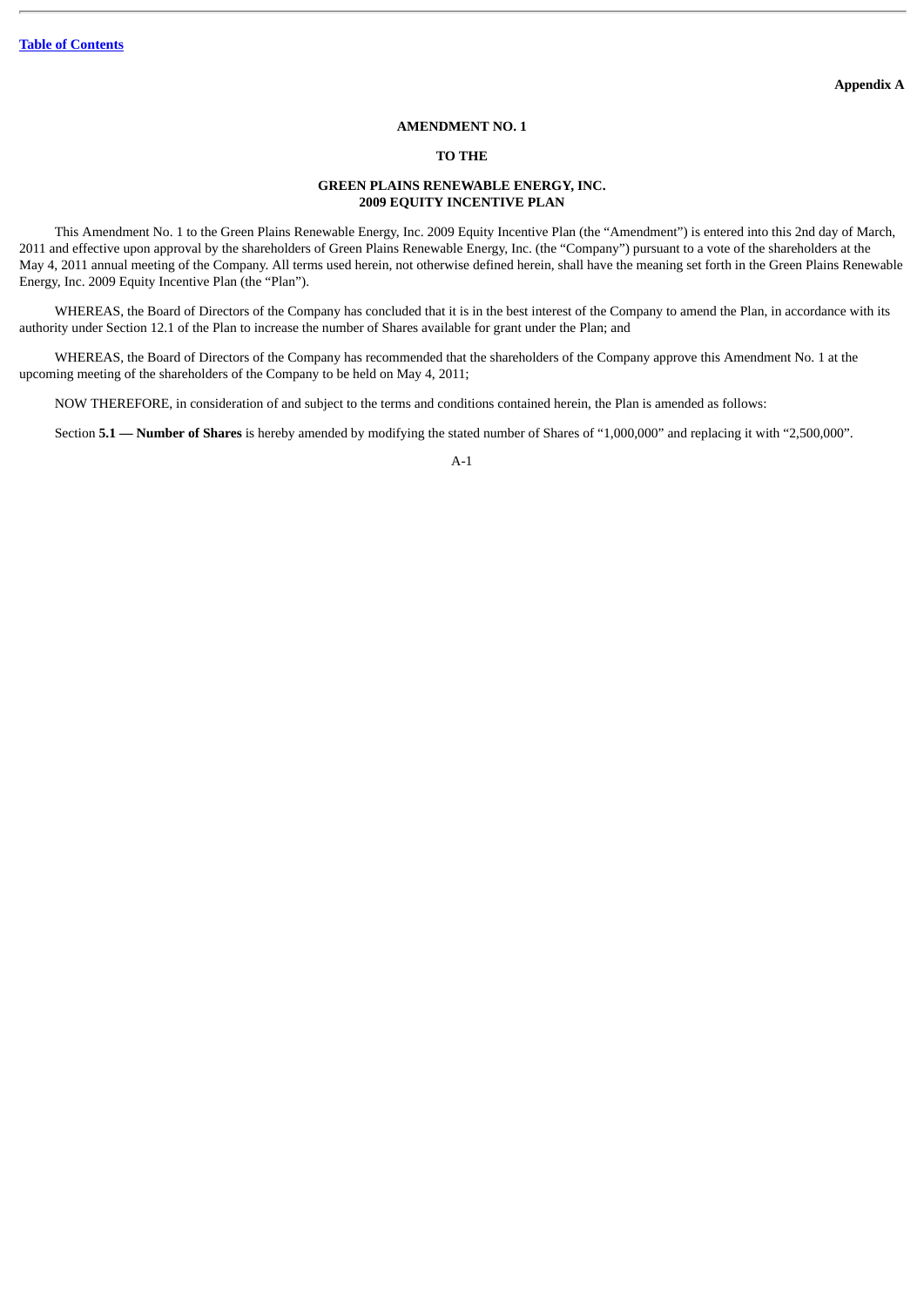

6. To transact such other business as may properly come before the Annual Meeting or any adjournment or postponement thereof.

### **B Non-Voting Items**

| Change of Address - Please print your new address below. |  |
|----------------------------------------------------------|--|
|                                                          |  |

### **C Authorized Signatures — This section must be completed for your vote to be counted. — Date and Sign Below**

Please sign exactly as name(s) appears hereon. Joint owners should each sign. When signing as attorney, executor, administrator, corporate officer, trustee, guardian, or custodian, please give full title.

| Date (mm/dd/yyyy) — Please print date below. | Signature $1$ — Please keep signature within the box. | Signature $2$ — Please keep signature within the box.                                                                                                                                                    |
|----------------------------------------------|-------------------------------------------------------|----------------------------------------------------------------------------------------------------------------------------------------------------------------------------------------------------------|
|                                              |                                                       |                                                                                                                                                                                                          |
|                                              | C 1234567890<br>JNT<br>1122911<br>1 <i>U</i> P X      | MR A SAMPLE (THIS AREA IS SET UP TO ACCOMMODATE<br>140 CHARACTERS) MR A SAMPLE AND MR A SAMPLE AND<br>MR A SAMPLE AND MR A SAMPLE AND MR A SAMPLE AND<br>MR A SAMPLE AND MR A SAMPLE AND MR A SAMPLE AND |

## **THE REAL PROPERTY AND RELEASED FOR A SET OF A SET OF A SET OF A SET OF A SET OF A SET OF A SET OF A SET OF A**

000000000.000000 ext 000000000.000000 ext 000000000.000000 ext

Instead of mailing your proxy, you may choose one of the two voting

VALIDATION DETAILS ARE LOCATED BELOW IN THE TITLE BAR.

**Proxies submitted by the Internet or telephone must be received by 1:00**

•Log on to the Internet and go to **www.envisionreports.com/GPRE** •Follow the steps outlined on the secured website.

•Call toll free 1-800-652-VOTE (8683) within the USA, US territories & Canada any time on a touch tone telephone. There is **NO CHARGE** to you for the call.

•Follow the instructions provided by the recorded message.

345

 $\Box$ 

|                                                                                                                                              |  | For Against Abstain |                                                                                                                                      | For | <b>Against Abstain</b> |                |
|----------------------------------------------------------------------------------------------------------------------------------------------|--|---------------------|--------------------------------------------------------------------------------------------------------------------------------------|-----|------------------------|----------------|
| 2. To approve an amendment to the Company's<br>2009 Equity Incentive Plan increasing the<br>aggregate number of shares that may be issued as |  |                     | 3. To approve an amendment to the Company's<br>Articles of incorporation increasing the number<br>of shares authorized for issuance. |     |                        |                |
| stock-based awards.                                                                                                                          |  |                     |                                                                                                                                      |     | 1 Yr 2 Yrs 3 Yrs       | <b>Abstain</b> |
|                                                                                                                                              |  | For Against Abstain | 5. To cast an advisory vote on the frequency                                                                                         |     |                        |                |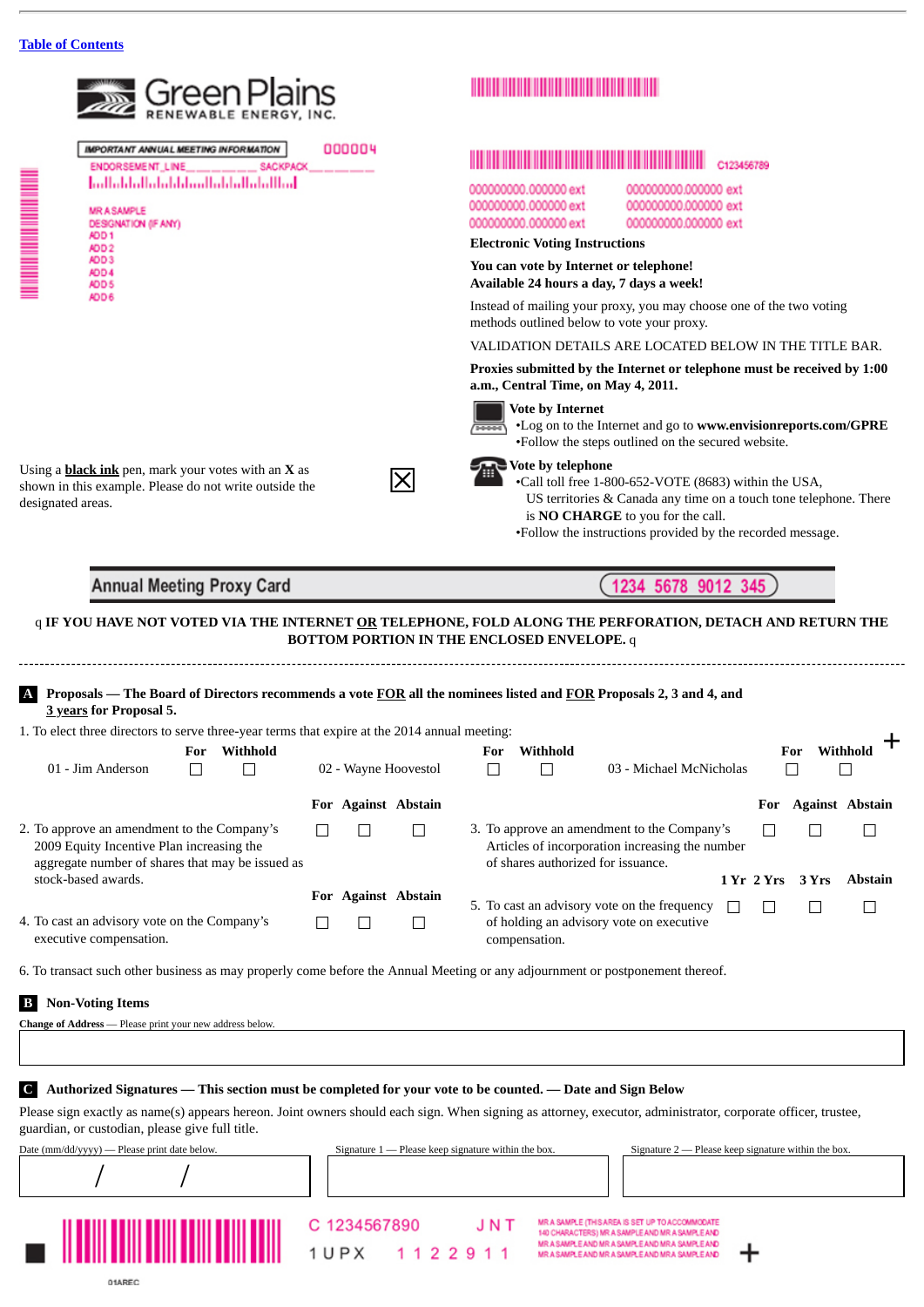**Important Notice Regarding the Availability of Proxy Materials for the Shareholder Meeting to be held on May 4, 2011:**

The Notice, Proxy Statement and Annual Report are available at www.envisionreports.com/GPRE

### **q IF YOU HAVE NOT VOTED VIA THE INTERNET OR TELEPHONE, FOLD ALONG THE PERFORATION, DETACH AND RETURN THE BOTTOM PORTION IN THE ENCLOSED ENVELOPE. q**



#### **Proxy — Green Plains Renewable Energy, Inc.**

### **NOTICE OF ANNUAL MEETING OF SHAREHOLDERS to be held on May 4, 2011**

### **Proxy Solicited by Board of Directors for Annual Meeting — May 4, 2011**

Todd Becker, with the power to appoint his substitute, is hereby authorized to represent and vote the shares of the undersigned, with all the powers which the undersigned would possess if personally present, at the Annual Meeting of Stockholders of Green Plains Renewable Energy, Inc. to be held on May 4, 2011 or at any postponement or adjournment thereof.

**Shares represented by this proxy will be voted by the stockholder. If no such directions are indicated, the Proxies will have authority to vote FOR all nominees listed for item 1, FOR item 2, FOR item 3, FOR item 4 and 3 years on item 5.**

**In their discretion, the Proxies are authorized to vote upon such other business as may properly come before the meeting.**

(Items to be voted appear on reverse side.)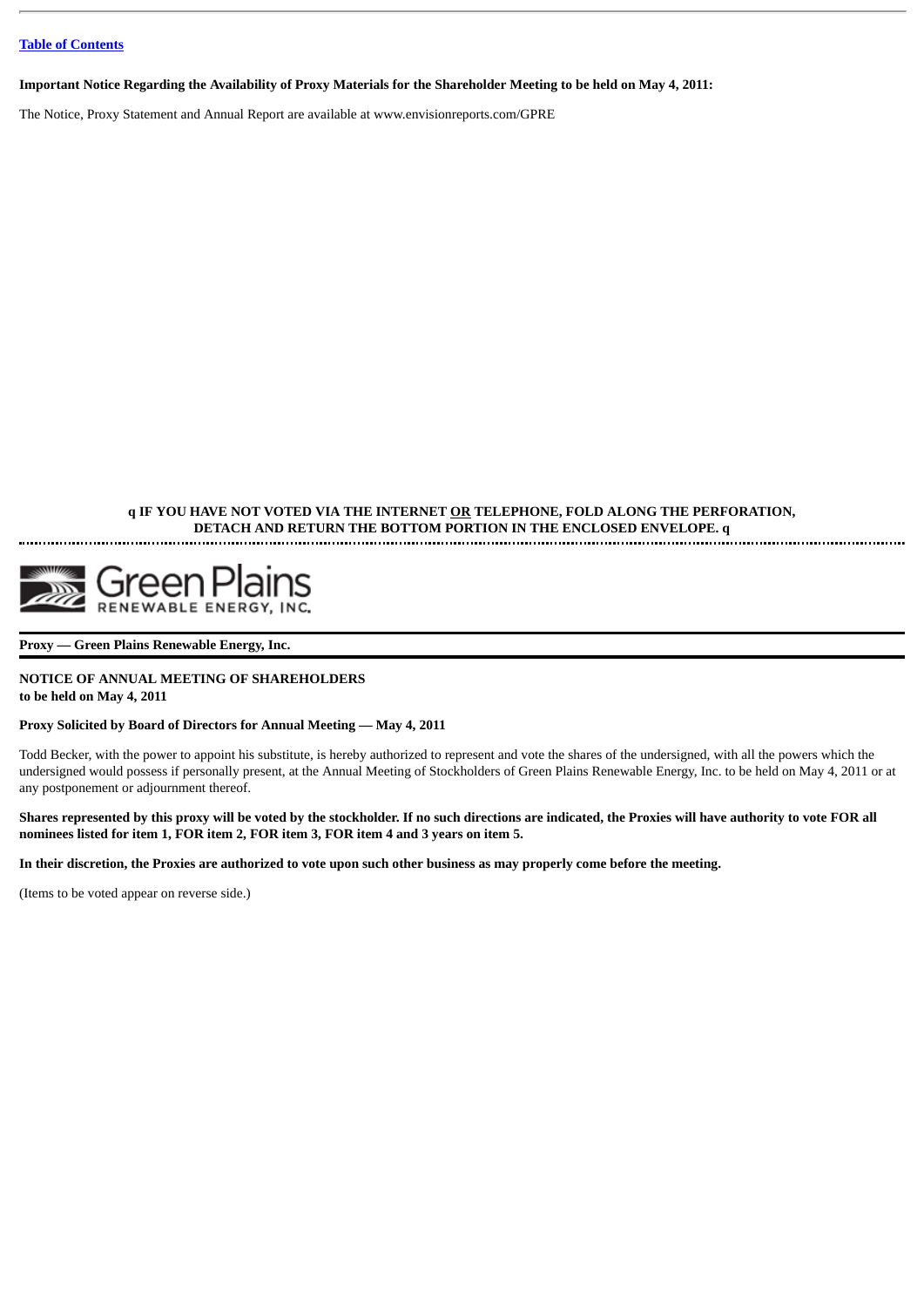

**IMPORTANT ANNUAL MEETING INFORMATION** 

Using a <mark>black ink</mark> pen, mark your votes with an **X** as shown in  $\boxtimes$ 

### **Annual Meeting Proxy Card**

q **PLEASE FOLD ALONG THE PERFORATION, DETACH AND RETURN THE BOTTOM PORTION IN THE ENCLOSED ENVELOPE.** q 

### **A Proposals — The Board of Directors recommends a vote FOR all the nominees listed and FOR Proposals 2, 3 and 4, and**

#### **3 years for Proposal 5.**

1. To elect three directors to serve three-year terms that expire at the 2014 annual meeting:

|                                                                                                                                                                  | For | Withhold |     |                        | For | Withhold                        |                                                                                                                         | For |      | Withhold |                |                |
|------------------------------------------------------------------------------------------------------------------------------------------------------------------|-----|----------|-----|------------------------|-----|---------------------------------|-------------------------------------------------------------------------------------------------------------------------|-----|------|----------|----------------|----------------|
| 01 - Jim Anderson                                                                                                                                                |     |          |     | 02 - Wayne Hoovestol   |     |                                 | 03 - Michael McNicholas                                                                                                 |     |      |          |                |                |
|                                                                                                                                                                  |     |          | For | <b>Against Abstain</b> |     |                                 |                                                                                                                         |     |      | For      | <b>Against</b> | <b>Abstain</b> |
| 2. To approve an amendment to the Company's 2009 Equity<br>Incentive Plan increasing the aggregate number of shares that<br>may be issued as stock-based awards. |     |          |     |                        |     |                                 | 3. To approve an amendment to the Company's Articles of<br>Incorporation increasing the number of shares authorized for |     |      |          |                |                |
|                                                                                                                                                                  |     |          | For | <b>Against Abstain</b> |     | issuance.                       |                                                                                                                         |     | 1 Yr | 2 Yrs    | 3 Yrs          | <b>Abstain</b> |
| 4. To cast an advisory vote on the Company's executive<br>compensation.                                                                                          |     |          |     |                        |     | vote on executive compensation. | 5. To cast an advisory vote on the frequency of holding an advisory                                                     |     |      |          |                |                |

6. To transact such other business as may properly come before the Annual Meeting or any adjournment or postponement thereof.

### **B Authorized Signatures — This section must be completed for your vote to be counted. — Date and Sign Below**

Please sign exactly as name(s) appears hereon. Joint owners should each sign. When signing as attorney, executor, administrator, corporate officer, trustee, guardian, or custodian, please give full title.<br>Date (mm/dd/yyyy) Signature  $1$  — Please keep signature within the box. / /

1UPX 1122912

01ARFD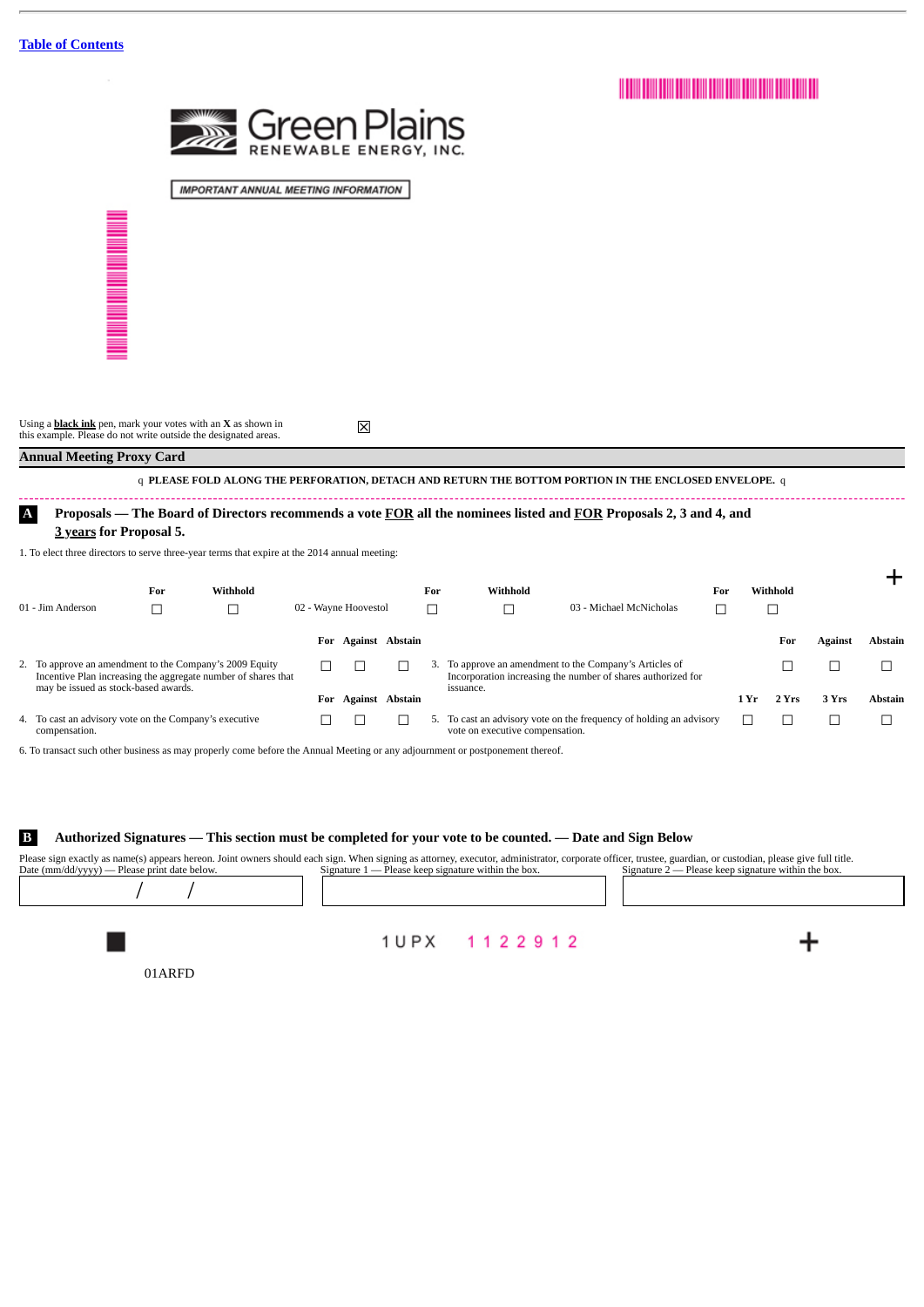**Important Notice Regarding the Availability of Proxy Materials for the Shareholder Meeting to be held on May 4, 2011:**

The Notice, Proxy Statement and Annual Report are available at www.envisionreports.com/GPRE

q **PLEASE FOLD ALONG THE PERFORATION, DETACH AND RETURN THE BOTTOM PORTION IN THE ENCLOSED ENVELOPE.** q

- - - - - - - - - - - - - - - - - - - - - - - - - - - - - - - - - - - - - - - - - - - - - - - - - - - - - - - - - - - - - - - - - - - - - - - - - - - - - - - - - - - - - - - - - - - -



**Proxy — Green Plains Renewable Energy, Inc.**

### **NOTICE OF ANNUAL MEETING OF SHAREHOLDERS to be held on May 4, 2011**

### **Proxy Solicited by Board of Directors for Annual Meeting — May 4, 2011**

Todd Becker with the power to appoint his substitute, is hereby authorized to represent and vote the shares of the undersigned, with all the powers which the undersigned would possess if personally present, at the Annual Meeting of Stockholders of Green Plains Renewable Energy, Inc. to be held on May 4, 2011 or at any postponement or adjournment thereof.

**Shares represented by this proxy will be voted by the stockholder. If no such directions are indicated, the Proxies will have authority to vote FOR all nominees listed for item 1, FOR item 2, FOR item 3, FOR item 4 and 3 years on item 5.**

**In their discretion, the Proxies are authorized to vote upon such other business as may properly come before the meeting.**

(Items to be voted appear on reverse side.)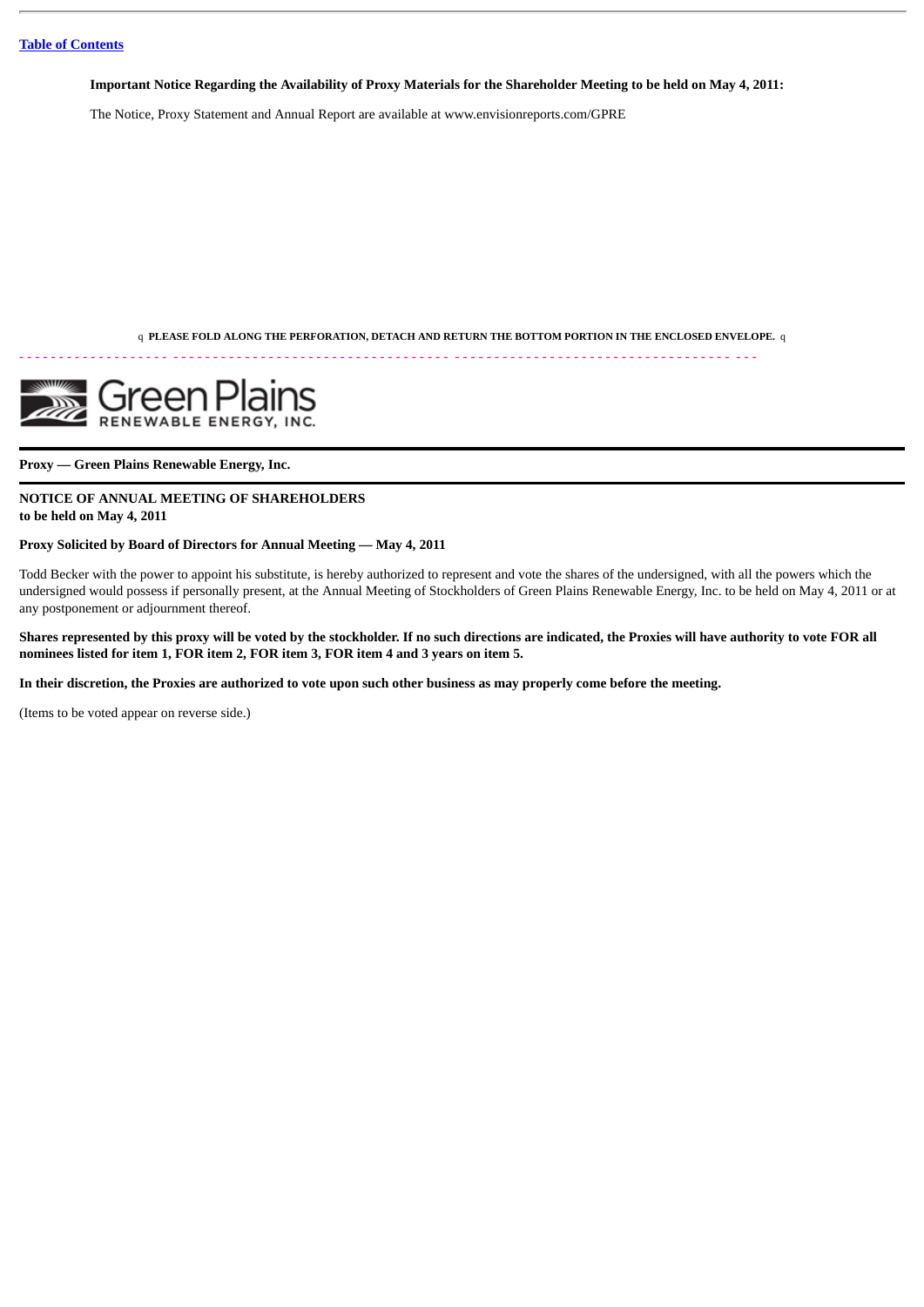

1234567890 **THE REAL PROPERTY** 



1234 5678 9012  $345$ 

### **Important Notice Regarding the Availability of Proxy Materials for the Green Plains Renewable Energy, Inc. Shareholder Meeting to be Held on May 4, 2011**

Under Securities and Exchange Commission rules, you are receiving this notice that the proxy materials for the annual shareholders' meeting are available on the Internet. Follow the instructions below to view the materials and vote online or request a paper copy. The items to be voted on and location of the annual meeting are on the reverse side. Your vote is important!

**This communication presents only an overview of the more complete proxy materials that are available to you on the Internet. We encourage you to access and review all of the important information contained in the proxy materials before voting. The proxy statement and annual report to shareholders are available at:**

# www.envisionreports.com/GPRE



 **Easy Online Access — A Convenient Way to View Proxy Materials and Vote When you go online to view materials, you can also vote your shares.**

**Step 1:** Go to **www.envisionreports.com/GPRE** to view the materials.

**Step 2:** Click on **Cast Your Vote or Request Materials**.

**Step 3:** Follow the instructions on the screen to log in.

**Step 4:** Make your selection as instructed on each screen to select delivery preferences and vote.

**When you go online, you can also help the environment by consenting to receive electronic delivery of future materials.**



**Obtaining a Copy of the Proxy Materials – If you want to receive a paper or e-mail copy of these documents, you must request one. There is no charge to you for requesting a copy. Please make your request for a copy as instructed on the reverse side on or before April 30, 2011 to facilitate timely delivery.**

COY

01ARGE